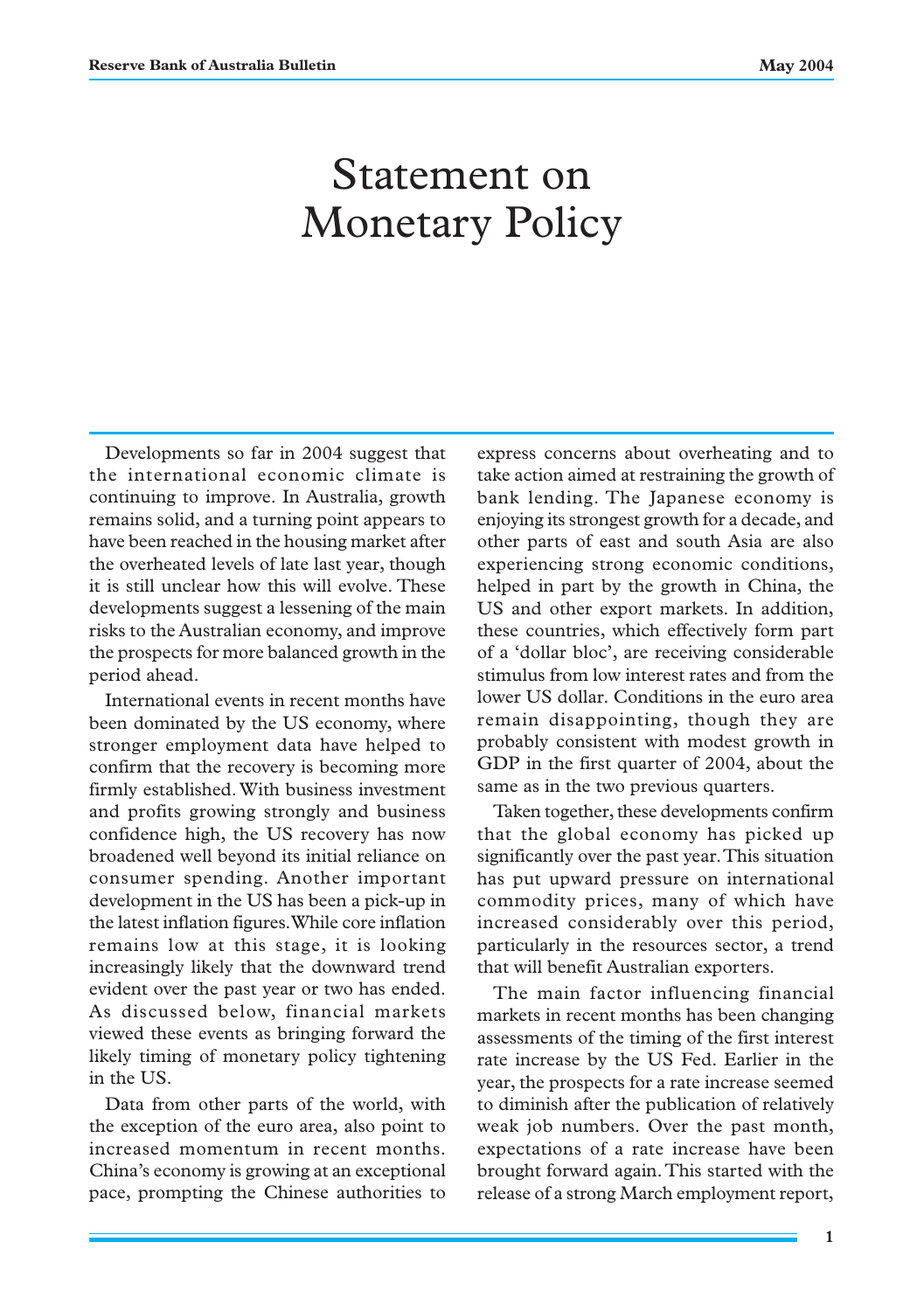#### *Statement on Monetary Policy* **May 2004**

and was reinforced by the subsequent publication of other strong economic data and a relatively large increase in the CPI. Markets now think that there is some chance that the Fed will raise rates at its late June meeting, and have fully priced in a move by the time of its mid-August meeting.

Talk of US monetary tightening over the past month prompted a rise in market interest rates in Australia, particularly for longer-term securities, and a fall in the exchange rate of the Australian dollar. However, markets have taken the view that any flow-through of rises in US interest rates to Australia should be limited, as Australian rates are already close to normal levels. The normalisation of interest rates by the Fed is therefore expected to result in a narrowing of the interest rate differential between the two countries, especially at the short end. The exchange rate has declined recently and is now around 9 per cent below its mid-February peak against the US dollar; in trade-weighted terms it has fallen by a smaller amount, as some of the fall against the US dollar has been a reflection of recent US dollar strength.

Economic data in Australia indicate that the economy has continued to grow solidly in 2004, in line with the outlook described in the February *Statement.* Household spending has been strong over the past year, though easing a little in the most recent months. Consumer confidence is close to its highest level in a decade and consumer spending is likely to continue to be supported by rising employment and real wages. In the housing construction industry, forward indicators continue to suggest a mild easing in activity later in the year, though its extent will be mitigated by a large stock of work yet to be done and strong demand for renovations. Broader indicators of the growth of the economy have remained firm in 2004. Employment has registered further sizeable gains, continuing a run of generally strong figures since around the middle of last year, while the unemployment rate has fallen further. Business surveys reported aboveaverage conditions in the March quarter, though down a little from the end of last year.

Present indications are that overall growth of the economy is likely to remain strong, with the mix between domestic and external sources of growth shifting to a more sustainable position over time. The growth of domestic demand, though still strong, is likely to ease from the unusually rapid pace seen in the past couple of years. At the same time, with international data indicating a significant expansion in most parts of the global economy, a more favourable environment for export growth is emerging. Consistent with this, export volumes have resumed growth from the trough reached in the June quarter of 2003, though this is partly attributable to the recovery in rural exports from droughtaffected levels.

The main source of risk to the export outlook apparent in the recent period has been associated with the appreciation of the exchange rate, and particularly the rapid appreciation that took place during 2003 and into the early weeks of this year. Had it continued, this posed the risk of significantly dampening the effects of the global recovery on Australia's export performance. But, with the exchange rate having drifted lower recently and the prospect of US interest rates starting to return to normal, this risk now seems less severe than a few months ago. A further risk, which seems to have increased recently, is that persistent dry conditions in a number of parts of the country may set back prospects for further recovery in the farm sector.

Australia's inflation rate for the present is still being held down by the effects of last year's exchange rate appreciation. In the March quarter the CPI increased by 0.9 per cent and by 2.0 per cent over the year. While this outcome was slightly higher than expected, the annual inflation rate has declined over the past year from a peak of just over 3 per cent. There continues to be a sharp contrast between externally and domestically sourced inflation pressures. Reflecting the exchange rate appreciation, prices of tradable items declined over the latest year, while domestically sourced inflation pressures remained relatively strong, with prices of nontradable items continuing to rise at an annual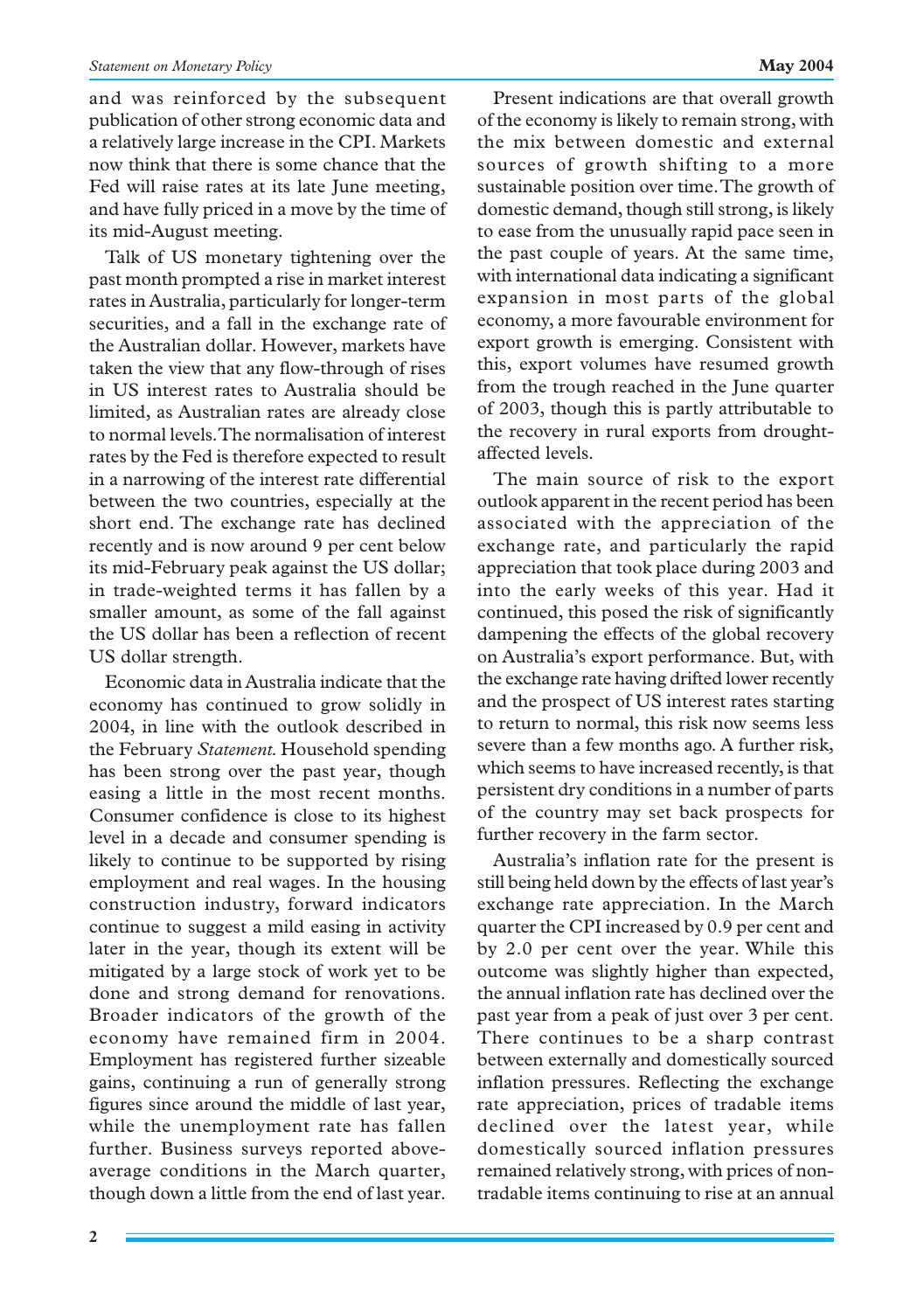rate of around 4 per cent. The Bank's assessment remains that the pass-through of these exchange rate effects will dampen inflation a little further over the coming year and that inflation will then start to increase gradually as these effects fade. Inflation is now expected to decline to around  $1\frac{3}{4}$  per cent at the end of this year, rising to around  $2^{1/2}$  per cent by the end of 2005.

The other major source of risk to the general economic outlook in Australia is associated with developments in credit growth and in the housing market. The run-up in credit growth and the associated boom in house prices in recent years presented two implications for the economy: they tended to boost growth in the short term, but carried the risk of a damaging correction if they continued too long.

With the heat now coming out of the credit and housing markets, this risk has diminished over recent months. Housing finance approvals peaked at around \$15 billion a month in October, and have since declined to around \$12 billion recently. This is still a very high level and will need to fall much further to bring the growth of housing credit back to a reasonably sustainable pace. Nonetheless it is encouraging that housing finance has at least begun the process of correcting from the exceptionally high levels reached last year. There are also recent indications that house prices may have reached their peak. After the rapid increases recorded during 2003, available indicators for the March quarter 2004 point to falling prices in most of the major cities, although much of the information is still preliminary at this stage. In addition, auction clearance rates remain well down on a year ago, suggesting that vendors' price expectations are not being met.

Following the two increases in the cash rate at the end of 2003, the Board considered at its subsequent monthly meetings whether there was a case to increase rates further. One consideration was that, with the cash rate having been increased by a total of 100 basis points since mid 2002, the amount of monetary stimulus to the economy was now significantly reduced. A further consideration was the unfolding adjustment in housing finance and house prices. As has been discussed in previous *Statements*, the mediumterm risk associated with overheating in this part of the economy had been taken into account in the decisions to raise the cash rate late last year. While this factor was not the principal driver of policy, it had been an important reason to avoid unnecessary delay in moving the cash rate back up to a more normal position. The adjustment now underway in housing finance reduces this source of risk to the economy, but it is still too early to predict how it will unfold.

It is advantageous that this adjustment is occurring at a time when the broader macroeconomic situation is favourable. The Australian economy is growing solidly and inflation for the present is relatively low, though likely to rise next year. The international recovery has gained strength, which will be helpful to Australia's exporters, and the risks to the export sector from the rapidly rising exchange rate have lessened.

Overall then, while the risks to the economy have not gone away entirely, developments over recent months suggest that the chances of achieving well-balanced growth and a more restrained pace of credit expansion have improved. In these circumstances the Board decided at its recent monthly meetings to hold the cash rate unchanged. In its deliberations on monetary policy, the Board will continue to monitor all these developments and make adjustments as required, with a view to achieving sustainable growth in the medium term with low inflation  $\boldsymbol{\mathcal{R}}$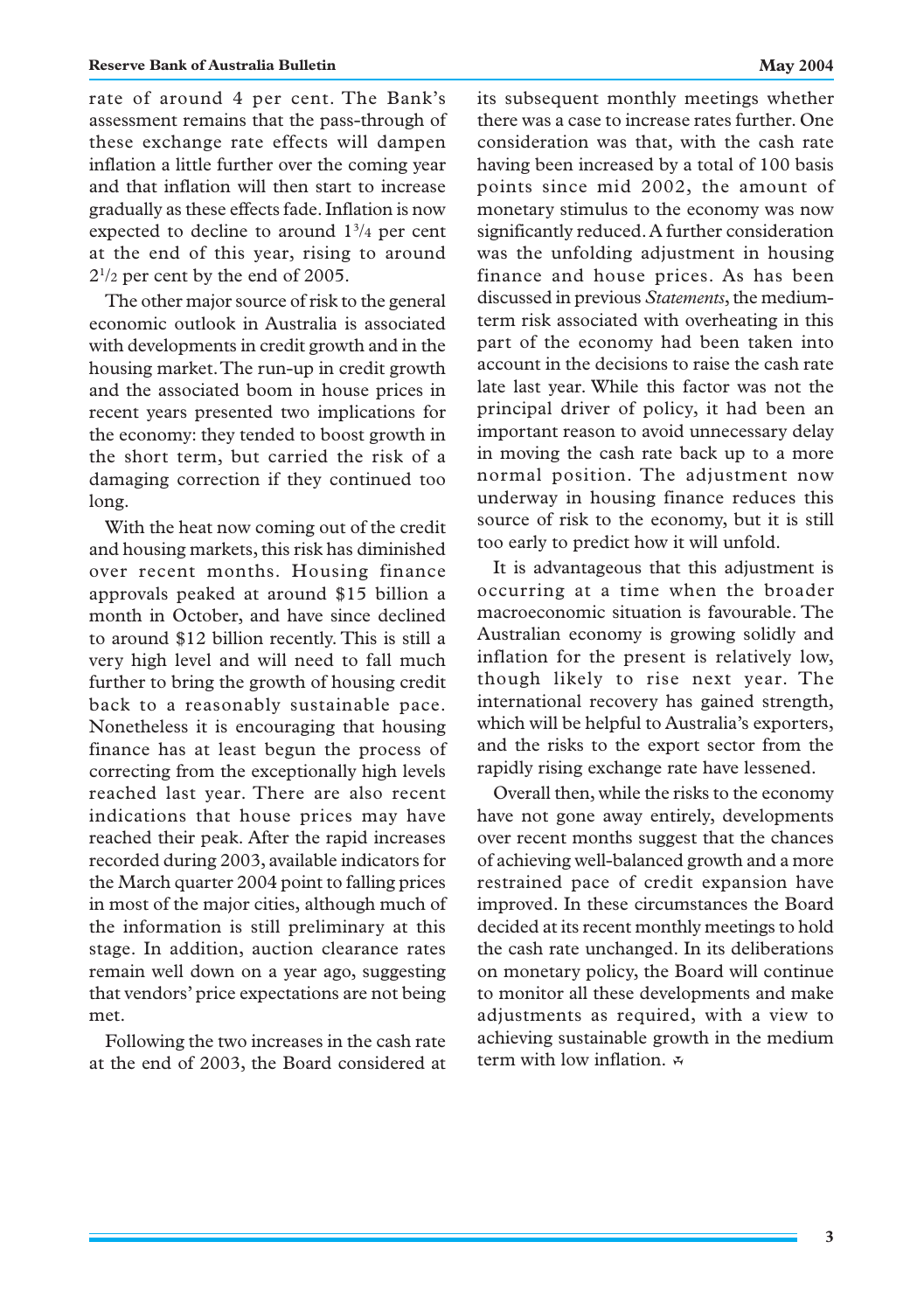# **International Economic Developments**

The recovery in the world economy has continued at a brisk pace into the early part of 2004, particularly in the US and east Asia. In its latest assessment of the international outlook, released in late April, the IMF forecasts that growth in the G7 countries will pick up from 2.2 per cent in 2003 to 3.5 per cent in 2004, which is well above the trend rate of around  $2^{1/2}$  per cent (Table 1). Conditions in emerging economies are even stronger than for industrialised countries (Graph 1). World GDP growth is therefore expected to accelerate from 3.9 per cent in 2003 to 4.6 per cent in 2004, which would be among the fastest rates of growth experienced in the past 30 years. On IMF projections growth will moderate slightly in 2005, but is expected to be a little more evenly spread across regions.



| Table 1: World GDP Growth |  |
|---------------------------|--|
| Year-average, per cent    |  |

|                                                         | 2002   | 2003 | 2004 | 2005                              |
|---------------------------------------------------------|--------|------|------|-----------------------------------|
|                                                         |        |      |      | <b>IMF</b> forecasts (April 2004) |
| <b>United States</b>                                    | 2.2    | 3.1  | 4.6  | 3.9                               |
| Euro area                                               | 0.9    | 0.4  | 1.7  | 2.3                               |
| Japan                                                   | $-0.3$ | 2.7  | 3.4  | 1.9                               |
| China                                                   | 8.0    | 9.1  | 8.5  | 8.0                               |
| Other east Asia <sup>(a)</sup>                          | 4.6    | 3.7  | 5.4  | 5.1                               |
| $G7^{(b)}$                                              | 1.4    | 2.2  | 3.5  | 3.0                               |
| World <sup>(b)</sup>                                    | 3.0    | 3.9  | 4.6  | 4.4                               |
| (a) GDP weights<br>(b) PPP weights<br>Sources: IMF; RBA |        |      |      |                                   |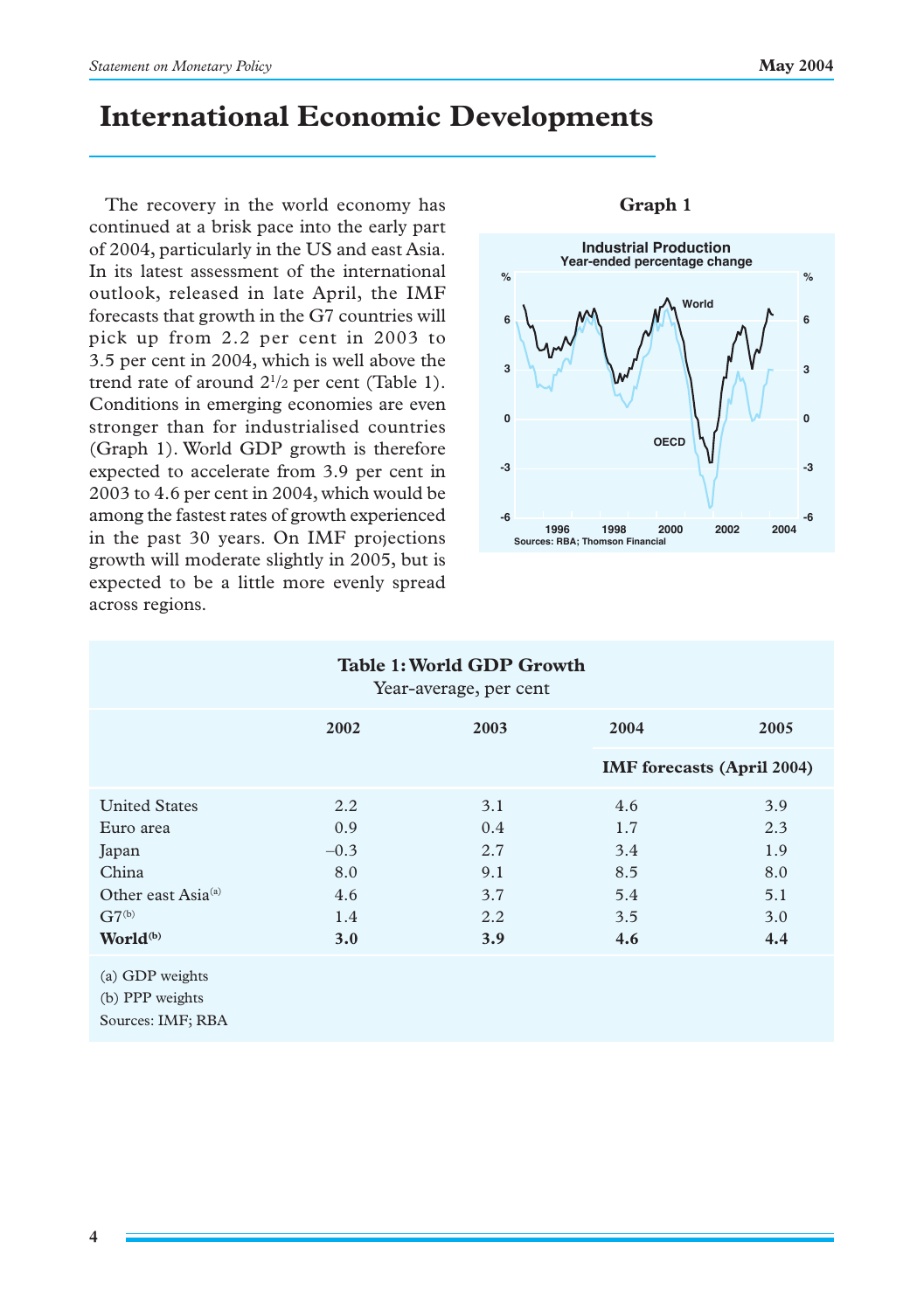# **United States**

The US economy continues to grow strongly, spurred by accommodative fiscal and monetary policy settings, together with the depreciation of the US dollar over the past year or so. After rising very strongly in the second half of last year, GDP grew by 1.0 per cent in the March quarter, to be 4.9 per cent higher than a year earlier (Graph 2). There are now also clear signs of improvement in the labour market.

#### **Graph 2**



The labour market had been viewed as the main cloud over the US economy, with some surprisingly soft outcomes for non-farm payrolls employment in late 2003 and early 2004. However, payrolls data for March showed an increase of 308 000 jobs, with upward revisions to earlier months resulting in an average increase over the previous couple of months of around 100 000 jobs (Graph 3). This suggests that the recovery occurring in the rest of the economy is now beginning to flow through to the labour market. Most other labour market indicators are also pointing to further solid increases in employment. For example, weekly initial jobless claims are currently running at around the 345 000 level, which in the past has been consistent with monthly employment gains of around 150 000; the manufacturing ISM employment index is at a 20-year high; and growth in temporary-help services employment (which



tends to lead overall employment) has picked up. Much of the weakness in payroll employment has been in the manufacturing sector, but this sector has strengthened recently.

Despite the generally lacklustre state of the labour market until quite recently, household consumption was again an important source of growth in the March quarter, rising by 0.9 per cent in the quarter and by 4.3 per cent over the year. Household spending has been supported by low interest rates, rising household wealth and recent tax cuts. Household wealth rose by 5.1 per cent in the December quarter, reflecting rising house and share prices, to be 11.7 per cent higher over the year.

In the business sector, conditions are very favourable and are driving an upswing in investment (Graph 4). Business investment rose by a further 1.7 per cent in the March quarter, following strong growth in the second half of 2003, to be 9.4 per cent higher than a year earlier. Equipment investment again led the way, particularly the information technology component. Looking forward, conditions seem supportive of continued strong investment growth. Corporate profits surged 7.2 per cent in the December quarter and by 29 per cent over the year, pushing the profit share of GDP to a level well above its long-run average. Business confidence is high,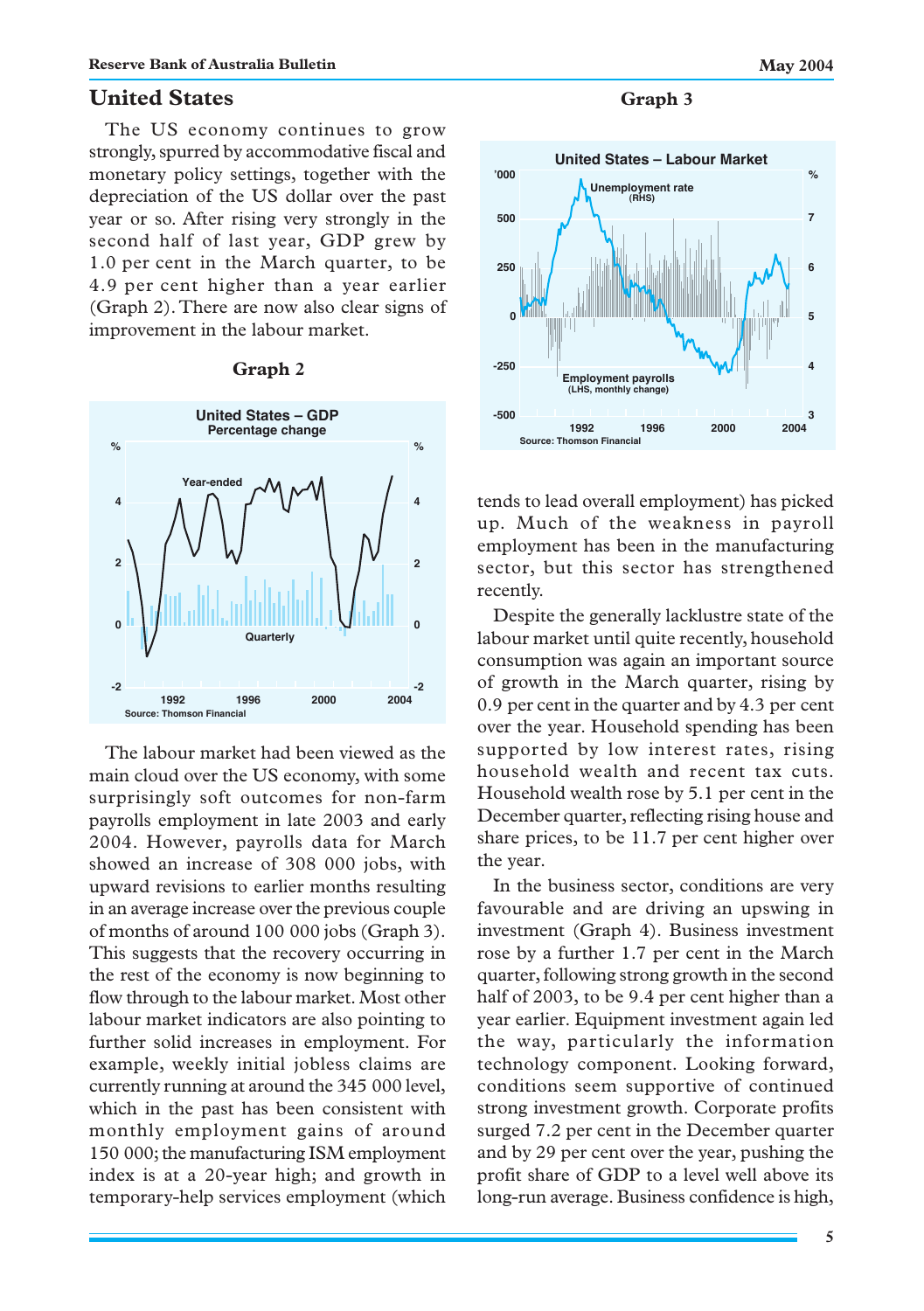

and balance sheets appear to be sound, with corporate gearing at a low level by historical standards. It also seems likely that inventory rebuilding will add to growth over 2004. Some rebuilding of inventories has already occurred over the past six months, but the inventoriesto-sales ratio remains at a low level.

Strong productivity growth, combined with moderating wage growth and ample spare capacity in the economy, led to unit labour costs falling by 1.7 per cent over the year to the December quarter. However, more recent data show some modest pick-up in inflation. Core CPI inflation, which excludes the volatile food and energy components, picked up to 1.6 per cent over the year to March from a low of 1.1 per cent in late 2003.

# **Asia-Pacific**

# *Japan*

The economic situation in Japan is more promising than it has been for some time, and the economy now looks to be in a fairly healthy expansion phase. Real GDP increased by 1.6 per cent in the December quarter to be 3.6 per cent higher over the year (Graph 5). Much of the strength reflects ongoing growth in business investment and exports, which have been keying off strong corporate profitability and robust external demand, particularly from China. It is possible that



**Graph 5**

measured GDP growth is somewhat overstated due to difficulties in estimating the GDP deflator, which is falling considerably more quickly than other price measures; nominal GDP has grown by a much more modest 0.8 per cent over the year, although this is still an improvement on recent history.

Notwithstanding the problems in estimating real GDP, other more timely data also point to a solid recovery in Japan. Both the Tankan survey and the Shoko Chukin survey of small business suggest conditions in the manufacturing sector are as strong as at any time in the past 15 years or so. After climbing sharply in late 2003, industrial production and merchandise exports have levelled out in early 2004, although both measures remain well up on levels recorded a year earlier. Moreover, firms are increasingly reporting that the upswing is broadening to the services sector where conditions had previously been more subdued.

Conditions in the household sector are also looking a little brighter, with signs of improvement in the labour market and rosier consumer sentiment supporting a revival in consumer spending. The unemployment rate has fallen from a peak of  $5\frac{1}{2}$  per cent in early 2003 to below 5 per cent currently – the first notable reduction in unemployment since the 1980s (Graph 6). Employment has risen over the past year and forward-looking indicators,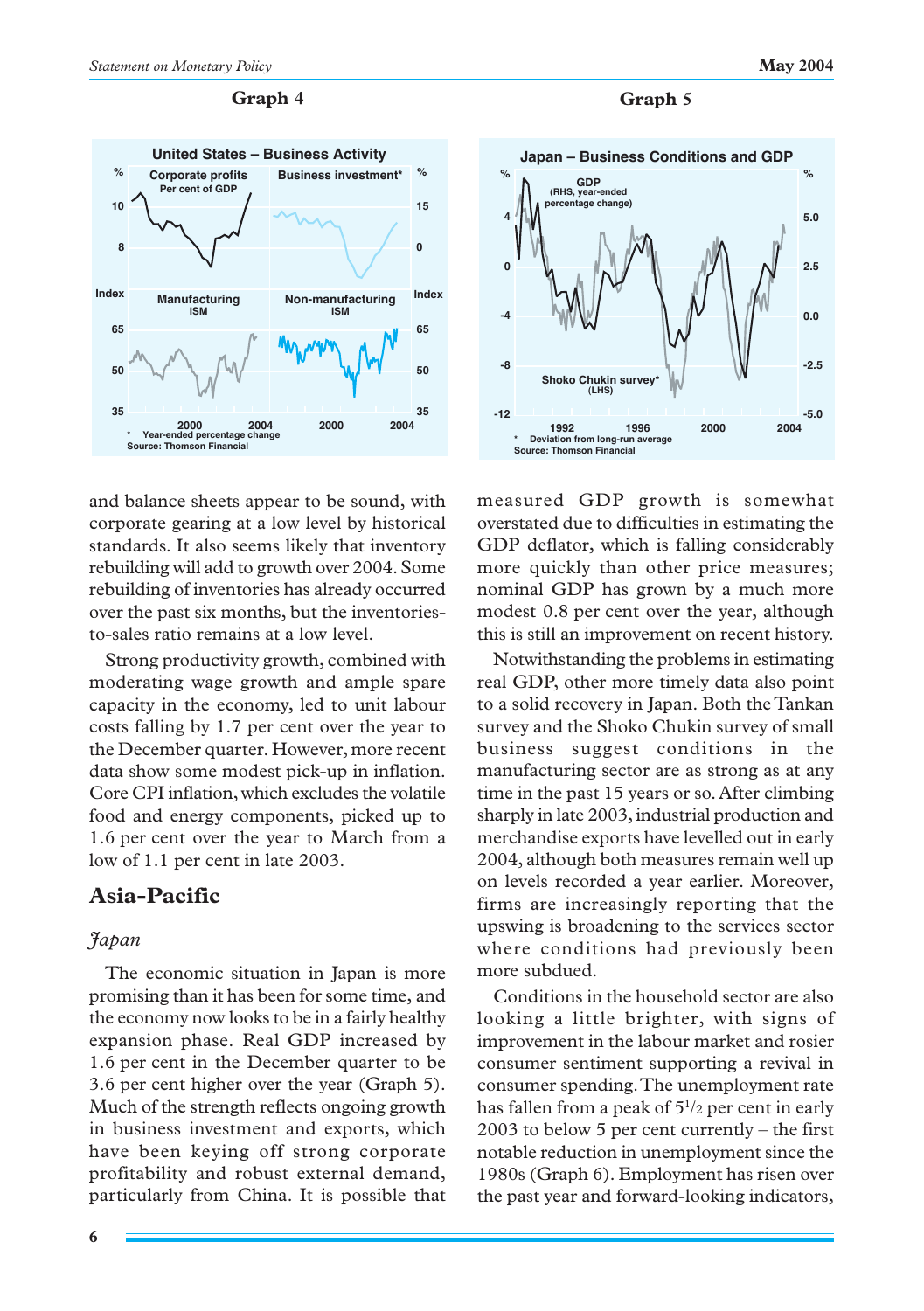such as the ratio of job offers to applicants, point to further gains in the near term. Trends in other indicators such as retail sales and household spending have also been somewhat more positive in the early part of 2004.



### **Graph 6**

Consistent with the upturn in output growth, deflationary pressures continue to moderate, although this partly reflects some temporary factors such as a poor harvest boosting rice prices sharply. Consumer prices fell by 0.1 per cent over the year to March, compared with deflation rates of nearly 1 per cent in the past few years. Domestic corporate goods prices, a measure of wholesale and producer prices, have also stabilised in recent months largely due to the run-up in global commodity prices. Land prices continue to decline, falling by 6 per cent in 2003; this brings the total decline since 1991 to 48 per cent. Even so, there have been some signs of land prices levelling out in major urban areas such as central Tokyo.

Prospects for Japanese banks are also looking more positive recently. The demand for loans seems to be picking up, especially amongst smaller businesses, and banks have made further progress in writing off nonperforming loans. According to official data, non-performing loans currently account for around 71 /2 per cent of bank lending, down from their peak of around  $9^{1}/2$  per cent in early 2002.

# *Other Asia-Pacific*

Supported by expansionary macroeconomic policy settings, stimulatory financial conditions and the recovery in the global economy, east Asia has bounced back strongly after the SARS-related weakness of the first half of 2003 (Table 2). While exports are growing very rapidly there has also been a healthy revival in domestic demand, back to the rapid rates typically seen prior to the financial crises of 1997–98. With many of

| Table 2: Asia GDP<br>Percentage change |                           |                                 |                       |                                  |
|----------------------------------------|---------------------------|---------------------------------|-----------------------|----------------------------------|
|                                        | September<br>quarter 2003 | <b>December</b><br>quarter 2003 | March<br>quarter 2004 | <b>Year to latest</b><br>quarter |
| China                                  | $4.3^{(a)}$               | $2.3^{(a)}$                     | $3.3^{(a)}$           | 9.7                              |
| Hong Kong                              | 6.6                       | 1.5                             | -                     | 4.9                              |
| India                                  | 4.3                       | 0.4                             |                       | 10.4                             |
| Indonesia                              | 1.3                       | 0.2                             |                       | 4.4                              |
| Korea                                  | 1.6                       | 2.7                             |                       | 4.1                              |
| Malaysia                               | 2.4                       | 1.7                             |                       | 6.4                              |
| Philippines                            | 2.2                       | 1.6                             |                       | 4.4                              |
| Singapore                              | 3.8                       | 2.7                             | 2.6                   | 7.3                              |
| Taiwan                                 | 5.1                       | 1.5                             | -                     | 5.1                              |
| Thailand                               | 2.3                       | 2.7                             |                       | 7.8                              |
|                                        |                           |                                 |                       |                                  |

(a) RBA estimates

Sources: CEIC; RBA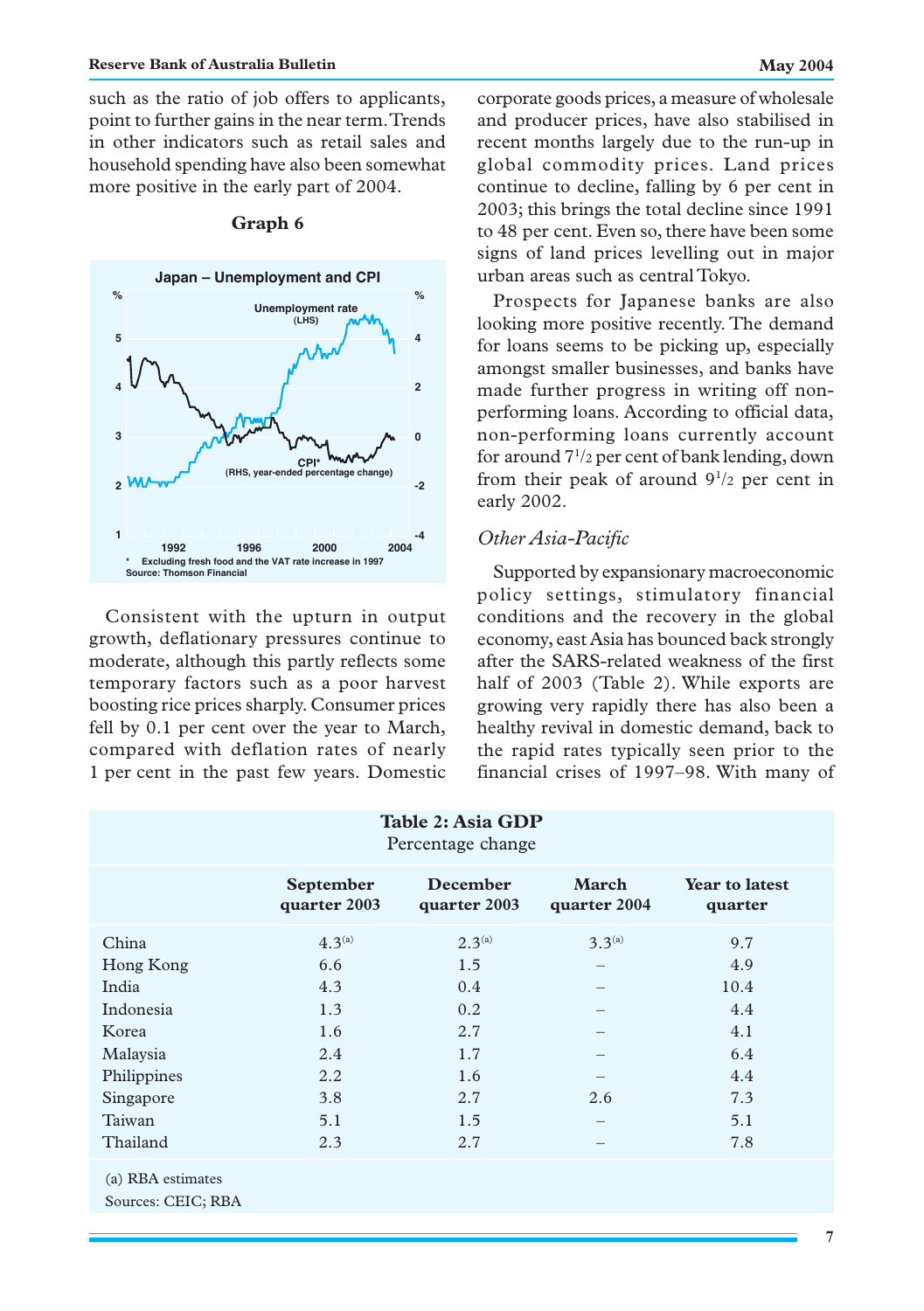these economies linking their exchange rates to the US dollar, growth has been boosted by the depreciation of the dollar and by low interest rates.

In China, growth in activity appears to have maintained the extremely rapid pace seen last year, with GDP expanding by 9.7 per cent over the year to the March quarter. The Chinese authorities have expressed concern about overheating in some sectors of the economy, taking action to rein in credit growth and rebalance growth away from investment and towards greater household spending, but as yet there is little evidence that this is having the desired effect. Export growth has eased a little, following the surge in December 2003 as exporters sought to avoid the cut in tax rebates on 1 January, but growth over the year remains exceptionally strong at 43 per cent. Imports have also continued to grow strongly and as a result the trade balance was in deficit in the March quarter for the first time in eight years (Graph 7). Moreover, year-ended growth in industrial production picked up from 18.1 per cent in December to 19.4 per cent in March, and household consumption shows no signs of slowing.

The Indian economy has also continued to perform strongly, with year-ended GDP growth of 10.4 per cent recorded in the December quarter (see 'Box A' for a further discussion on India). This is the strongest reading since quarterly data were first compiled in mid 1996, and is partly the result of sharply higher agricultural production owing to a favourable monsoon. The manufacturing and services sectors also grew strongly, with more recent data showing continued strength in the March quarter. Industrial production is estimated to have risen by around 2 per cent over the three months to February to be 71 /2 per cent higher than a year earlier, while exports have also continued to rise sharply in recent months to be around 30 per cent higher in yearended terms.

Elsewhere in the region, the strong growth experienced since mid 2003 has continued into 2004. Industrial production and merchandise exports are still expanding rapidly, fuelled by depreciations in real exchange rates, a resurgent world economy and ongoing strength in China, which has boosted intra-Asian trade (Graph 8). Growth in retail sales and investment has also picked up, spurred by stronger stock markets, falling unemployment and more buoyant sentiment. For the moment, consumer price inflation remains contained across the region. However, increased inflation pressures evident in upstream measures are starting to show up at the consumer level in some countries, including Singapore and China.





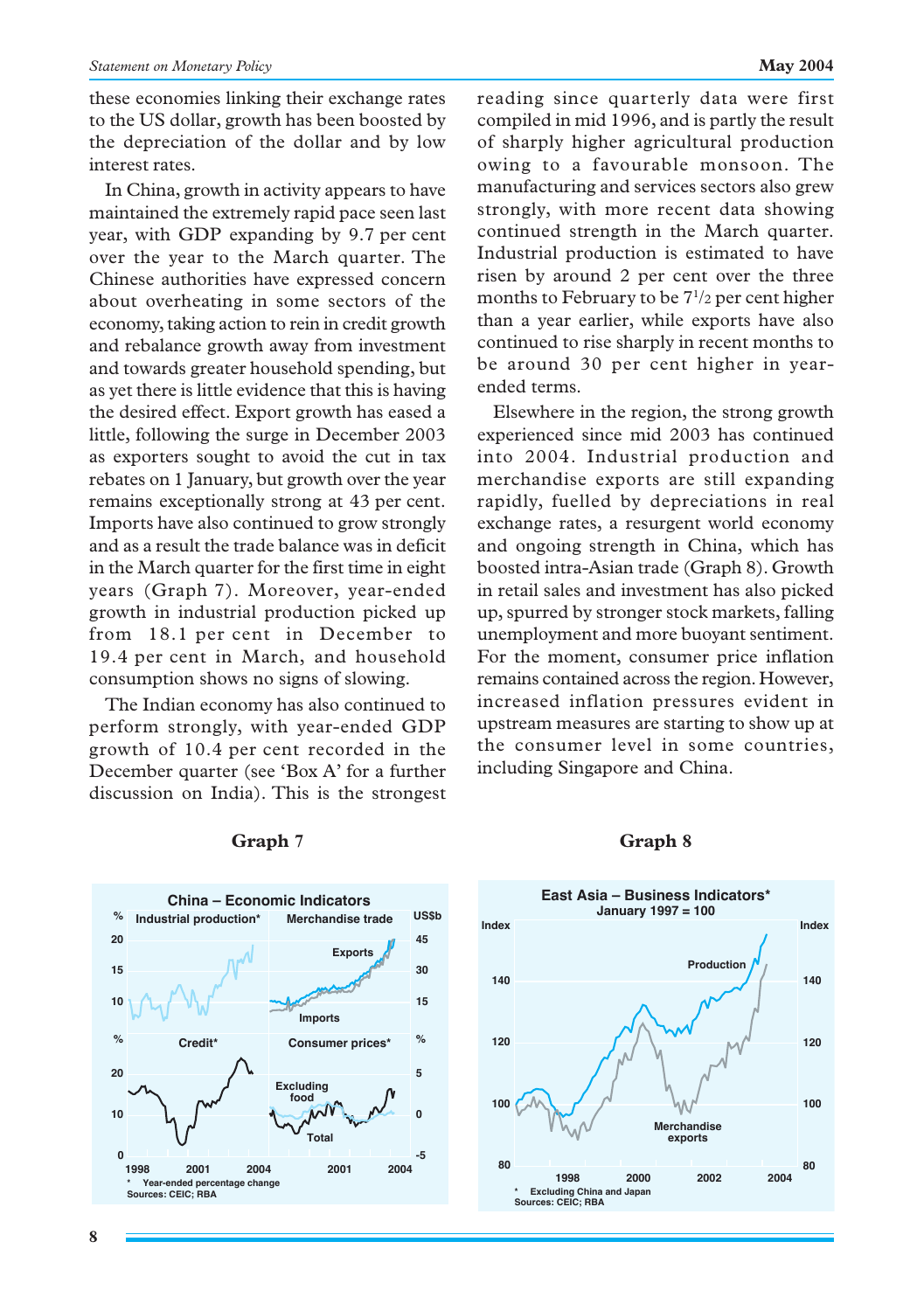In Korea, soaring exports have been the main driver of growth in the economy. Domestic demand has been held back by weak consumption, which fell by 2.6 per cent over the year to the December quarter in response to restrictive measures introduced in 2002, aimed at slowing the previously very strong rates of growth in consumer credit. Household spending is expected to start to recover soon, now that the strong export-led growth is flowing through to the labour market. The government has also implemented a number of measures to help speed the recovery, such as lowering the sales tax on various luxury goods and frontloading some of its own spending.

The New Zealand economy is growing solidly, propelled by strong growth in domestic demand. GDP expanded by 0.6 per cent in the December quarter, after rising by 1.6 per cent in the September quarter, to be 3.2 per cent higher over the year. Domestic demand was up by 6.8 per cent over the year, with household consumption, residential investment and business investment all growing rapidly. However, net exports subtracted 3.4 percentage points from GDP growth over the same period. The latest retail sales figures and consumer confidence surveys suggest that growth in consumer spending remained firm in the March quarter. Reflecting buoyant domestic demand, nontradable inflation stood at 5.0 per cent over the year to the March quarter. This was offset by falling import prices resulting from the appreciation of the New Zealand dollar, so total CPI inflation remained low at 1.5 per cent over this period. The Reserve Bank of New Zealand increased the overnight cash rate by 25 basis points to 5.5 per cent in late April, in response to domestic inflation pressures and the strengthening global economy.

# **Europe**

In contrast to the other major economic regions, the euro area is experiencing only the mildest of recoveries. Domestic demand remains weak and the appreciation of the euro appears to be dampening export growth. In the December quarter, GDP expanded by 0.3 per cent to be 0.6 per cent higher over the year (Table 3). Encouragingly, investment rose in the quarter at its fastest rate in three years. However consumption remains weak, being flat in the quarter and rising by 0.6 per cent over the year.

Although business surveys continue to point to a gradual recovery in activity in the euro area, recent trends in the production and spending data have been less encouraging (Graph 9). After improving throughout the second half of last year, business confidence has remained broadly steady in recent months, at levels roughly consistent with trend output growth. However, euro area industrial

| Table 3: Europe GDP<br>Percentage change                       |            |                 |                 |
|----------------------------------------------------------------|------------|-----------------|-----------------|
|                                                                | September  | <b>December</b> | Year to         |
|                                                                | quarter    | quarter         | <b>December</b> |
| Euro area                                                      | 0.4        | 0.3             | 0.6             |
| – Germany                                                      | 0.2        | 0.2             | 0.0             |
| – France                                                       | 0.7        | 0.7             | 1.2             |
| $-$ Italy                                                      | 0.4        | 0.0             | 0.1             |
| $-$ Spain                                                      | 0.6        | 0.7             | 2.7             |
| $-$ Netherlands<br>United Kingdom<br>Source: Thomson Financial | 0.0<br>0.8 | 0.4<br>0.9      | $-0.4$<br>2.7   |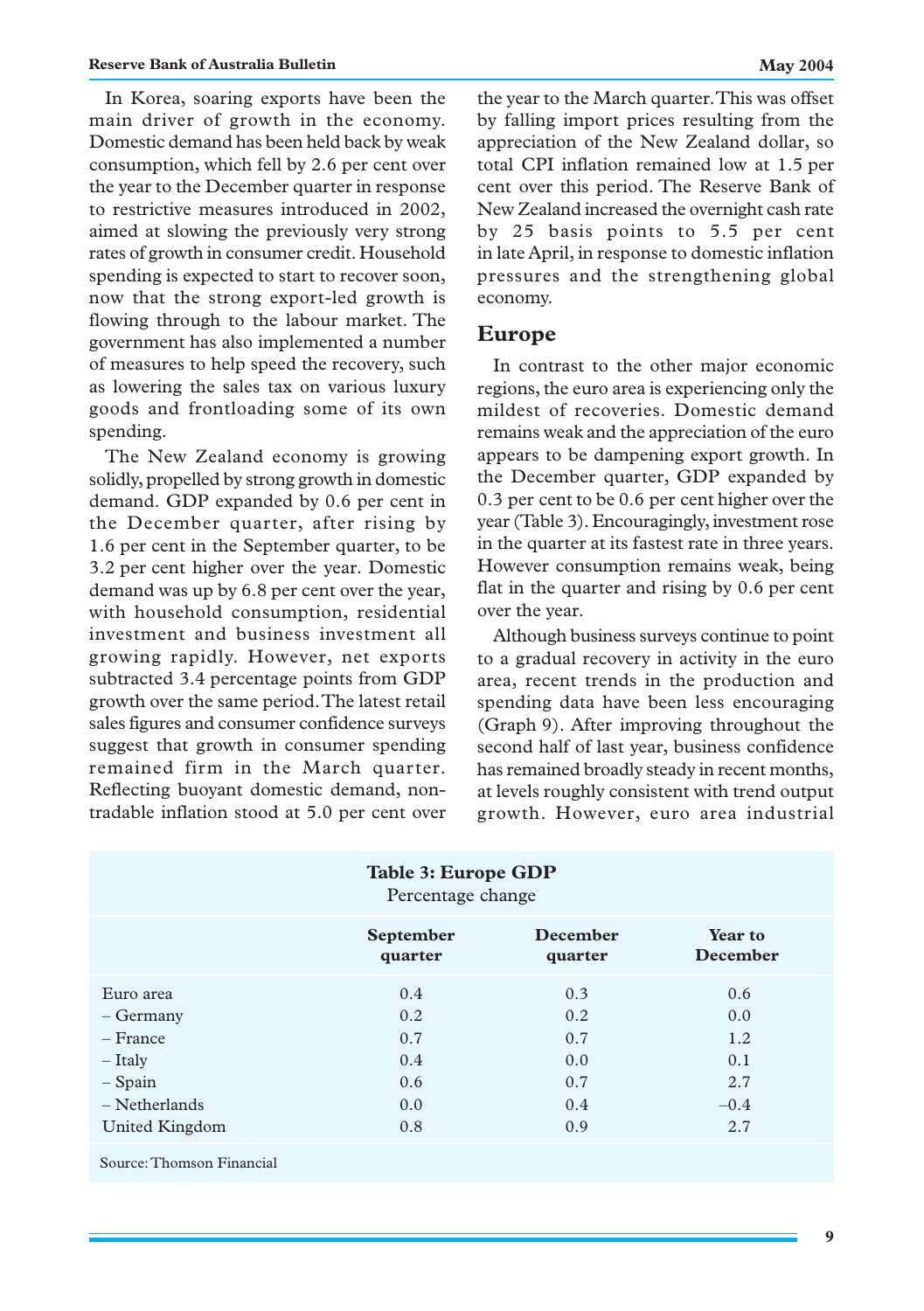

production has shown few signs of recovery, and has fallen slightly over the past three months. Retail sales data also suggest that consumption remains sluggish, held back by subdued consumer sentiment.

The labour market is showing signs of stabilisation, with the unemployment rate holding steady for the past year at 8.8 per cent. Weak economic conditions in the past couple of years have seen growth in labour costs slow to 21 /2 per cent over the year to the December quarter, from  $3^{1/2}$  per cent a year earlier. Inflation outcomes have been broadly in line with the ECB's target of inflation close to, but less than, 2 per cent. Consumer price inflation has slowed a little, from 2.2 per cent in late 2003 to 2.0 per cent over the year to April, and measures of underlying inflation are generally also around 2 per cent. The ECB has held its policy rate steady at 2 per cent since June 2003.

In the United Kingdom, the economy remains buoyant, spurred by a strong labour market and continued rapid growth in house prices (Graphs 10 and 11). UK GDP rose by 0.6 per cent in the March quarter, to be 3.0 per cent higher than a year earlier. The household sector remains the key driver of growth, with retail sales having risen by 6.4 per cent over the year to March. Unemployment is at its lowest rate since the



**Graph 10**

| וח<br>п<br>rи |  |  |
|---------------|--|--|
|---------------|--|--|



mid 1970s and the housing market has shown renewed strength in recent months, with yearended growth in national house prices back above 15 per cent. However, conditions in the business sector are more subdued. Although there has been a noticeable lift in business confidence over the past six months or so, manufacturing production has shown no growth over the past year. Consumer price inflation fell from 1.3 per cent in February to 1.1 per cent in March. The Bank of England left policy rates unchanged in April after the increase in February.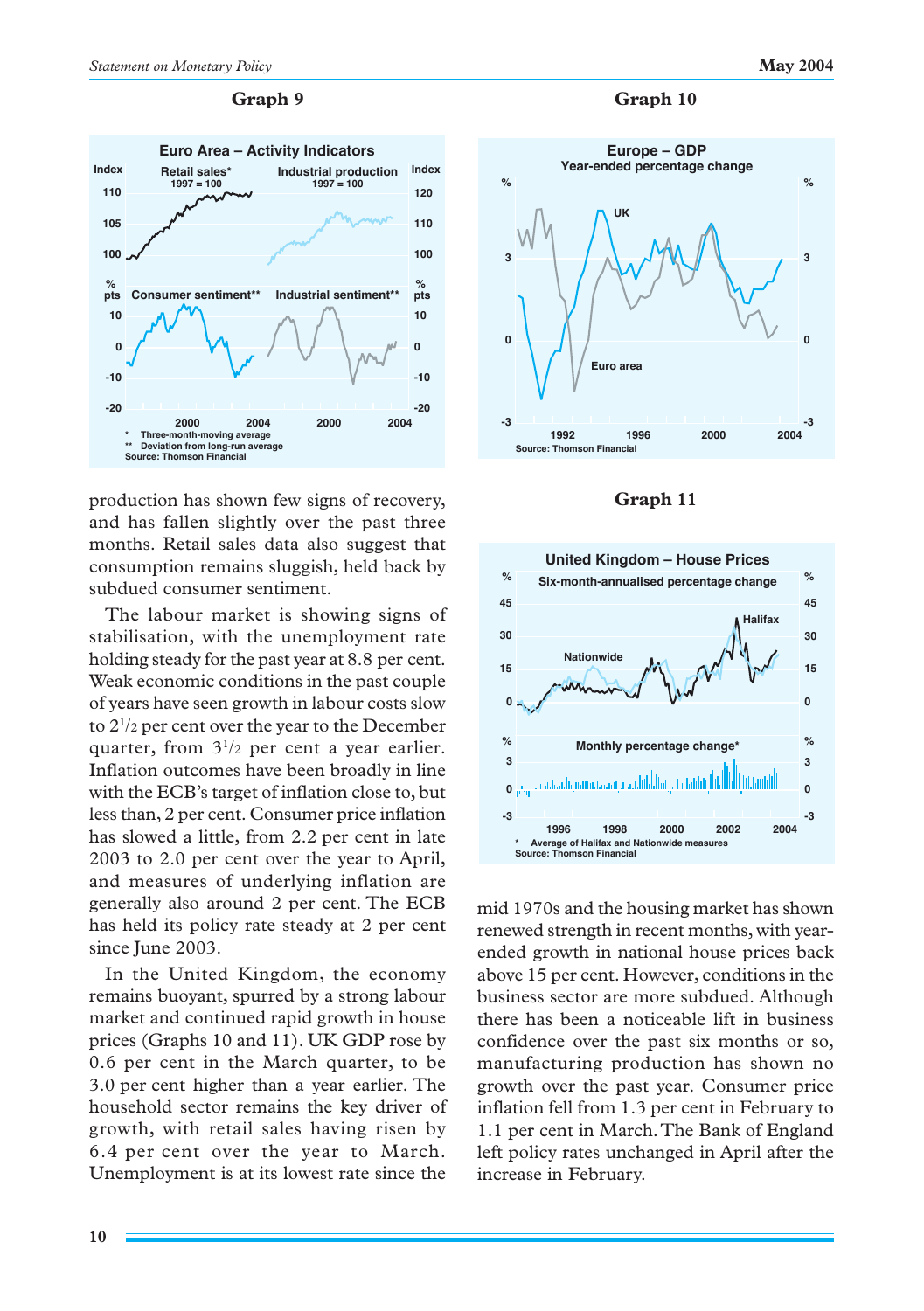# **Oil price developments**

The West Texas Intermediate crude oil price has tended to increase over recent months, to be around US\$38 per barrel, compared with around US\$32 in late 2003 (Graph 12). The rise reflects strong global demand for oil, particularly from the US and China, consistent with the pick-up in demand for commodities more generally. Although there has been some rebuilding of crude oil stocks recently, gasoline stocks in the US remain quite low. This has prompted some concern over the adequacy of current supplies in the US and resulted in upward pressure on prices. Developments on the supply side have also contributed to the strength in oil prices over recent months. Political demonstrations in Venezuela, a major oil producer, have led to fears of possible supply disruptions, while OPEC reduced official output quotas by 1 million barrels per day from the beginning of April.

Part of the marked increase in US dollar oil prices over the past year has simply reflected the depreciation of the US dollar. Although the rise in oil prices in SDR terms has been

**Graph 12**



significant, it has been less pronounced. Similarly, oil prices in Australian dollar terms are currently well below the peaks seen in 2000 and 2003.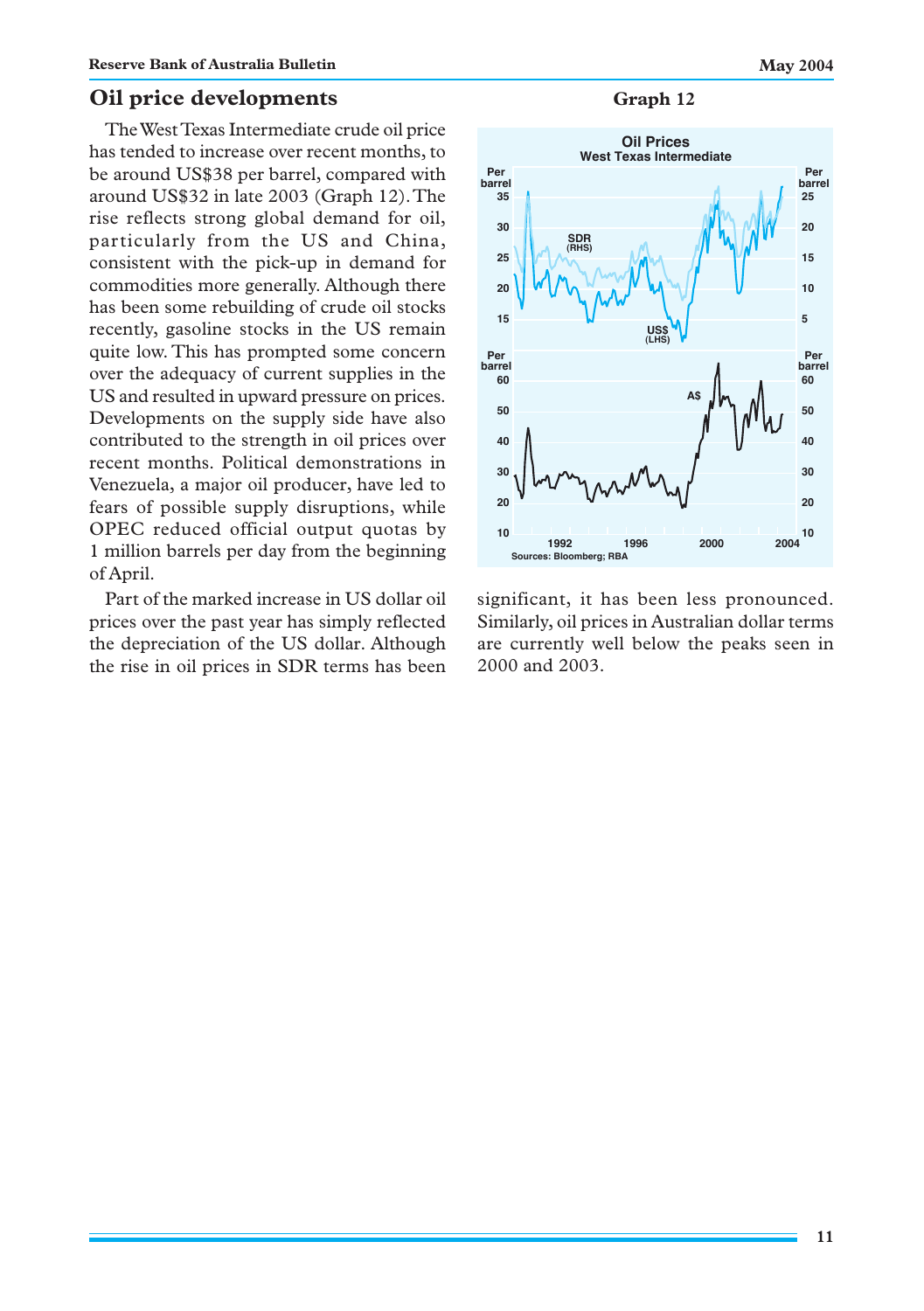# **Box A: The Rise of India**

With a population of nearly 1.1 billion, India is the second most populous country in the world, behind China with 1.3 billion people. India's economy has performed strongly in recent years, with GDP growth averaging an impressive 6.1 per cent annually over the past 10 years (Graph A1). While not as rapid as the growth of China in that period, this growth performance has steadily increased India's weight in the global economy. It is now the world's fourth largest economy on a purchasing power parity basis, behind the US, China and Japan, and accounts for some 5.7 per cent of world output. At market exchange rates, India ranks as the 12<sup>th</sup> largest economy, accounting for 1.6 per cent of world output. Contributing to this performance has been a program of economic liberalisation, including increased openness to foreign trade and investment, financial sector deregulation and a more prominent role for the private sector.

Agriculture accounts for nearly 25 per cent of India's GDP, although this proportion has been declining over time as the services sector and, to a lesser extent, manufacturing have become more important. The industrial sector makes up around 25 per cent of GDP,



## **Graph A1**

while services currently account for just over 50 per cent. Most of the labour force, however, still works in the agricultural sector.

International trade accounts for a relatively modest share of economic activity in India. India's openness to trade as measured by the sum of exports and imports as a ratio to GDP was around 30 per cent in 2003. This is well below the median level of openness globally, which was around 75 per cent in 2002. However, this is not surprising given that large economies – in terms of area and population – typically have a very large share of trading activity occurring within national borders. Also, India still has relatively restrictive foreign trade policies compared with international norms, notwithstanding recent reforms in this area. Overall, India accounted for 0.8 per cent of world merchandise trade in 2003, up from 0.6 per cent in 1990, leaving it outside the top 20 trading nations. This compares with China's current rank as the third largest trading nation in the world, accounting for around 6 per cent of world merchandise trade.

Nonetheless, India's trade has been increasing rapidly, growing at an average annual rate in real terms of around 13 per cent over the past 10 years – twice the rate of overall world trade. India's largest trading partners are the euro area and the US. However, trade with Asia (particularly China) has been growing very rapidly in recent years. Although India runs a merchandise trade deficit (21 /2 per cent of GDP in 2002/03), it has a modest surplus on the current account (0.8 per cent of GDP in 2002/03), owing to sizeable inward current transfers and a surplus for net services. In real terms service exports have been growing at an average annual rate of close to 20 per cent over the past 10 years*.* Software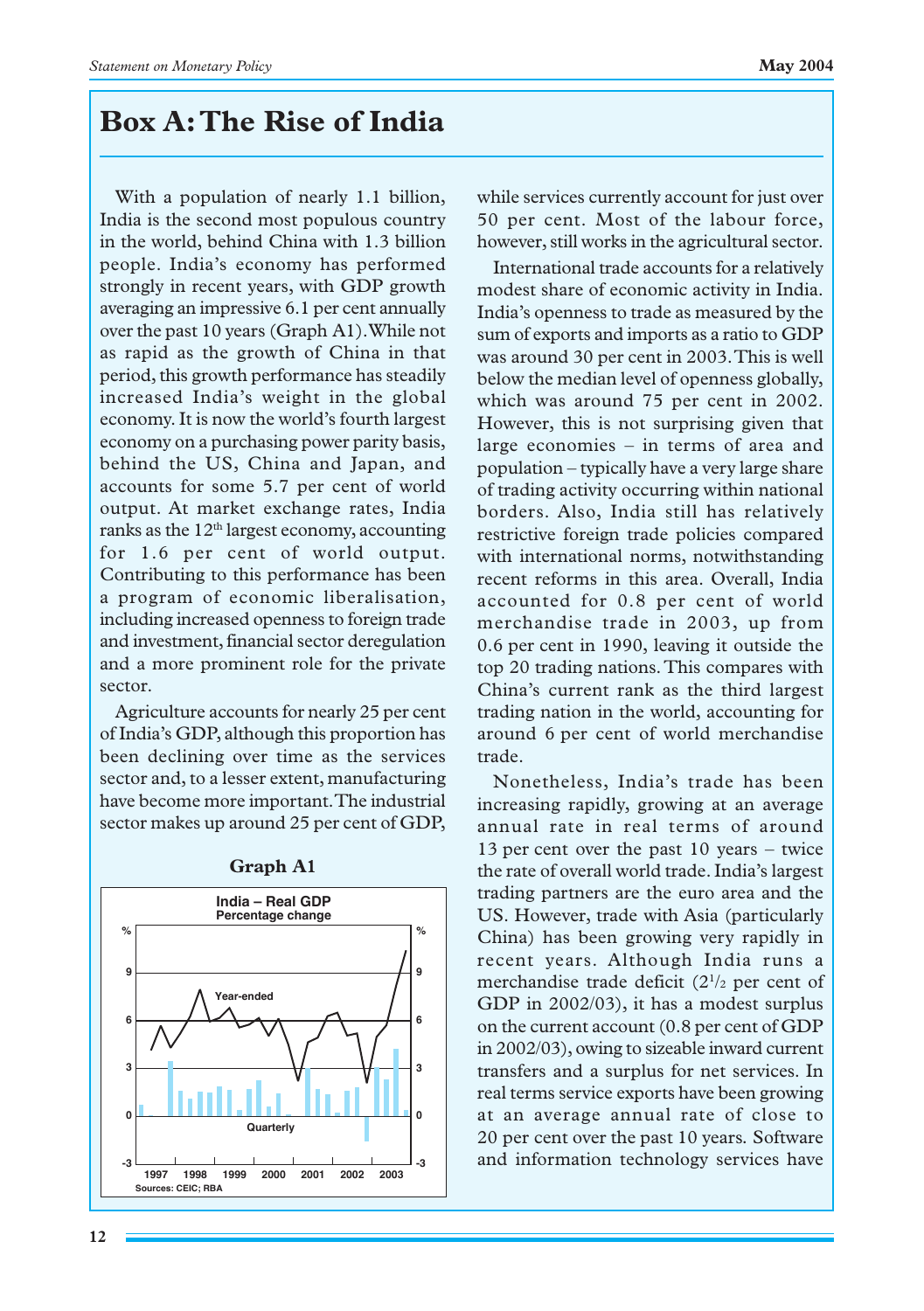India accounted for 2.2 per cent of Australian merchandise exports in 2002/03, making it Australia's 11<sup>th</sup> largest export market. Australia exports mostly resources to India, including coking coal and metal ores. More recently, India has also become a much more important destination for Australian gold exports. Exports of gold are largely responsible for the sharp increase in resource exports to India over the past year, although this has been at the expense of alternative markets such as in east Asia and the EU, as Australia's total gold exports have not increased significantly over this period. Excluding gold, growth in resource exports to India has been much more subdued (Graph A2).

In contrast to exports, India accounts for only a small share of Australian merchandise





imports, at around 0.7 per cent in 2002/03. Australia imports mainly manufactured items from India, with the most important items by value being textiles and clothing, machinery and non-metallic minerals.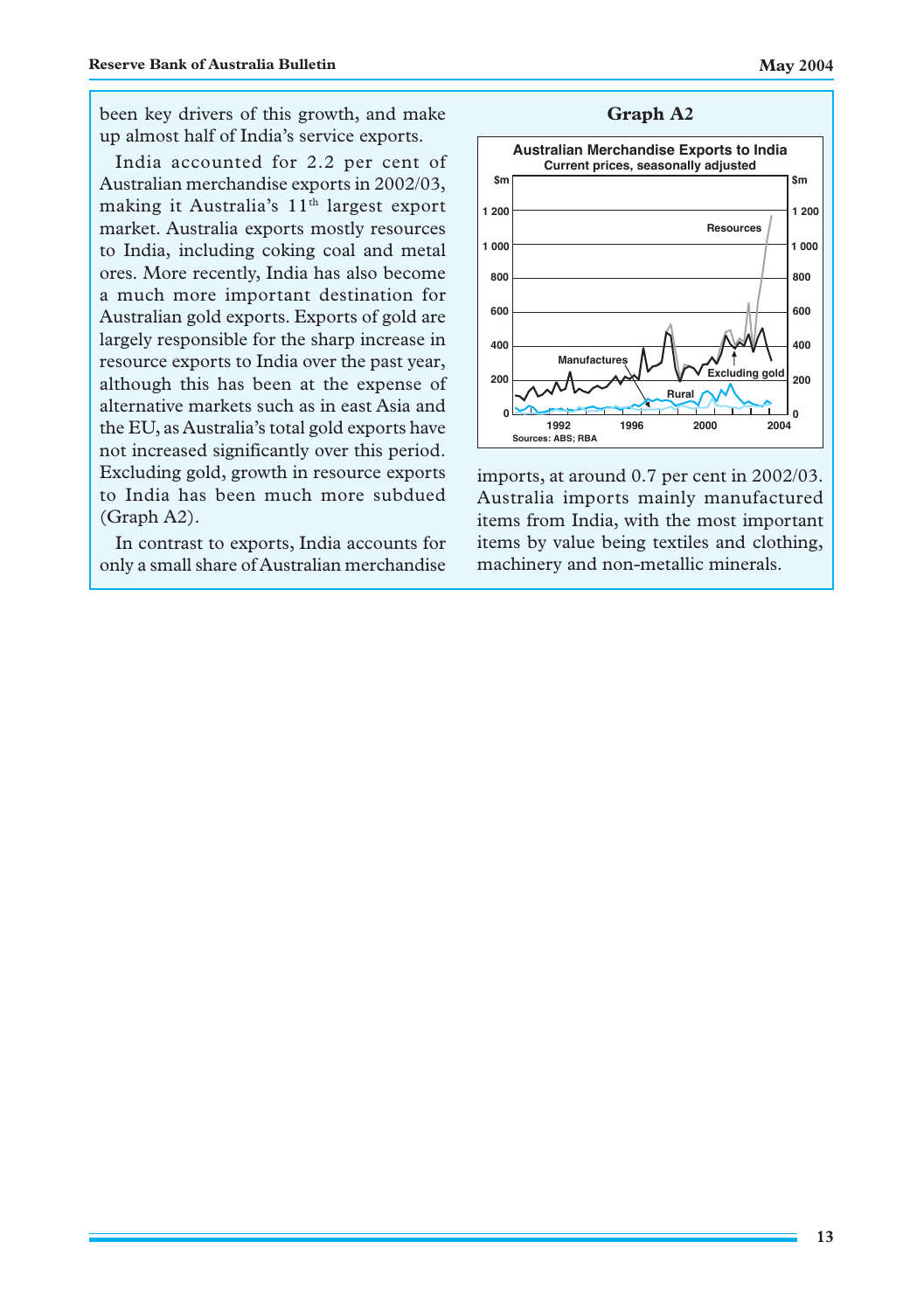# **International and Foreign Exchange Markets**

# **Money and bond yields**

With the global economic recovery consolidating over the past three months, the main focus of markets has been on the likely timing of the first increase in the US federal funds rate from its 45-year low of 1 per cent. These expectations have been driven largely by fluctuations in US labour market data. Weaker-than-expected non-farm payrolls releases for January and February saw expectations of monetary tightening pushed out to the end of 2004. This was subsequently reversed in early April, on the release of a strong non-farm payrolls outcome for March. The federal funds futures market currently expects the FOMC to increase rates by 25 basis points by August at the latest (Graph 13).

The pace of tightening currently priced in by the market is very moderate compared with the experience in past tightening cycles. The market expects a tightening of 75 basis points by year end, and the yield curve indicates that the implied cash rate in a couple of years' time will still be under 4 per cent. That would be a relatively low level by historical standards; in the past two tightening cycles by the Fed, the federal funds rate peaked at around 6 per cent.

In Europe and Japan, markets do not expect the monetary authorities to tighten in the foreseeable future; in fact in Europe there is still talk of an interest rate cut as the economic recovery has continued to lag the rest of the world. In Japan, while the economic recovery is broadening, the Bank of Japan has indicated that it will maintain highly stimulative policy until inflation becomes consistently positive.

The direction of monetary policy in other developed economies has continued to diverge (Graph 14, Table 4). The Bank of Canada has cut its policy rate by a cumulative 75 basis points so far this year (in three moves) to 2 per cent, against a background of weak GDP growth and subdued inflation. Similarly, the Swedish Riksbank has cut its policy rate by a total of 75 basis points (in two steps) to 2 per cent, in the face of a larger-thanexpected fall in inflation. In contrast, the Bank of England increased its repo rate by 25 basis points in February to 4 per cent, following a similar move in November, while the Reserve Bank of New Zealand has increased its policy rate by 50 basis points so far this year (in two steps) to 5.5 per cent. The range of policy interest rates among industrial countries remains unusually wide.

#### **Graph 14**



# **Graph 13**

**Expected Policy Rate in the US**

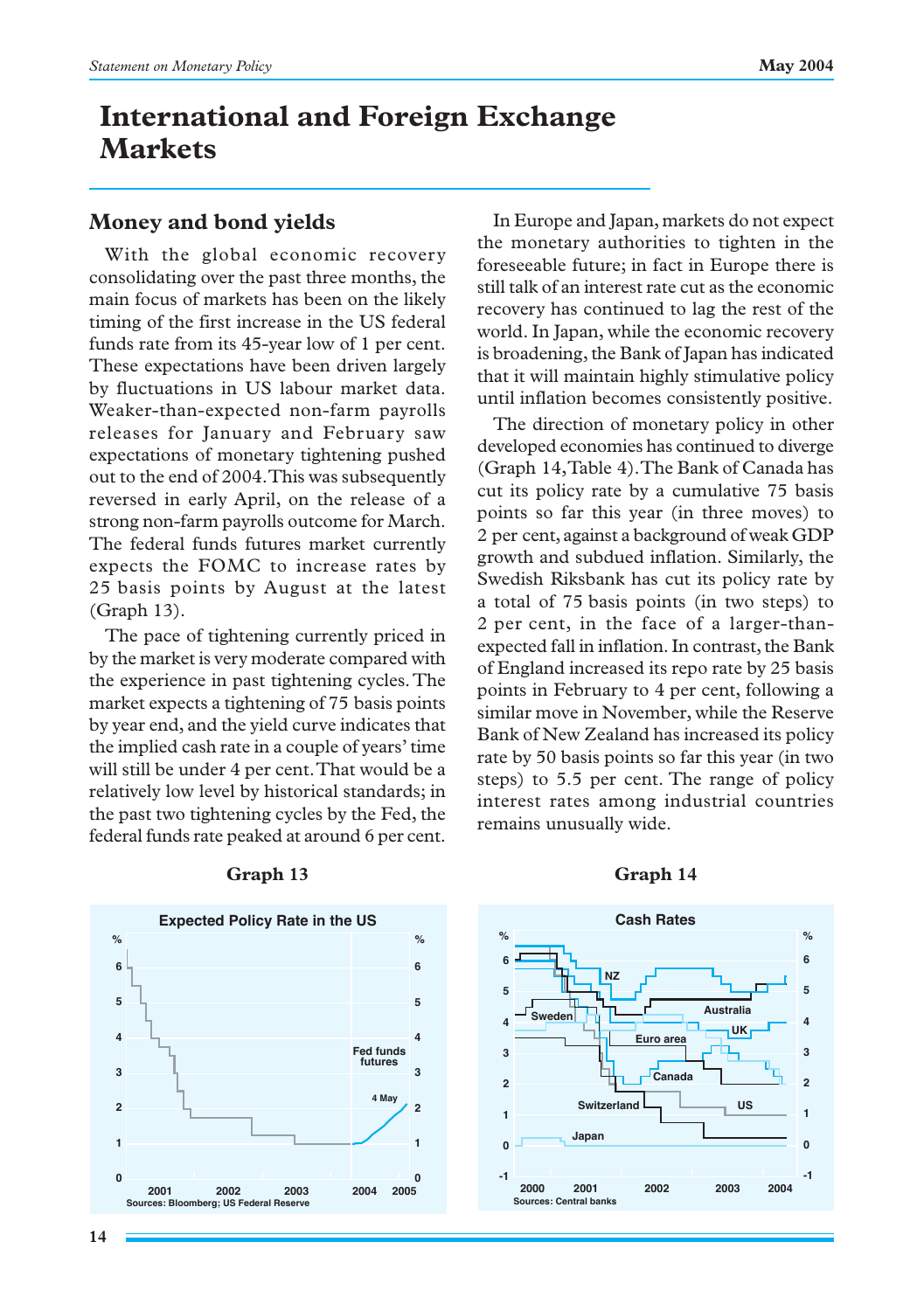|                        | <b>Cumulative</b><br>reductions | Changes in policy rates<br>(basis points) |                                 | <b>Current level</b><br>Per cent |  |
|------------------------|---------------------------------|-------------------------------------------|---------------------------------|----------------------------------|--|
|                        | in down cycle<br>Basis points   | <b>From</b><br>low point                  | <b>Since</b><br><b>Jan 2004</b> |                                  |  |
| <b>US</b>              | $-550$                          |                                           |                                 | 1.00                             |  |
| Canada                 | $-375$                          |                                           | $-75$                           | 2.00                             |  |
|                        |                                 |                                           |                                 |                                  |  |
| Switzerland            | $-325$                          |                                           |                                 | 0.25                             |  |
| Euro area              | $-275$                          |                                           |                                 | 2.00                             |  |
| UK.                    | $-250$                          | 50                                        | $+25$                           | 4.00                             |  |
| Sweden                 | $-225$                          |                                           | $-75$                           | 2.00                             |  |
| Australia              | $-200$                          | 100                                       | $\qquad \qquad$                 | 5.25                             |  |
| NZ.                    | $-175$                          | 50                                        | $+50$                           | 5.50                             |  |
| Japan                  | $-25$                           | $\overline{\phantom{m}}$                  | $\overline{\phantom{a}}$        | 0.00                             |  |
| Sources: Central banks |                                 |                                           |                                 |                                  |  |

### **Table 4: Policy Interest Rate Changes**

Despite very strong economic growth over recent quarters, most Asian central banks have maintained highly accommodative monetary policy settings over the past three months. Indonesia reduced its official rate by a total of 75 basis points to 7 per cent in response to further declines in inflation. The People's Bank of China, however, announced a further increase in reserve requirements for banks in an effort to ameliorate overheating in some sectors. The Monetary Authority of Singapore (MAS) also signalled a tightening of monetary conditions when it announced in April that it will allow a 'modest and gradual' appreciation of the Singapore dollar. The MAS cited a more favourable growth outlook and the risk of rising inflationary pressures as reasons for the change.

Amongst other emerging market economies, the only significant policy moves were in Brazil, where rates were cut by a further 50 basis points to 16 per cent, and Turkey, which cut rates by a total of 4 percentage points, to 22 per cent.

Over the past three months, yields on both US and European government bonds have been driven largely by expectations about the timing of the prospective start of the normalisation of US monetary policy (Graph 15). Yields in both regions fell sharply following the release of disappointing US employment data early in the year, reaching their lowest levels since mid 2003. However, as expectations of the next tightening in the US were moved forward following the March payrolls release in early April, yields rose sharply. In the case of the US, yields rose by 90 basis points from their March low point, to reach 4.6 per cent – at the upper end of their range over the past year. German yields rose 30 basis points to around 4.2 per cent, a little lower than three months earlier.

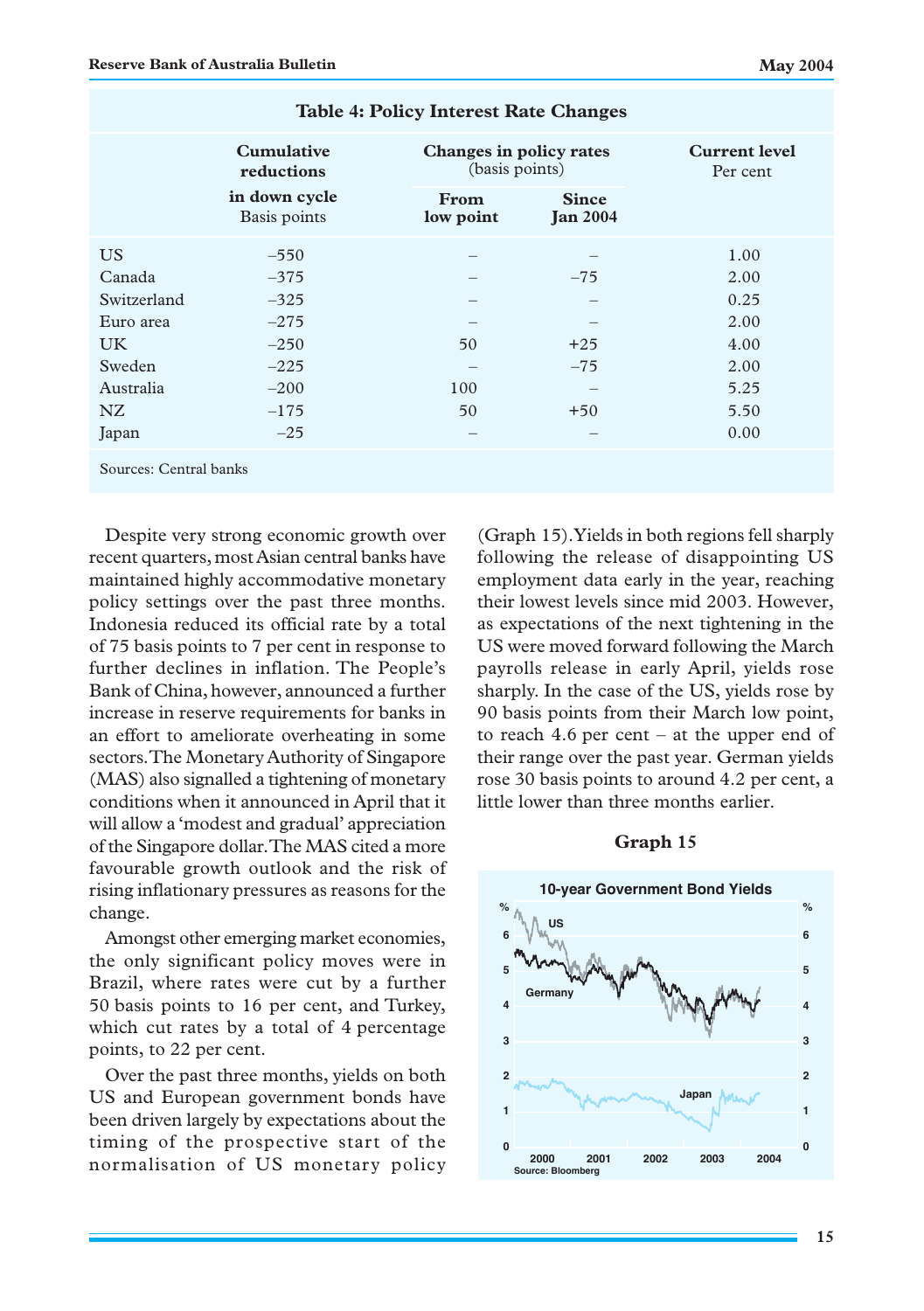The continuing flow of solid economic data in Japan, and more upbeat assessments of the economy by Japanese officials, strengthened hopes that the current upturn will be sustained. This saw yields on Japanese government debt rise steadily in March and April to around 1.5 per cent, 30 basis points above their mid-February low. Consistent with the better economic outlook for Japan, Moody's upgraded Japan's long-term foreign currency debt rating in early April and S&P upgraded the outlook on Japan's domestic currency sovereign credit rating in late March.

The increasingly positive outlook for the global economy and the associated reduction in risk aversion have continued to help corporate and emerging market sovereign debt. US corporate spreads narrowed modestly over the three months since the last *Statement*, from levels already well below historical averages (Graph 16).



#### **Graph 16**

The fall in spreads has been accompanied by a sharp reduction in differentiation between high and low rated credit risks (Graph 17). Spreads on the lowest quality segment of the 'junk' bond category, 'C' rated bonds, have narrowed by an extraordinary 30 percentage points since late 2001, to around 5.5 percentage points. These bonds have a very

#### **Graph 17**



high default rate (historically greater than 25 per cent). This indicates that investors are becoming much less discerning in their investments as they seek out yield.

Spreads on emerging market sovereign debt rose modestly over the past three months*,* to an average of around 310 basis points over US Treasuries (Graph 18). However, they remain close to the low level prevailing before the Asian crisis, reflecting the generally benign environment for most emerging markets as well as investor appetite for higher yields than currently prevail in industrial countries.

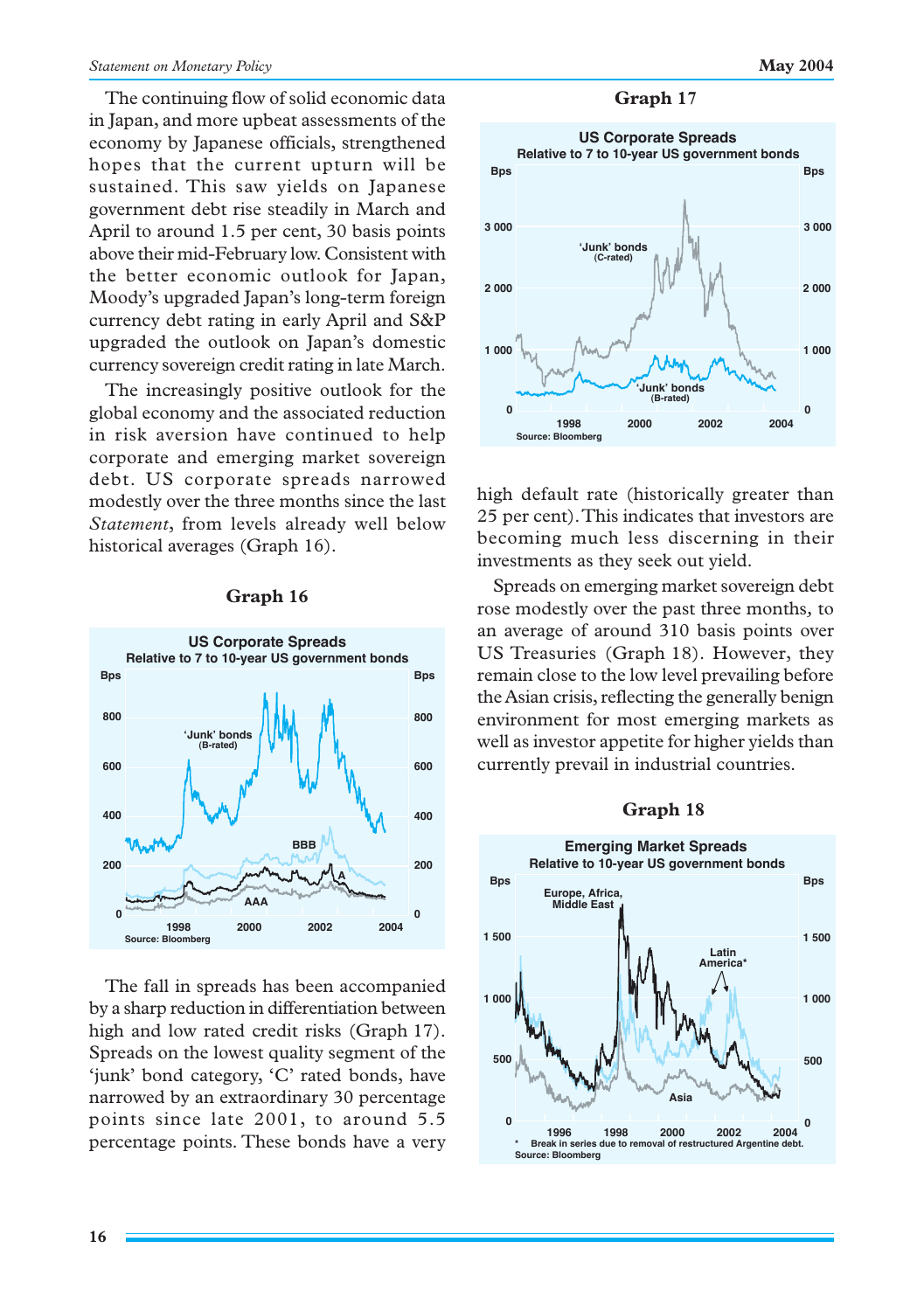# **Equity markets**

After rallying strongly in the 12 months to February, the major US and European equity indices traded broadly sideways over the past three months as investors focused on the likelihood that US interest rates will rise sometime this year (Graph 19, Table 5).



### **Graph 19**

# **Table 5: Changes in Major Country Share Prices** Per cent

|                            | 2004<br>to date | <b>Change</b><br>since<br><b>2000</b><br>peak | <b>Change</b><br>since<br>2003<br>trough |
|----------------------------|-----------------|-----------------------------------------------|------------------------------------------|
| <b>United States</b>       |                 |                                               |                                          |
| – Dow Jones                | $-1$            | $-12$                                         | 37                                       |
| $-$ S&P 500                | 1               | $-27$                                         | 40                                       |
| – NASDAQ                   | $-3$            | $-61$                                         | 53                                       |
| Euro area<br>$-$ STOXX     | 3               | -46                                           | 52                                       |
| United Kingdom<br>$-$ FTSE | $\overline{2}$  | $-34$                                         | 38                                       |
| Japan<br>$-TOPIX$          | 14              | $-32$                                         | 54                                       |
| Canada<br>$-$ TSE 300      | 3               | $-26$                                         | 36                                       |
| Source: Bloomberg          |                 |                                               |                                          |

In the US, the S&P 500 has fallen 1 per cent since the beginning of February, although it remains 40 per cent above its March 2003 trough. The rally stalled despite the rapid rebound in corporate profitability (Graph 20), perhaps reflecting some concern in markets about the likelihood of a monetary tightening in the US. The strong rise in company profits, coupled with changes to corporate taxation and depreciation rates, has seen the profit share of GDP (after tax and depreciation) touch historical highs (Graph 21). As a result, the S&P 500's price/earnings ratio has fallen to its lowest level since 1997 – although it remains well above its long-term average (Graph 22).



**Graph 21**

**3 4 5 6 7 8 9 3 4 5 6 7 8 9 US Corporate Profits After Tax and Depreciation 2004 % 1954 Source: Bureau of Economic Analysis Per cent of GDP % 1964 1974 1984 1994**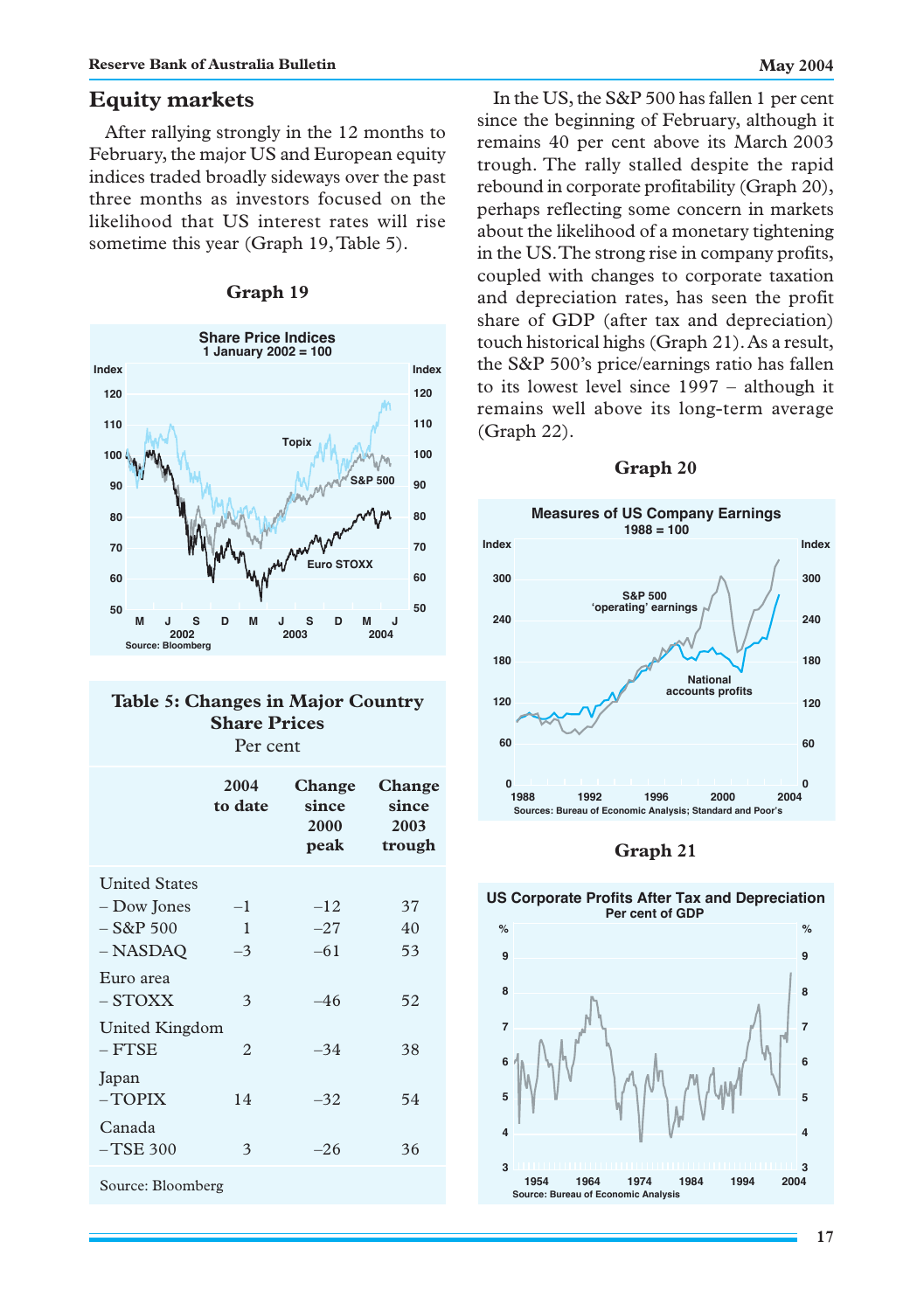

The major European equity markets have continued to take their lead from the US, despite the more subdued nature of the economic recovery in the euro zone. The Euro STOXX is up only marginally over the past three months, but remains 52 per cent above its March 2003 low.

While the rally in the major US and European indices stalled over the past three months, Japanese share prices continued to surge, reflecting increasing confidence that the economic recovery is self-sustaining. The Topix index has increased 13 per cent since the beginning of February and is now 54 per cent above its March 2003 low point. The rally has been led by the banking sector, which has risen by 34 per cent since February. Reflecting the sector's improved prospects, Moody's upgraded the ratings outlook for four Japanese banks in mid March.

Other Asian equity markets have on average fallen modestly in recent months, led by falls in the Hong Kong market, where currency board arrangements mean that interest rates are expected to rise as the US Fed starts to tighten. Latin American equity markets have also been relatively subdued.

# **Exchange rates**

After falling for the previous two years, the exchange rate of the US dollar in trade-weighted terms appreciated modestly over the past three months. The broad

**18**

trade-weighted index (TWI) has risen by around 2 per cent, while the major currencies TWI is up by around 4 per cent (Graph 23). Greater confidence in the US economic recovery and the belief that interest rates in the US may begin to rise sooner than had been thought a couple of months ago have helped to lift the US dollar.



#### **Graph 23**

After reaching a record high against the US dollar of US\$1.293 in mid February, the euro depreciated over subsequent months and is now about 6 per cent below its mid-February peak (Graph 24). On a trade-weighted basis, the euro has fallen by about 3 per cent since mid February.

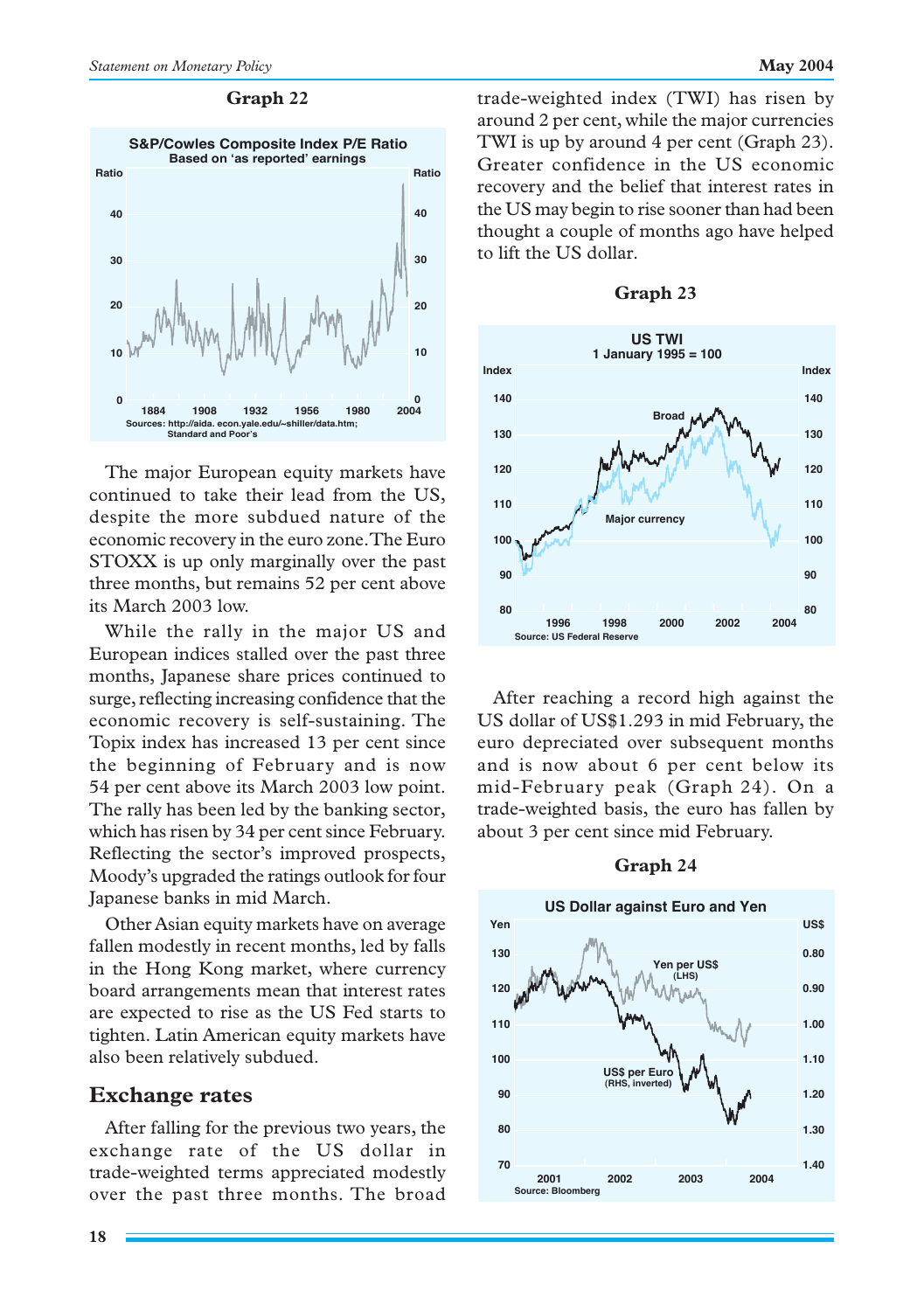The yen has been volatile over the past three months, in net terms falling by 3 per cent against the US dollar. Heavy official intervention initially pushed the yen down in February and March; intervention in the March quarter was US\$140 billion, a record quarterly amount and followed intervention of US\$175 billion in 2003. From mid March, as intervention was wound back, the yen rose for a time but it could not sustain the upward momentum in April in the face of the broadbased rise of the US dollar following the stronger-than-expected US economic data.

Currencies of other Asian and Latin American countries were, on average, broadly flat against the US dollar. In the case of Asian currencies, this in part reflected ongoing foreign exchange intervention. Official reserves of Asian countries (excluding Japan) rose by around US\$50 billion over February and March.

# **Australian dollar**

After peaking at US80 cents in mid February, the Australian dollar fell through the second half of February and early March. Following a temporary recovery to US77 cents in mid April it fell again, reaching a low of US71.24 cents. The decline has been the first major fall since mid 2003, with the Australian dollar currently about 9 per cent below its peak (Graph 25).



#### **Graph 25**

Some of the fall in the Australian dollar over recent months has been a reflection of the strengthening US dollar. Other factors have also been at work, however, as the Australian dollar has fallen against all currencies in the TWI except the New Zealand dollar – i.e. the fall has been very broadly based (Table 6).

| Table 6: Australian Dollar against |
|------------------------------------|
| <b>Selected TWI Currencies</b>     |
| Percentage change                  |

|                    | Over<br>past<br>year | <b>Since</b><br>18 Feb 2004<br>peak |
|--------------------|----------------------|-------------------------------------|
| Philippine peso    | 22.9                 | $-9.2$                              |
| US dollar          | 15.5                 | $-8.9$                              |
| Taiwan dollar      | 10.4                 | $-8.1$                              |
| Singapore dollar   | 10.8                 | $-7.5$                              |
| South Korean won   | 11.5                 | $-7.3$                              |
| Japanese yen       | 6.3                  | $-5.2$                              |
| Indonesian rupiah  | 16.7                 | $-4.9$                              |
| Canadian dollar    | 11.5                 | $-4.3$                              |
| Swiss franc        | 9.9                  | $-4.3$                              |
| South African rand | 6.7                  | $-3.5$                              |
| Swedish krona      | 7.8                  | $-3.1$                              |
| European euro      | 7.0                  | $-2.8$                              |
| UK pound           | 3.1                  | $-2.8$                              |
| New Zealand dollar | 3.0                  | 2.1                                 |
| Source: RBA        |                      |                                     |

Recent weakness in the Australian dollar may have reflected the fact that the market had become over-extended as the exchange rate had risen for six months in a row, with a cumulative rise of 25 per cent. Such a prolonged and large movement, without some correction, is very unusual. An indication of the buying pressure from foreign investors in the Australian dollar market over late 2003/early 2004 can be seen in Graph 26 which shows positions in the Australian dollar futures contract on the Chicago Futures Exchange. Long positions had built up to record levels by early 2004. These have since largely been unwound, indicating that the market has become more balanced recently.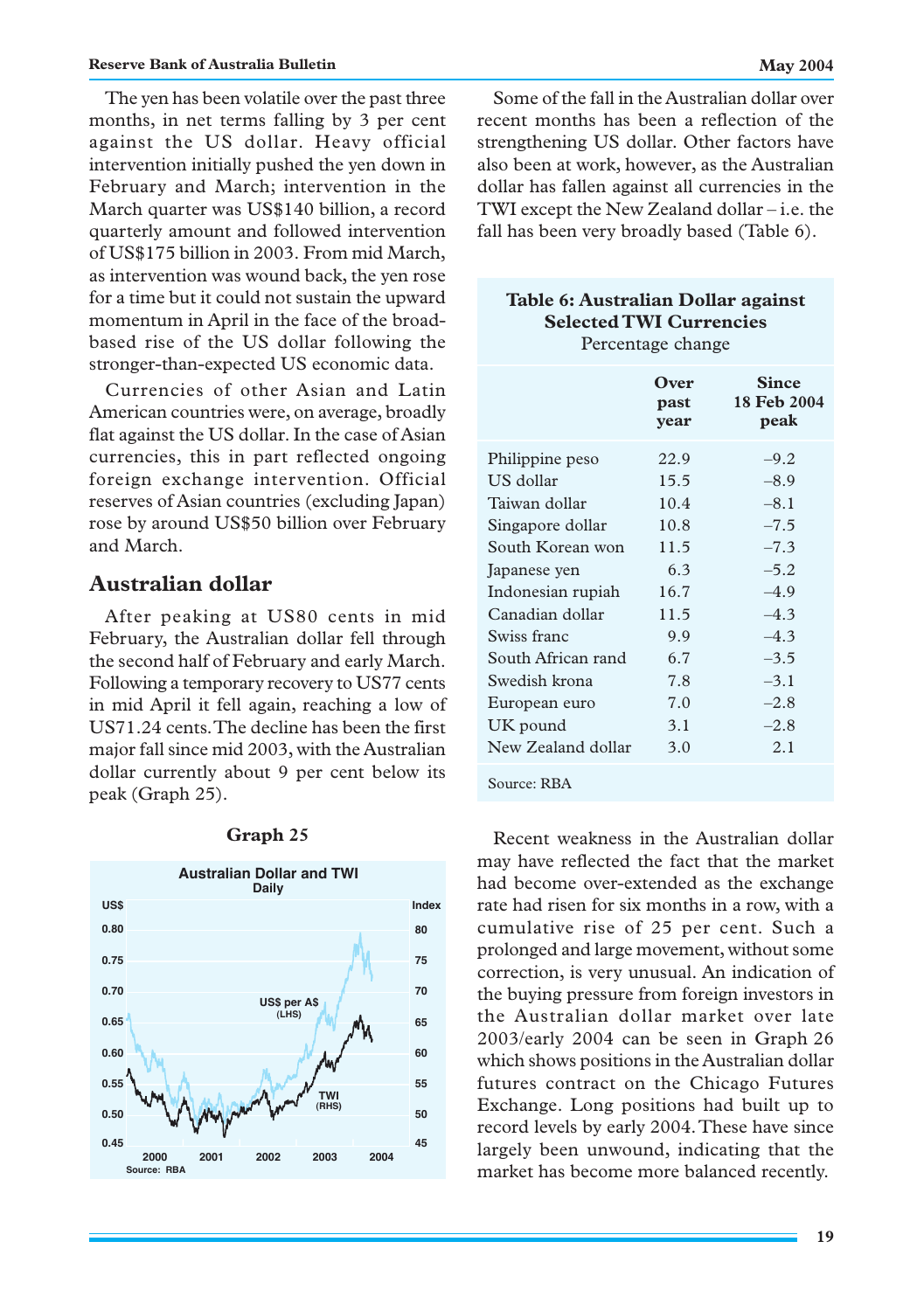

A pattern that has emerged over the past couple of years has been for the Australian dollar to move more overnight in offshore trading sessions than in domestic sessions (Graph 27). There may be two reasons for this. First, the moves in the exchange rate to a large



#### **Graph 27**

degree have been a reflection of moves in the US dollar on world markets, which in turn reflected news about the US released during the US time zone. Second, foreign investors have been very important participants in the Australian dollar market and a lot of their trading has taken place during their day in Europe and the US. Around 95 per cent of the appreciation in the currency from its lows in April 2001 has occurred in overnight trading. Weakness in the Australian dollar observed in recent months has notably also occurred in the overnight trading session, again reflecting the importance of offshore players.

There is evidence to suggest that export companies have increased their hedging in early 2004 after scaling it back in 2003. Mining companies in particular appear to have increased their hedging significantly, with the proportion of their net currency exposure hedged increasing to 35 per cent over the March quarter, from 20 per cent late last year. The average term of hedges is about 20 months.

With the exchange rate somewhat weaker in recent months, the Bank curtailed its replenishment of foreign exchange reserves. Over the past three months its net purchases of foreign exchange amounted to \$1.8 billion, most of which occurred prior to the peak in the Australian dollar in mid February. In the previous three months the Bank had been more active, accruing \$5.8 billion in reserves. As at the end of April, net reserve assets were \$23 billion. The Bank also held a further \$25.6 billion under foreign exchange swaps, a slight increase over the past three months as swaps have continued to be used for domestic liquidity management.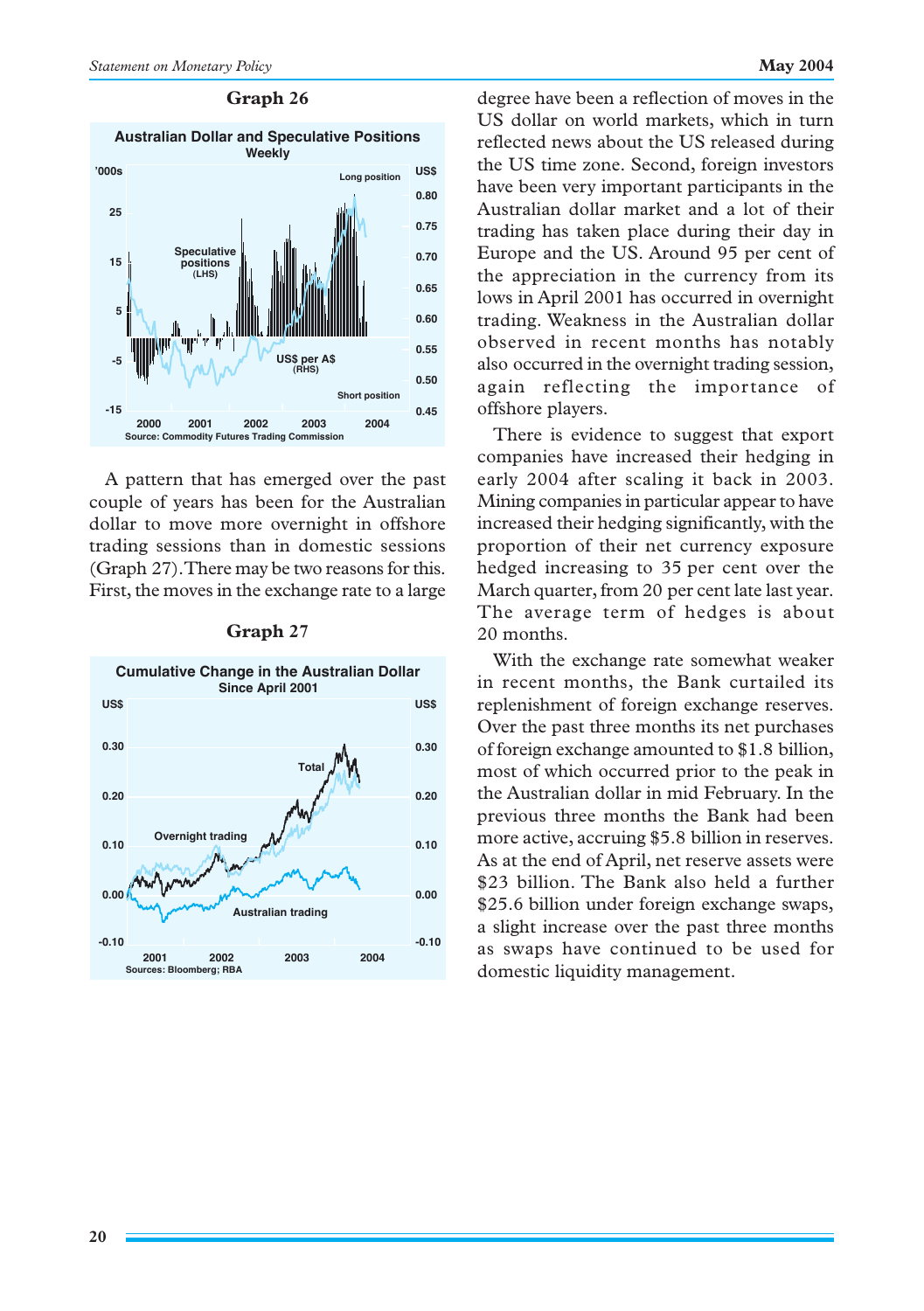# **Domestic Economic Conditions**

# **Introduction**

The Australian economy grew rapidly over the second half of 2003, with output expanding at an annualised rate of 51 /2 per cent. While growth should moderate from this rapid pace in 2004, early indications are that it will still be relatively strong. In the December quarter, GDP increased by 1.4 per cent, to be 4.0 per cent higher over the year (Graph 28). There was a continuation of the rapid expansion in domestic spending that has been underway since late 2001, with domestic final demand rising by 21 /4 per cent in the quarter, almost double the average pace of the previous 10 years. The strength in domestic demand was broadly based, but the rise in consumer spending was particularly notable and resulted in the highest year-ended rate of growth in consumption in nearly five years. In addition, a further sharp rise in farm output contributed 0.4 percentage points to quarterly GDP growth.



**Graph 28**

Despite a pick-up in exports, net trade remained a substantial drag on GDP growth in the December quarter owing to rapid growth in import demand, driven by strong domestic demand and the appreciation of the exchange rate. Recent trade figures point to continued solid growth in exports in early 2004, in line with the improving international environment and much-improved rural conditions.

# **Household sector**

The growth of household spending was very rapid in late 2003. Growth appears to have continued into 2004, albeit at a more moderate pace. National accounts data show that growth in real household consumption in the second half of 2003 was 7 per cent on an annualised basis, the strongest pace in over 20 years. Growth has been supported by further strong rises in wealth, particularly from the gains in property prices over recent years. There was also a noticeable acceleration in disposable income in the second half of 2003, following a year of relatively weak growth (Graph 29). This was underpinned by an improvement in farm income and a pick-up in income from dividends and interest. The strength of employment and real wages has also played a role in boosting household incomes and this is expected to continue through 2004.

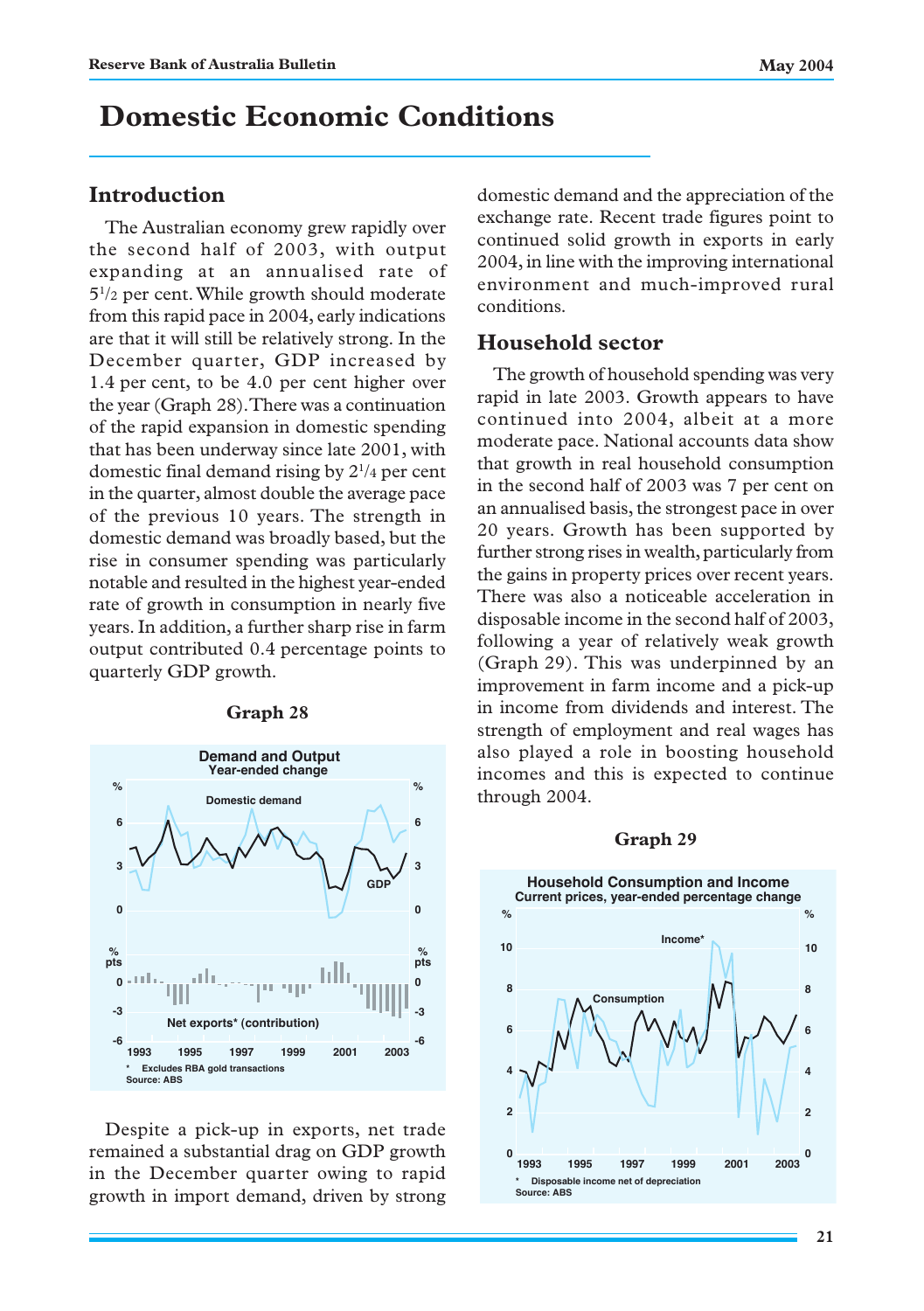More recent data on retail sales, which account for more than one-third of household consumption, point to slower growth in consumption in the March quarter. The value of retail sales rose only modestly in the first two months of the year, following exceptionally fast growth at the end of 2003. Concurrently, however, growth of prices appears to have been quite subdued, suggesting some growth in real terms. Available data point to strong growth in other components of household consumption. Sales of motor vehicles rose strongly in the March quarter to be 9 per cent higher over the year; this growth follows a record level of sales in 2003 (Graph 30). Buoyant demand in this market stems from the high level of vehicle affordability – in part a consequence of the

#### **Graph 30**



appreciation of the Australian dollar – and generally favourable financial conditions. More broadly, consumer sentiment remains at a high level, especially with regard to employment prospects.

Although the growth rate of household income picked up in the second half of 2003, it was still lower than that of consumption (Graph 29). This has resulted in a further fall in the saving ratio, which appears to have been related to the substantial rise in the value of household assets over the past year. Asset values have been boosted by growth in house prices, and to a lesser extent by the recent improvement in equity markets. At the same time, households have continued to accumulate debt at a rapid pace, with credit extended to households increasing by 22 per cent over the year to March. The ongoing growth in debt has seen a steady increase in interest payments as a proportion of disposable income, and at the end of 2003 this measure of the debt-servicing burden exceeded its previous peak in the late 1980s (Graph 31). However, in contrast to the late 1980s, consumer sentiment remains at a high level. In addition, indicators of financial stress – such as loan arrears – remain low, suggesting that the high debt-servicing burden is not yet imposing a significant constraint on consumer spending.

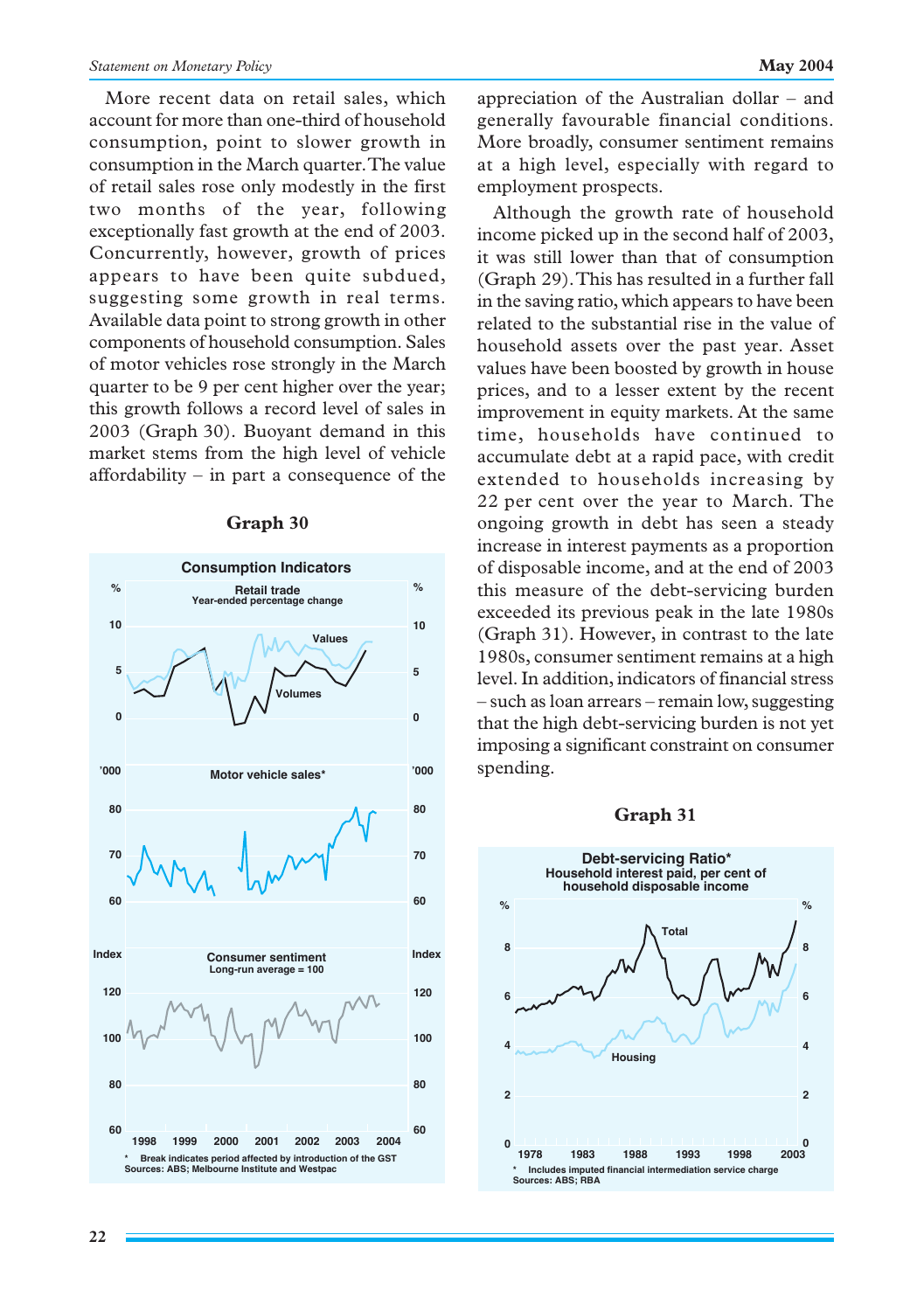# **Housing**

# *Activity*

Dwelling investment grew strongly over the second half of 2003, with a 3.3 per cent increase in the December quarter, taking the share of dwelling investment in GDP close to record levels. Growth at the end of 2003 was concentrated in new dwelling construction, with renovation activity making only a modest contribution to growth.

Private residential building approvals – a leading indicator of activity – have trended down over recent months, so that in March the number of approvals was 17 per cent below the peak observed in September 2003. This decline reflects weakness in both house and medium-density approvals (Graph 32). Looking ahead, further falls in approvals seem likely. The Housing Industry Association reports that commitments to build houses are now around 35 per cent below their recent peak, and that new multi-unit sales continue to trend down. Nevertheless, commencements and work yet to be done were still at high levels in the December quarter, with builders of houses reporting large backlogs of work and many apartments remaining committed for construction. Activity is thus likely to have held up at a relatively high level in the early part of 2004, but is expected to decline thereafter. Even so, a number of factors suggest that the decline will be mild in comparison with previous housing cycles. In



#### Graph 32 Graph 33

particular, strong underlying demand for housing and generally positive macroeconomic conditions are likely to sustain new dwelling construction. Also, declines in new dwelling construction are likely to be partially offset by relative strength in renovation activity.

# *Financing and prices*

The value of housing loan approvals peaked at around \$15 billion a month in October 2003 and has now fallen in each of the four months to February, to an amount currently around \$12 billion a month. As was explained in 'Box C' in the February 2004 *Statement*, the level of loan approvals is a leading indicator of the growth rate of credit, though the relationship from month to month is not very precise. There are some tentative signs that the decline in loan approvals is starting to reduce credit growth, with the rate of growth of housing credit having eased modestly on a three-month-ended basis in recent months but not on the widely used twelve-month-ended basis (Graph 33). However, both loan approvals and credit growth still remain at high levels, and the value of loan approvals would need to fall significantly further to bring credit growth back to a reasonably sustainable pace.

Consistent with the easing in finance approvals, there have been a number of signs of a cooling in the housing market since the end of last year. After the rapid increases recorded during 2003, available data for the

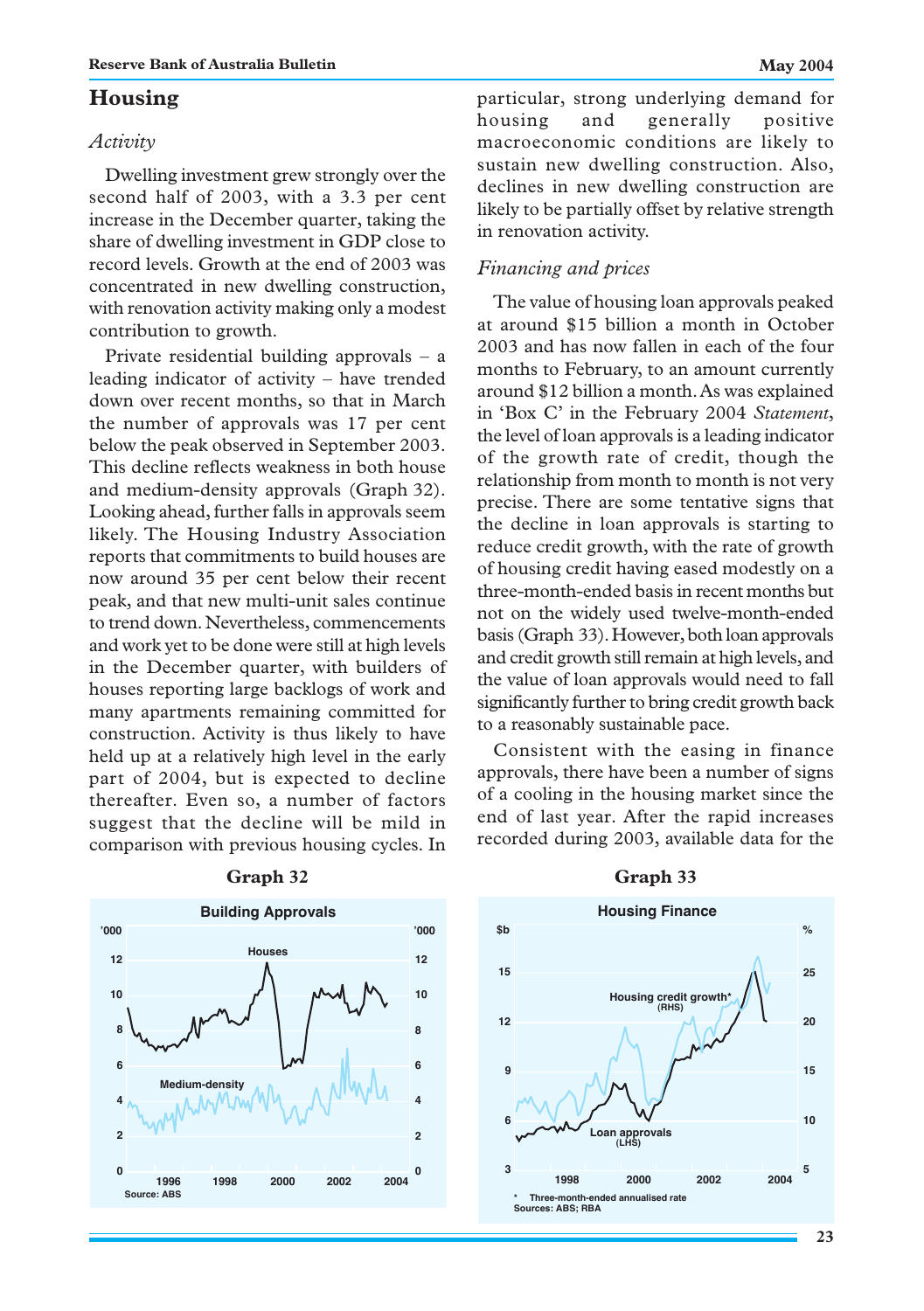early part of 2004 show that house prices have fallen, though the data are volatile and need to be interpreted with caution. The three widely used measures of house prices in Australia are those provided by the Commonwealth Bank of Australia (CBA), the Real Estate Institute of Australia (REIA) and the Australian Bureau of Statistics (ABS). Of these, only the CBA measure is available Australia-wide for the March quarter 2004, and it shows falls in prices for all capital cities (Table 7). The fall in the March quarter follows a surprisingly strong rise in the December quarter, and these movements may partly reflect seasonal changes in the composition of transactions in this period. The housing price data from the REIA are released on a state-by-state basis, and so far only the figures for Melbourne are available for the March quarter. They show a fall in house prices of 0.8 per cent and in apartment prices of 2.1 per cent.

These widely used measures of house prices are all less than fully satisfactory in that the quarterly movements are influenced by compositional changes and contain significant lags in recording transactions; the lags arise because most standard indices record prices as at the date a transaction is settled, which is well after the price was determined by agreement on a contract. In analysing property market developments, the RBA has attempted to overcome these problems by using more specialised indices constructed by property research firms. The series from Australian Property Monitors (APM) deals with the problem of lags by recording prices as at the date of contract. This means that the March quarter data include only transactions that were contracted in the March quarter and have already been settled. Like the other indices cited above, this series shows price falls for all capital cities excluding Adelaide (Table 7). The series shown are the first estimates for the March quarter, which are based on a sample that is a little over a third of the likely total. This will be subject to progressive revision as the full set of transactions becomes available.

A further series from Residex, which has been reported in previous issues of this *Statement*, deals with the problem of compositional change by using a repeat sales index. It is available for the three largest cities, and in the March quarter shows small falls in Sydney and Brisbane and a flat outcome for Melbourne. These figures are also subject to revision in light of subsequent data. Overall, while no single indicator can be regarded as definitive, the preponderance of price falls in the major cities suggests that for Australia overall, house prices declined in the March quarter.

The above discussion focused on house prices, but the equivalent data are also available for apartments (Table 8). These show

| <b>Table 7: House Prices</b><br>Percentage change, March quarter 2004             |                                                                     |                                                                                     |                                                     |
|-----------------------------------------------------------------------------------|---------------------------------------------------------------------|-------------------------------------------------------------------------------------|-----------------------------------------------------|
|                                                                                   | <b>CBA</b>                                                          | $APM^{(a)}$                                                                         | $Residex^{(a)}$                                     |
| Sydney<br>Melbourne<br><b>Brishane</b><br>Adelaide<br>Perth<br>Canberra<br>Hobart | $-2.9$<br>$-5.0$<br>$-2.0$<br>$-1.8$<br>$-0.5$<br>$-10.7$<br>$-9.1$ | $-10.5$<br>$-14.5$<br>$-0.7$<br>2.7<br>$-1.0$<br>$-0.6$<br>$\overline{\phantom{0}}$ | $-0.6$<br>0.0<br>$-0.5$<br>$\overline{\phantom{a}}$ |
| Australia                                                                         | $-3.2$                                                              | $-8.4$                                                                              |                                                     |

(a) Preliminary estimates

Sources: Australian Property Monitors; CBA; Residex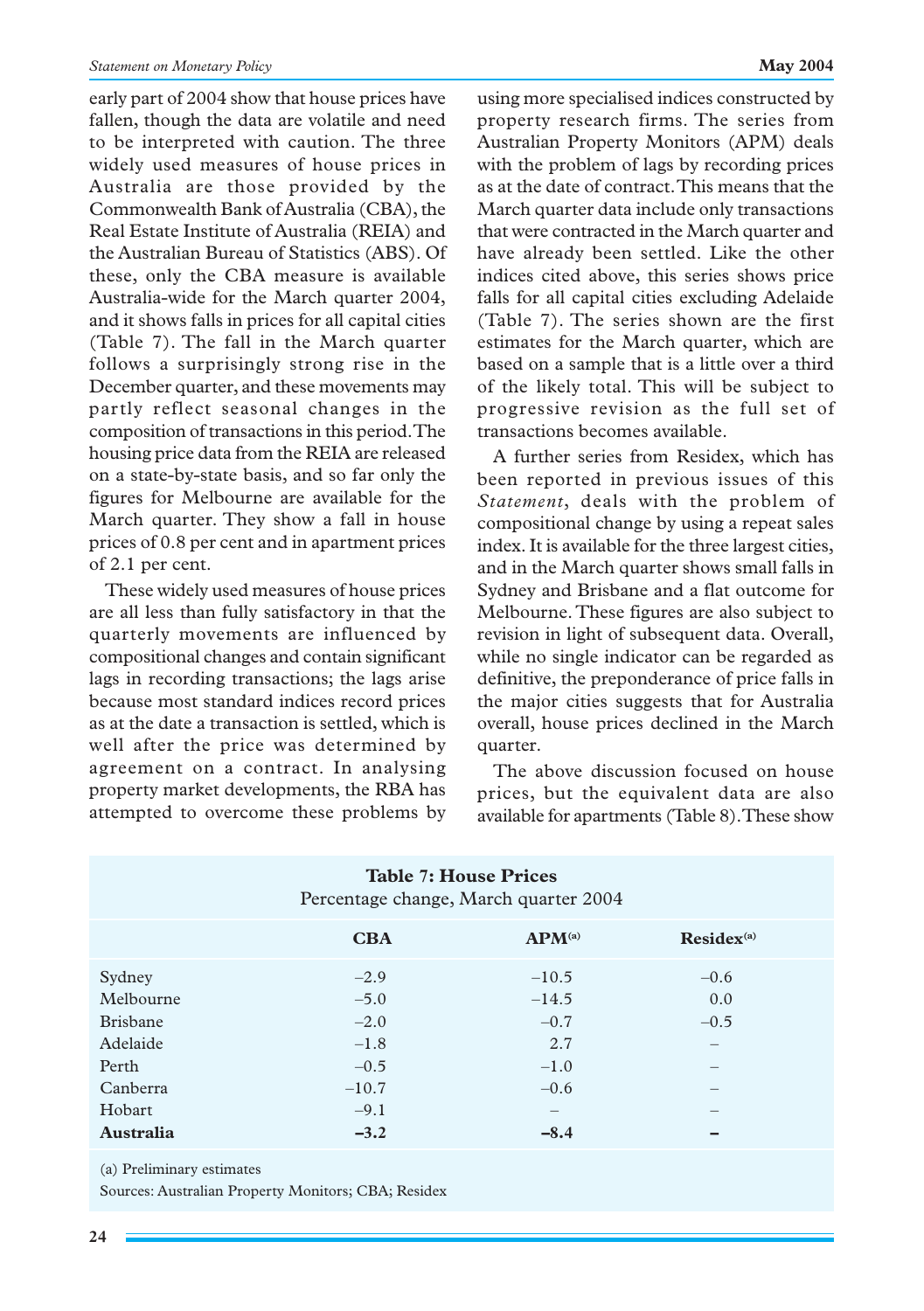| <b>Table 8: Apartment Prices</b><br>Percentage change, March quarter 2004 |                          |                          |                 |  |
|---------------------------------------------------------------------------|--------------------------|--------------------------|-----------------|--|
|                                                                           | <b>CBA</b>               | APM <sup>(a)</sup>       | $Residex^{(a)}$ |  |
| Sydney                                                                    | $-5.4$                   | $-3.5$                   | $-1.6$          |  |
| Melbourne                                                                 | $-10.2$                  | $-10.2$                  | $-1.3$          |  |
| <b>Brisbane</b>                                                           | 7.9                      | 6.3                      | 4.0             |  |
| Adelaide                                                                  | 2.0                      | 3.2                      |                 |  |
| Perth                                                                     | $-23.0$                  | 3.8                      |                 |  |
| Canberra                                                                  |                          | -                        |                 |  |
| Hobart                                                                    | $\overline{\phantom{0}}$ | $\overline{\phantom{0}}$ |                 |  |
| Australia                                                                 | $-6.6$                   | $-3.3$                   | -               |  |
| (a) Preliminary estimates                                                 |                          |                          |                 |  |

Sources: Australian Property Monitors; CBA; Residex

significant falls in Sydney and Melbourne for all three indices, but rises in other capital cities (with the exception of Perth, which appears to be an aberration). For Australia overall, the declines in Sydney and Melbourne outweigh the rises elsewhere, implying a substantial fall in prices nation-wide.

A further sign of slowing demand in the housing market since late 2003 is evident in the fall in auction clearance rates across the capital cities. This is especially apparent in Sydney and Melbourne, where clearance rates since November have been well below levels recorded in corresponding periods of previous years. In recent weeks, clearance rates have



#### **Graph 34**

declined further in Sydney while remaining in the 50–60 per cent range in Melbourne (Graph 34). Survey indicators also imply that buyer sentiment has fallen recently. According to the Westpac-Melbourne Institute survey of consumers, sentiment towards buying a dwelling remained relatively weak in March, though it ticked up slightly from a low in December. The proportion of survey respondents nominating real estate as the wisest place for savings also remains relatively low.

Differences between housing markets across the capital cities are apparent from data on rental markets. Rents continue to grow solidly in Adelaide, Brisbane and Canberra, though they remain generally subdued in other capitals. In Sydney and Melbourne, rental growth is being constrained by high vacancy rates relative to levels of the past. Vacancies for apartments in inner Melbourne and Sydney have stabilised at a relatively high level, and vacancy rates for newly completed apartments have increased sharply in recent months. Reflecting this, apartment rents in inner-city areas have been roughly flat in Sydney over the past year and are well down on earlier peaks in Melbourne (Graph 35).

Looking ahead, there are a number of recent developments that could have significant effects on the housing market. One is the announcement by the Australian Tax Office regarding the tightening of depreciation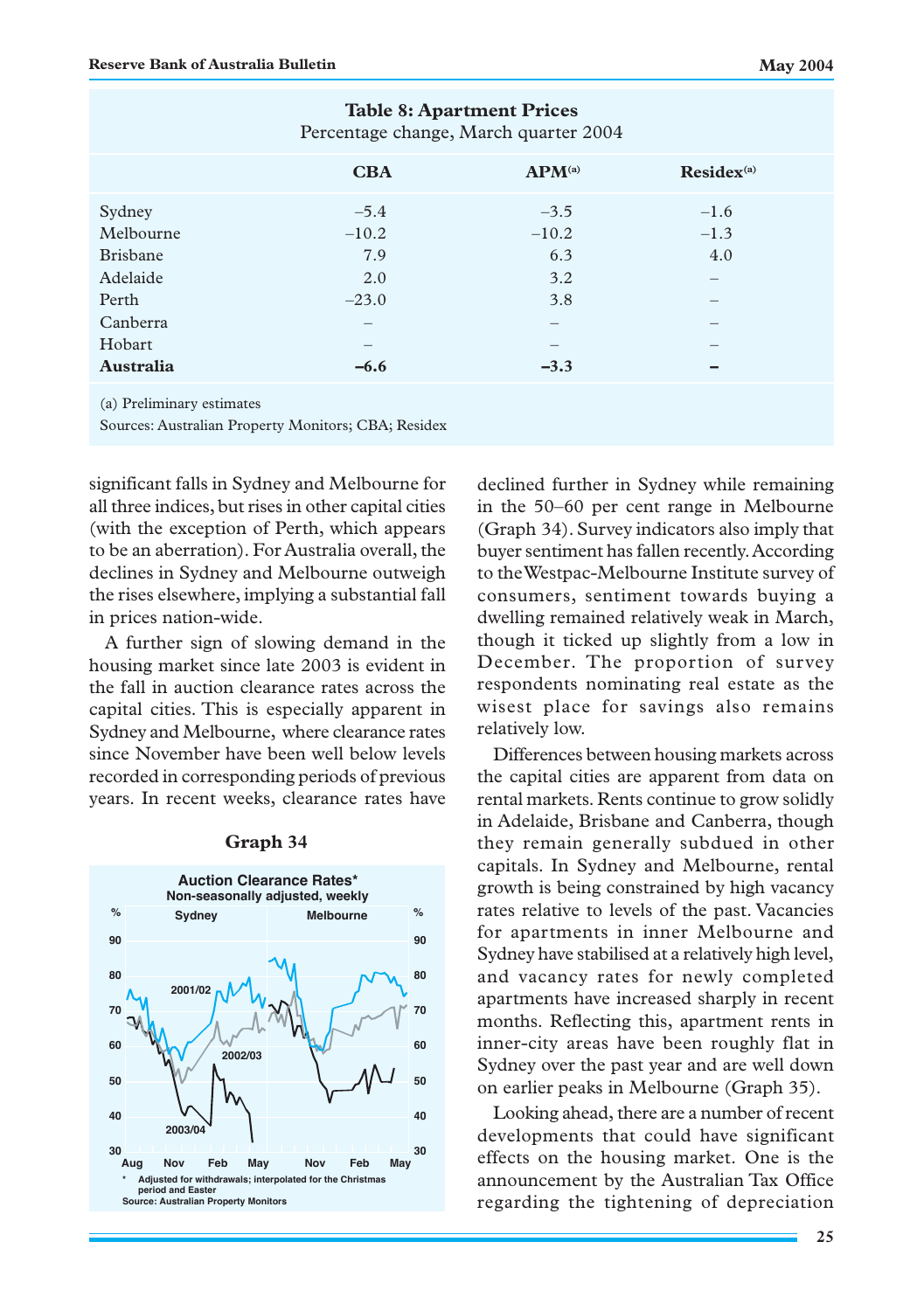

allowances for investment properties. Another is the package of changes to property taxes in New South Wales announced in April. The removal of stamp duty for first-home buyers may provide some boost to this segment of the market. However, the vendor transfer duty on investor property sales and other changes in land tax arrangements are expected to dampen investor demand. In Victoria, reductions in land taxes have been announced for businesses and investors, while first-home buyers will receive a one-off additional grant for purchases before the end of June 2005. All of these changes come at a time of waning sentiment in the investor market, and some recent reports by developers of investors failing to settle on off-the-plan apartments. In light of problems in this segment of the market, greater attention is being paid to some of the legal aspects underlying off-the-plan transactions.

# **Business sector**

Business conditions appear to have eased in early 2004 from the high levels reported at the end of 2003, although they remain consistent with firm growth in non-farm GDP. In particular, indicators of business confidence remain above long-run levels, overall profitability remains strong, and business investment is expected to continue to grow, albeit more slowly than in the past two years.

After a few years of divergent outcomes, robust growth was recorded in both the goods and services sectors of the economy in the second half of 2003 (Graph 36). Farm output also increased rapidly, with the sector recovering from the effects of drought. In the non-farm economy, output growth has generally been strongest in those industries with relatively more exposure to domestic demand, including construction and wholesale and retail trade, as well as various business service industries (Graph 37). Output of tourism-related services has also been strong. In contrast, growth has been much weaker in some other sectors with significant exposure to international markets, especially in manufacturing, where production has been flat over the year owing in part to the effect of the appreciation of the currency. In addition, output in the mining sector has been held back by recent temporary disruptions to production.

More recent indicators, such as the NAB survey of the non-farm sector for the March quarter, point to a moderate easing in business

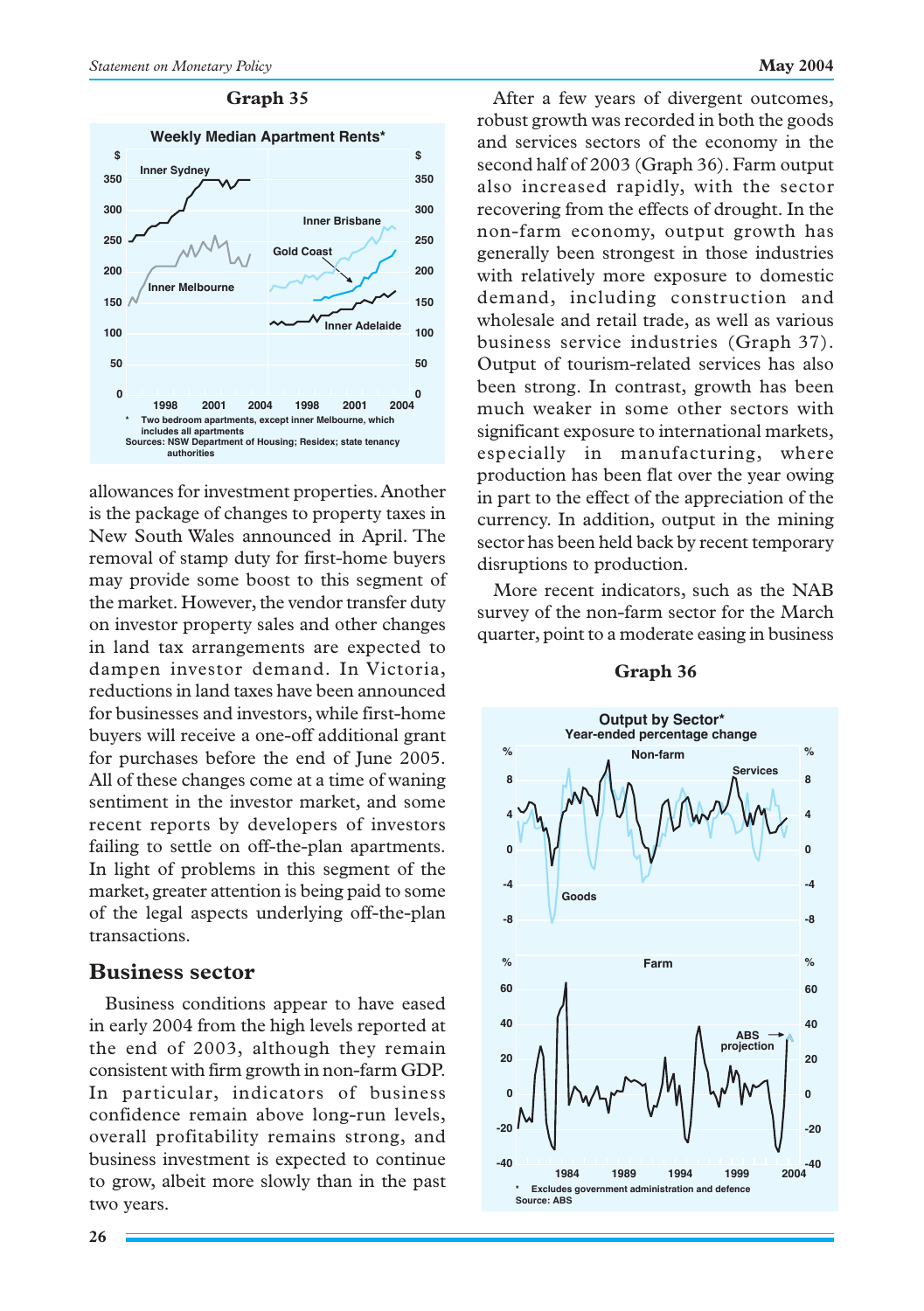#### **Graph 37 Graph 38**



conditions from the high level in late 2003 (Graph 38). The easing has occurred across most sectors, but was more pronounced for property & business services and the exportoriented areas of mining and agribusiness. However, conditions remain above long-run average levels for all sectors, and are especially favourable for firms with greater exposure to domestic demand.

Looking ahead, various surveys show that business confidence and most indicators of expected activity are around or above longrun average levels. This is evident in the NAB survey, the Sensis survey of small and medium-sized firms, and the ACCI-Westpac and AIG March quarter surveys of manufacturing (Graph 39). The latter survey also suggests that manufactured exports have picked up following a fall in the December quarter.

Corporate profits increased solidly over 2003, rising by 12 per cent. Much of the strength has been in domestically focused industries such as transport & storage, and property & business services. The profitability of unincorporated non-farm businesses also remains strong. Profits of the farm sector as a whole continued to recover from the effects of drought, while mining profits were flat in the December quarter 2003, following falls in the previous three quarters. Looking forward, business surveys suggest profitability overall is expected to remain higher than average, though there has been some easing



in the survey responses from the highs in late 2003.

The continued strength in corporate profits has provided ample internal funds for business investment. In addition, fund raising from external sources in 2003 was stronger than it had been in the previous two years, largely owing to solid growth in lending by financial intermediaries. In the first few months of

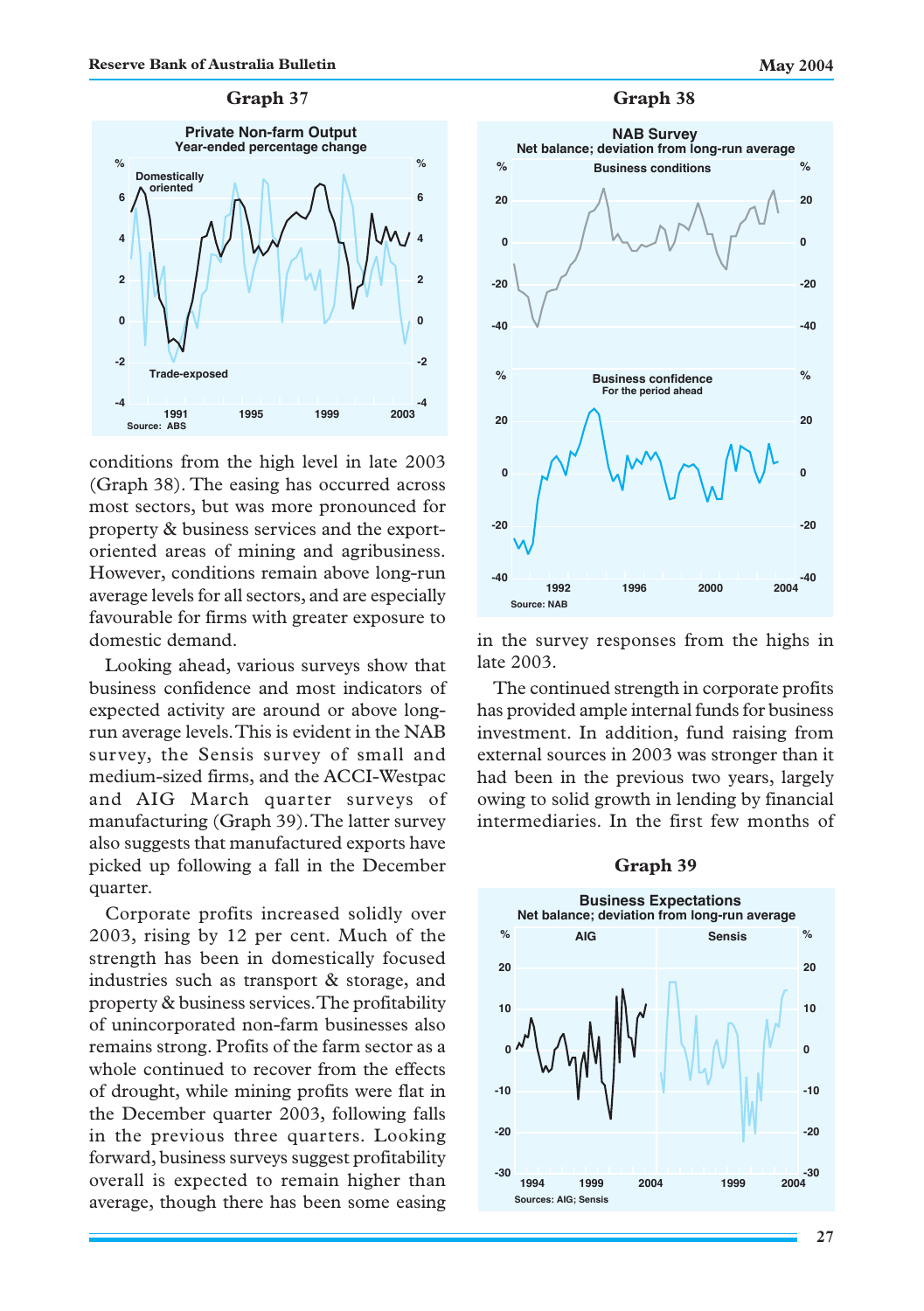2004, however, external fund raising appears to have moderated, with business credit contracting slightly after rising rapidly in late 2003. Also, equity raisings eased from their strong pace in late 2003, though the outlook is positive, with several large initial public offerings expected to take place over the next few months. Corporate gearing ratios remain conservative by historical standards and debt servicing costs remain low, reflecting the relatively low level of interest rates.

Business investment has picked up considerably over the past two years, rising by over 30 per cent. Growth was robust over the second half of 2003, with investment rising by more than 4 per cent in the December quarter (Graph 40). The growth in the December quarter was driven primarily by a 10 per cent surge in non-residential construction activity, with sharp rises in work done in both the engineering and nonresidential building components. Growth in machinery and equipment investment remained robust, increasing by 2 per cent in the quarter. Conditions remain generally supportive of further strong growth in investment, notwithstanding some recent concerns over the relatively high level of the exchange rate among firms subject to external pressures. In particular, despite falling from the peak reached in the December quarter, capacity utilisation is still at a high level and financial conditions remain favourable.

Surveys of investment intentions point to continued growth in business investment in real terms, albeit at lower rates than the robust growth seen through 2003. The Capex survey shows investment intentions for 2004/05 that are consistent with reasonably solid growth in machinery and equipment investment, especially in the mining and transport & storage sectors. In addition, the Rabobank survey suggests that investment in the farm sector – which is not included in the Capex

survey – is likely to remain strong over the year ahead, at close to pre-drought levels.

Forward-looking indicators of investment in buildings and structures also suggest continuing strength in investment. Engineering construction activity has nearly doubled over the past two years and this upswing is likely to be sustained in the period ahead, with a number of significant road and mining-related projects scheduled for commencement in 2004 (Graph 41). The outlook for non-residential building activity is more mixed, with high levels of work in the pipeline likely to sustain activity for several quarters, but with falls in the value of building approvals suggesting some easing in the medium term. This is consistent with the Access Economics *Investment Monitor*, which indicates a decline in the value of nonresidential building projects coming on stream in the period ahead.



# **Graph 40**

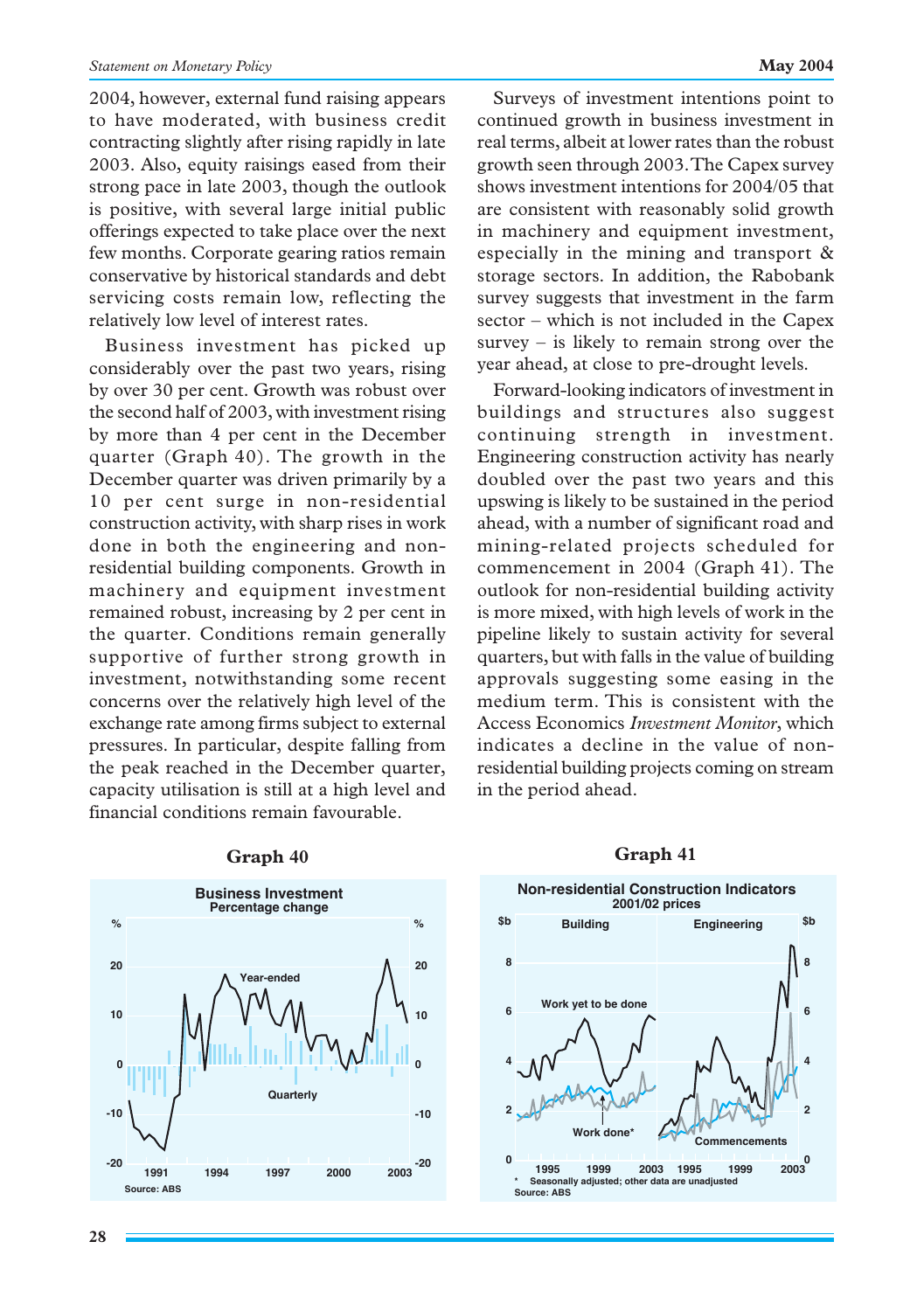# **Labour market**

The strong labour market conditions of 2003 have continued into early 2004 (Graph 42). Employment has grown at an average annualised rate of 3.4 per cent over the past six months, compared with an average of 2.1 per cent over the past decade. In the three months to March 2004, most of the gains were in full-time employment. This is consistent with the pattern of growth seen over the course of last year and confirms the underlying strength of the labour market.

In line with solid employment growth, the unemployment rate has continued to edge lower in recent months, reaching 5.6 per cent in March 2004 (Graph 43). This is roughly equivalent to previous cyclical lows in 1981 and 1989. The participation rate increased to 63.7 per cent in March 2004, a relatively high level in comparison with the average of the past decade.

The recent gains in employment have been broadly based across states (Table 9). With the exception of South Australia, all states recorded substantial employment growth, with notable strength in Queensland, New South Wales and Tasmania. As a result, unemployment rates have fallen in most states.

**Graph 42**





Recent employment growth has been concentrated in industries that mainly service the household sector, such as health & community services, retail trade, and cultural & recreational services (Table 10). Employment in the finance and insurance sector also made a solid contribution to growth, as did mining employment, which has risen by around one-third since early 2001.

| <b>Table 9: Labour Market by State</b><br>Per cent |                                                          |                      |                           |                          |
|----------------------------------------------------|----------------------------------------------------------|----------------------|---------------------------|--------------------------|
|                                                    | <b>Employment growth in</b><br><b>March quarter 2004</b> |                      |                           | <b>Unemployment rate</b> |
|                                                    | Quarterly                                                | Semi-annual $^{(a)}$ | September<br>quarter 2003 | March<br>quarter 2004    |
| <b>NSW</b>                                         | 0.6                                                      | 1.7                  | 5.9                       | 5.3                      |
| Victoria                                           | 0.8                                                      | 1.4                  | 5.6                       | 5.6                      |
| Queensland                                         | 0.3                                                      | 1.9                  | 6.7                       | 6.3                      |
| <b>WA</b>                                          | 0.5                                                      | 1.5                  | 6.2                       | 5.6                      |
| <b>SA</b>                                          | 0.2                                                      | $-0.5$               | 6.2                       | 6.5                      |
| Tasmania                                           | 1.3                                                      | 1.7                  | 6.9                       | 6.8                      |
| Australia                                          | 0.5                                                      | 1.5                  | 6.1                       | 5.7                      |

(a) Change from September quarter 2003 Source: ABS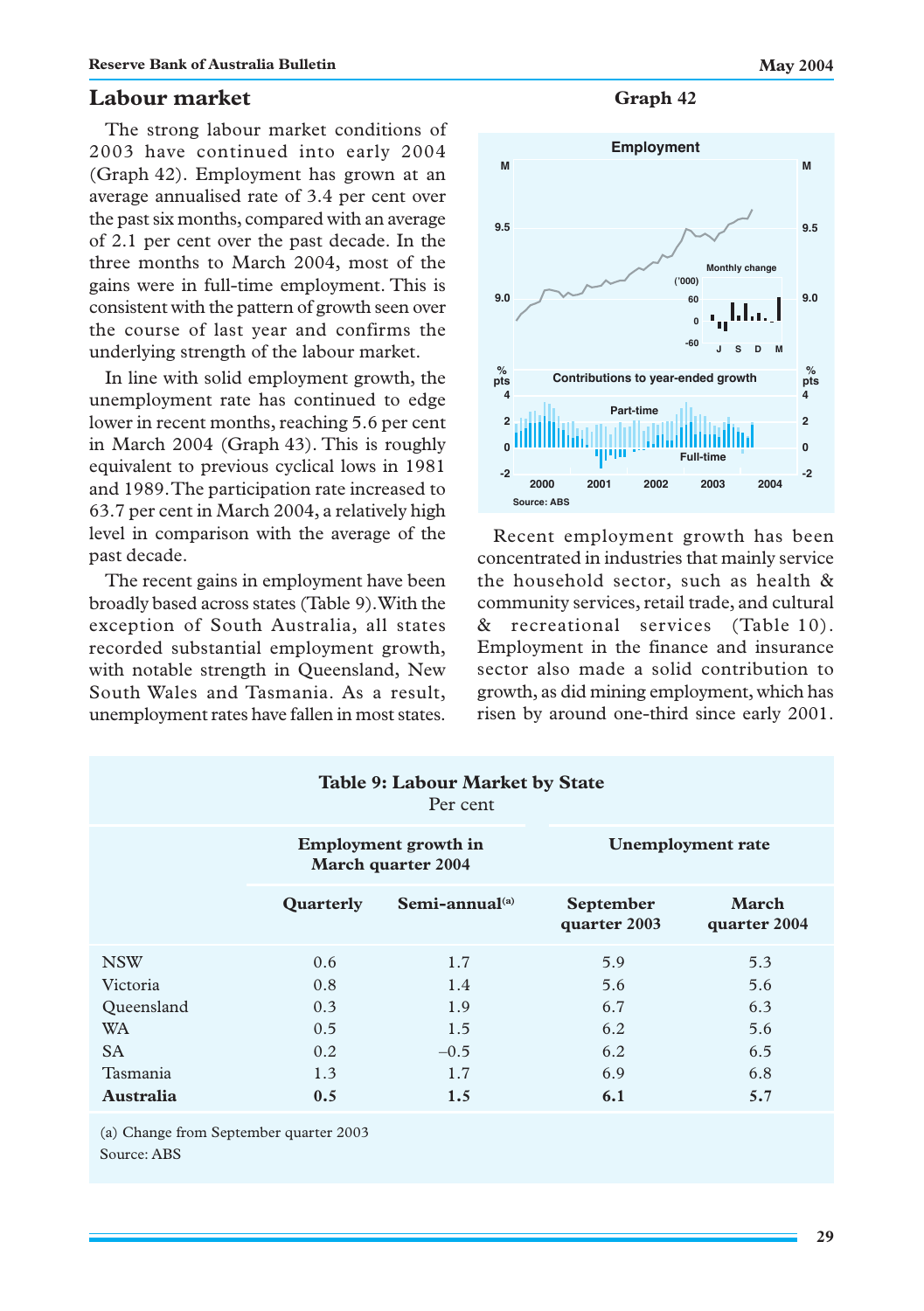

Job shedding in recent quarters has been most pronounced in manufacturing, where businesses with relatively more exposure to trade are being adversely affected by the appreciation of the Australian dollar. Agricultural employment has been fairly stable in recent quarters, after having increased early last year. Even so, it remains well down on levels that prevailed before the drought.

Forward-looking indicators suggest that employment will continue to grow strongly, albeit at a more moderate pace than of late. Print-based measures of vacancies published by ANZ and the DEWR posted strong gains

## **Graph 44**



over the three months to April, as did the ANZ measure of internet-based vacancies. The NAB and ACCI-Westpac surveys also suggest a positive near-term employment outlook, with hiring intentions well above long-run average levels (Graph 44).

| <b>Selected industries</b>       | <b>Share of total</b><br>(2003) | Growth<br>Per cent | Contribution to growth<br>Percentage points |
|----------------------------------|---------------------------------|--------------------|---------------------------------------------|
| Agriculture                      | 3.9                             | 0.4                | 0.0                                         |
| Construction                     | 8.0                             | 1.1                | 0.1                                         |
| Cultural & recreational services | 2.5                             | 4.7                | 0.1                                         |
| Finance & insurance              | 3.7                             | 5.1                | 0.2                                         |
| Health & community services      | 9.8                             | 5.1                | 0.5                                         |
| Manufacturing                    | 11.4                            | $-1.0$             | $-0.1$                                      |
| Mining                           | 0.9                             | 20.6               | 0.2                                         |
| Retail trade                     | 15.3                            | 1.3                | 0.2                                         |
| <b>All industries</b>            | 100.0                           | 1.3                |                                             |

# **Table 10: Employment by Industry**

Six months to March quarter  $2004<sup>(a)</sup>$ 

(a) Data relate to mid month of the quarter Source: ABS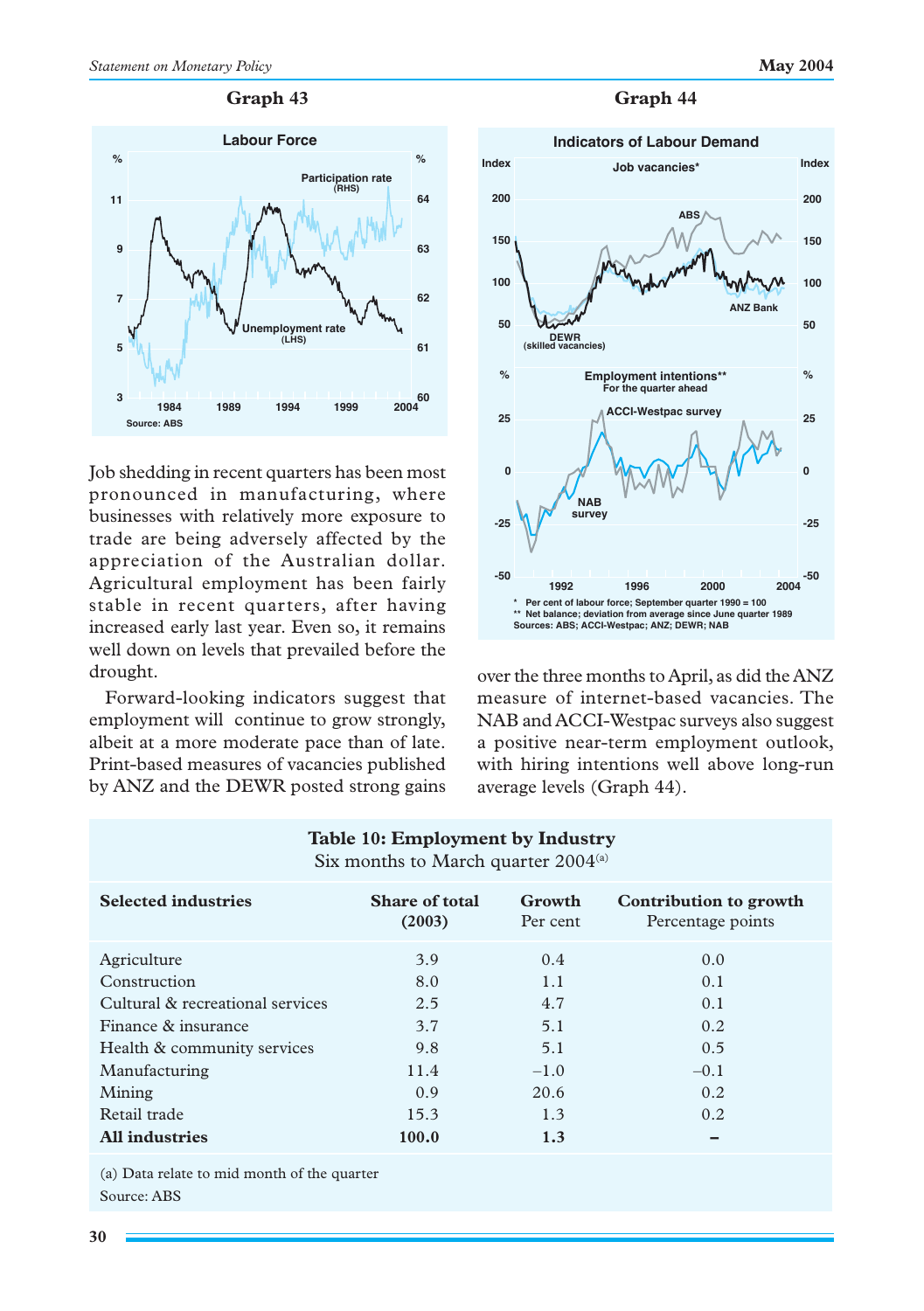# **Balance of Payments**

A modest improvement in Australia's trade performance has been evident since mid 2003. This follows a period in which exports had been constrained by the combined effects of weak global demand and drought, while imports were buoyed by rapid growth in domestic demand. These developments led to a substantial widening in the deficit on trade in goods and services, to as much as 31 /2 per cent of GDP in the June quarter 2003 (Graph 45). While strong domestic demand continues to support import growth, global demand has turned decisively in recent months and drought conditions have subsided, prompting some recovery in export volumes. The upswing in global demand has also boosted commodity prices, contributing to a sharp rise in the terms of trade to a 27-year high. This has resulted in a narrowing in the trade deficit since mid 2003 to around 3 per cent of GDP in the March quarter. Accordingly, the current account deficit has also narrowed somewhat over the same period to around 6 per cent of GDP in the March quarter (assuming that the net income deficit remains constant as a share of GDP).

While the recovery in export earnings over the second half of 2003 was rather tentative, more recent data point to an increase in the pace of growth (Graph 46). The value of exports rose by around  $2\frac{3}{4}$  per cent in the March quarter, reflecting a strong pick-up in the volume of rural exports, as farm production recovers from the effects of the drought. Ongoing gains in world commodity prices are also assisting growth in earnings by



#### **Graph 45 Graph 46**

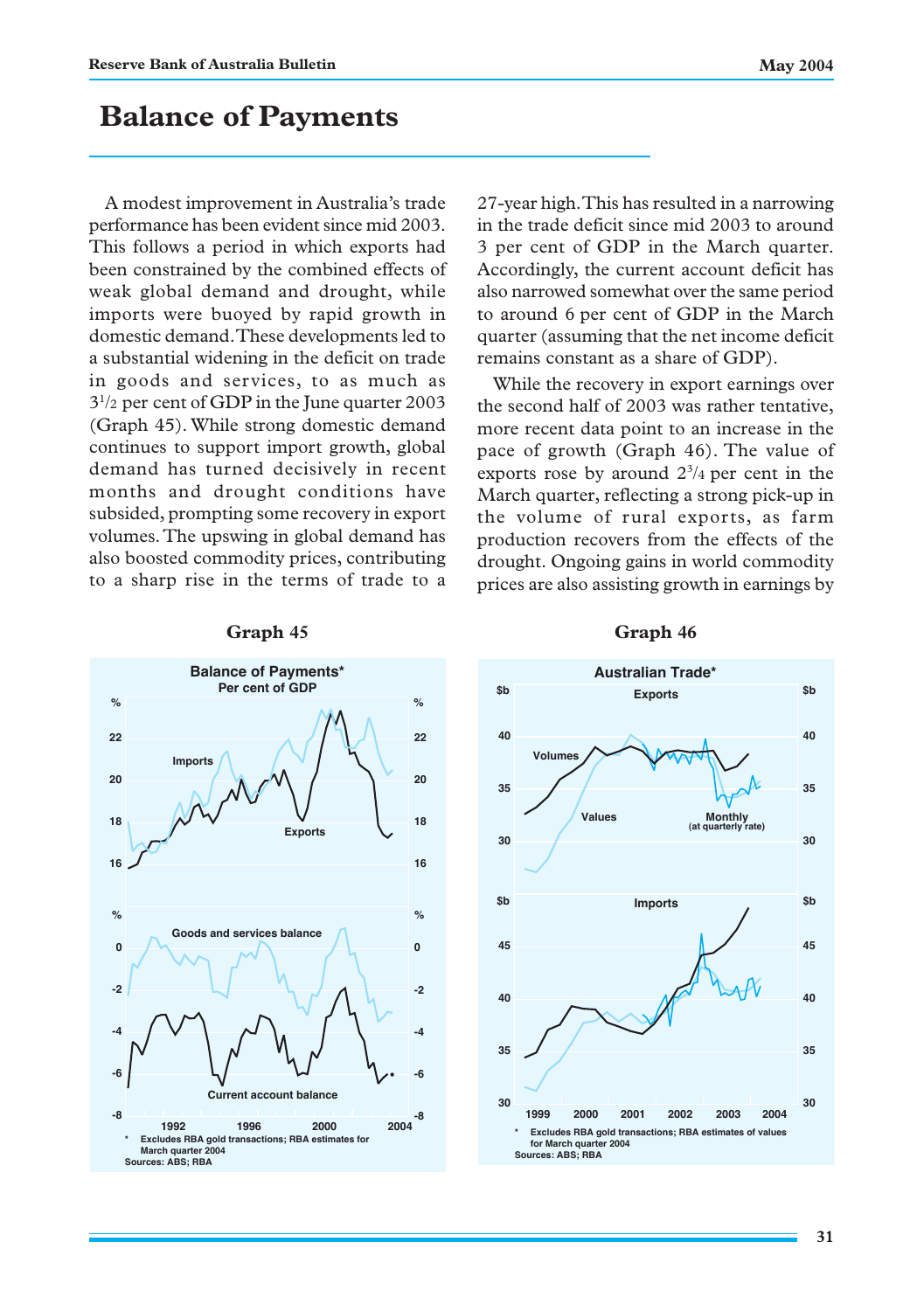partially offsetting the dampening effect of the currency appreciation on Australian dollar export prices.

Rural exports have increased strongly from their drought-induced slump, rising in value by around 12 per cent in the March quarter, following a 7 per cent rise in the December quarter (Graph 47). To date, this increase has been driven largely by a rebound in exports of cereals, as the record 2003/04 winter crop is exported. However, the other major categories of rural exports also increased in value in the March quarter, particularly exports of meat. Looking ahead, the Australian Bureau of Agricultural and Resource Economics expects a decline in the winter cereals crop in 2004/05, as some land used for cropping to generate income quickly following the drought reverts to other uses; consequently, growth in crop exports is expected to slow significantly over this period. Production of livestock-based products should increase steadily over the next few years, underpinning a gradual expansion in exports of these goods.



**Graph 47**

Service exports have also made a key contribution to the recent recovery in export earnings. The value of service exports grew rapidly over the second half of 2003, reflecting a resumption of international travel following the containment of SARS, tourist spending associated with the Rugby World Cup, and stronger world growth. Service exports have since paused at a high level as the impetus from the Rugby World Cup has waned, rising in value by  $\frac{1}{2}$  per cent in the March quarter; this is in line with ongoing strength in overseas arrivals relative to that in recent years (Graph 48). The outlook for service exports remains generally favourable, given improved prospects for global economic growth, and tourism bodies currently report high levels of forward bookings.

## **Graph 48**



Following sharp falls in mid 2003, the value of resource exports fell further in the March quarter by around 2 per cent, to be about 14 per cent lower than a year ago. The decline in earnings over the past year owes largely to a fall in Australian dollar prices, as the appreciation of the Australian dollar has more than offset rising world commodity prices evident since mid last year (see section on commodity prices and the terms of trade below). However, resource export volumes rose modestly over 2003, with a sharp increase in the December quarter retracing earlier falls. This recent pick-up in export volumes stems from rising global demand and efforts to redress capacity constraints; it has been most pronounced in exports of coal. While growth in volumes appears to have eased in the March quarter, strong investment in the mining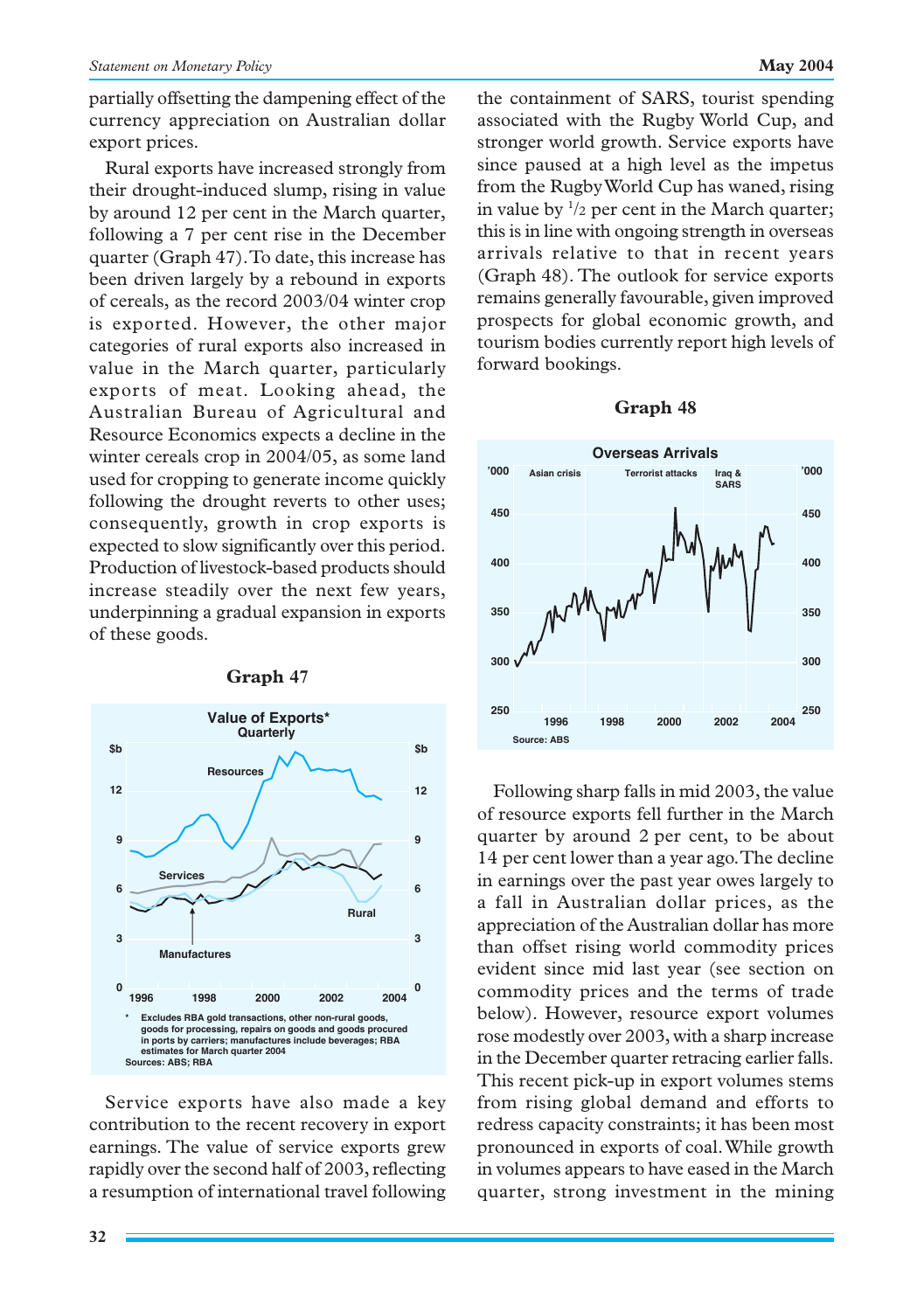sector is expected to expand capacity this year, which along with robust demand, should underpin firm growth in resource exports over 2004.

Manufactured exports have also shown signs of recovery, following weakness through much of 2003. In value terms, manufactured exports rose by 5 per cent in the March quarter, though they remained around 6 per cent lower over the year. The fall in values over 2003 was due largely to a decline in Australian dollar prices, as a result of falls in the world price of many manufactured goods coupled with the effects of the appreciation of the Australian dollar over this period. However, export volumes also fell over 2003, with manufacturers losing competitiveness in international markets. This fall in volumes contrasts with the rapid growth seen during much of the 1990s. With an upswing in world demand now firmly established and upward pressure on the Australian dollar easing recently, growth in manufactured export volumes is likely to resume over 2004. While the extent of the pick-up in manufactured export earnings in the March quarter suggests that a recovery is already underway, growth in the period ahead is likely to be more moderate than during the 1990s.

Import volumes continue to grow rapidly, with broad-based increases underpinned by robust growth in domestic spending and falling import prices (refer Graph 46). After rising modestly over the first half of 2003, import volumes increased at an annualised rate of 16 per cent over the second half of the year, more than double the trend rate. This reflected a jump in service imports as the stronger Australian dollar spurred a surge in international travel by Australians. Imports of goods also expanded at a firm pace in the second half of 2003, particularly consumption imports, which rose in line with robust consumer spending to be around 12 per cent higher over the year; imports of capital and intermediate goods were also sharply higher over the year. In contrast to the strength in volumes, the value of total imports declined by around 5 per cent over the year to the

December quarter, as the currency appreciation has lowered Australian dollar import prices. However, an increase in import values of around  $3^{1/2}$  per cent in the March quarter, despite another decline in prices, points to a further rapid expansion in import volumes.

The net income deficit rose slightly in the December quarter of 2003 to \$5.9 billion, though at 3.0 per cent of GDP, it remains around its average of the past five years. This increase stemmed from a rise in net payments on foreign debt, consistent with the upward trend in Australia's net offshore borrowing. The rise in payments on foreign debt in the December quarter was partly offset by a decline in dividend payments on foreign holdings of Australian equity.

# **Commodity prices and the terms of trade**

Commodity prices in SDR terms remain on a firm upward trend, buoyed by the global economic recovery and the associated pick-up in demand for raw materials. After rising strongly over the second half of 2003, the RBA Index of Commodity Prices increased by 3.1 per cent in SDR terms over the three months to April, to be 13<sup>1</sup>/2 per cent above its trough in May 2003 (Table 11, Graph 49). The increase over the latest three months was due to a strong rise in the prices of bulk commodities and, to a lesser extent, base metals. While the appreciation of the Australian dollar over the past year or so has restrained commodity prices in Australian dollar terms, they remain close to their average of the past decade.

Base metals prices have been volatile in 2004. Over the three months to April, they rose by 4.8 per cent in SDR terms, reflecting steep increases in the prices of copper and aluminium, taking year-ended growth to almost 40 per cent. These price increases have been driven by low stocks and expanding global industrial production, and have taken base metals prices close to 15-year highs. Despite the exchange rate appreciation, prices in Australian dollar terms have also increased significantly over the year to be well above the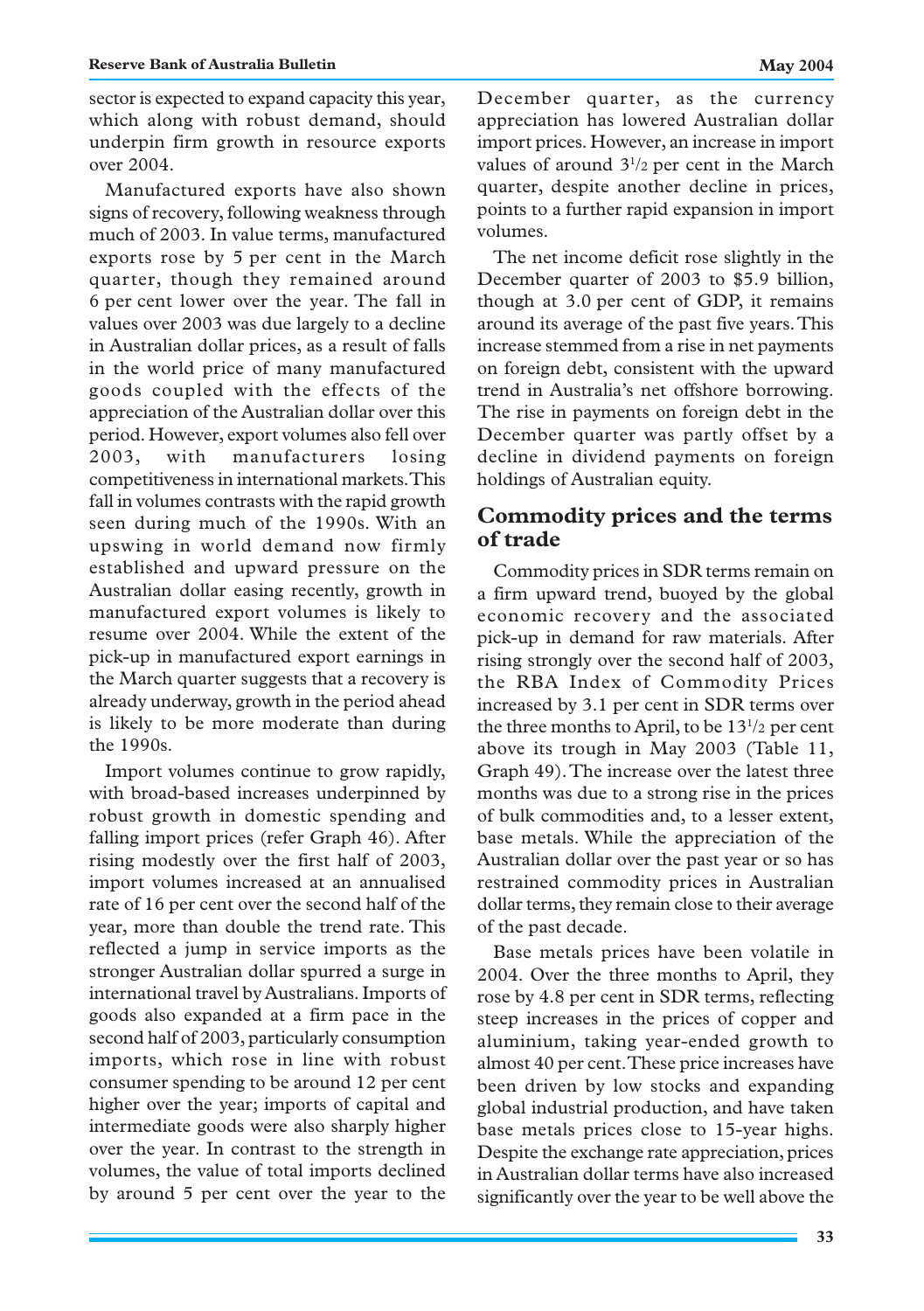# **Table 11: Commodity Prices** Percentage change; SDR terms

|                                  | <b>Three</b><br>months<br>to April | Year to<br>April<br>2004 |
|----------------------------------|------------------------------------|--------------------------|
| <b>RBA</b> Index                 | 3.1                                | 10.6                     |
| <i>Rural</i>                     | $-2.0$                             | 4.3                      |
| -Wheat                           | 6.7                                | 9.2                      |
| – Beef and yeal                  | $-13.1$                            | 15.9                     |
| $-Wool$                          | $-4.3$                             | $-15.3$                  |
| Base metals                      | 4.8                                | 38.6                     |
| $-$ Aluminium                    | 9.8                                | 21.2                     |
| – Copper                         | 23.6                               | 72.3                     |
| - Nickel                         | $-13.7$                            | 50.9                     |
| Other resources                  | 5.8                                | 6.3                      |
| $-$ Coking coal <sup>(a)</sup>   | 8.0                                | $-3.0$                   |
| $-$ Steaming coal <sup>(a)</sup> | 19.7                               | 13.5                     |
| – Gold                           | $-0.4$                             | 15.0                     |
| Memo item:                       |                                    |                          |
| Oil in $\mathrm{USS}^{(b)}$      | 7.7                                | 29.7                     |

(a) Latest available data are for March.

(b) Oil prices are not included in the RBA Index. Sources: Bloomberg; RBA



# **Graph 49**

average level of the past decade. However, recent weeks have seen sharp falls in base metals prices in response to market concerns over the sustainability of growth in China. In addition, nickel prices have fallen in recent months, as earlier disruptions to supply have been resolved, but remain high as a result of buoyant demand and low inventories.

The prices of other resource commodities increased on average by 5.8 per cent over the three months to April, driven by increases in the prices of alumina, coal and iron ore. The export prices of coal and iron ore are heavily influenced by the outcomes of longer-term contract negotiations, and contract prices are currently lagging recent price strength evident in spot markets. The US dollar spot price of steaming coal has increased by nearly 110 per cent over the past year in response to growing demand from Europe and Asia as well as shipping capacity constraints. Recent negotiations have secured large increases in steaming coal contract prices for 2004 – reportedly as high as 70 per cent in US dollar terms – which will substantially increase prices received by exporters in coming months. Rapid growth in global steel demand has also boosted contract prices for other bulk commodities; coking coal contract prices increased, on average, by 25–35 per cent in US dollar terms in recent negotiations, while iron ore contract prices have risen by close to 20 per cent. When the outcomes of recent contract negotiations have their full effect, they are likely to add around 6 percentage points to the RBA Index of Commodity Prices.

Rural commodity prices fell slightly over the three months to April, after increasing strongly over the second half of 2003. While rural prices are below the drought-induced peaks of 2002, they remain higher than the average of the past decade in both SDR and Australian dollar terms.

While growth in world prices for Australia's exports has been strong recently, growth in world prices for Australia's imports, particularly manufactured goods, has been quite weak. As a result, Australia's terms of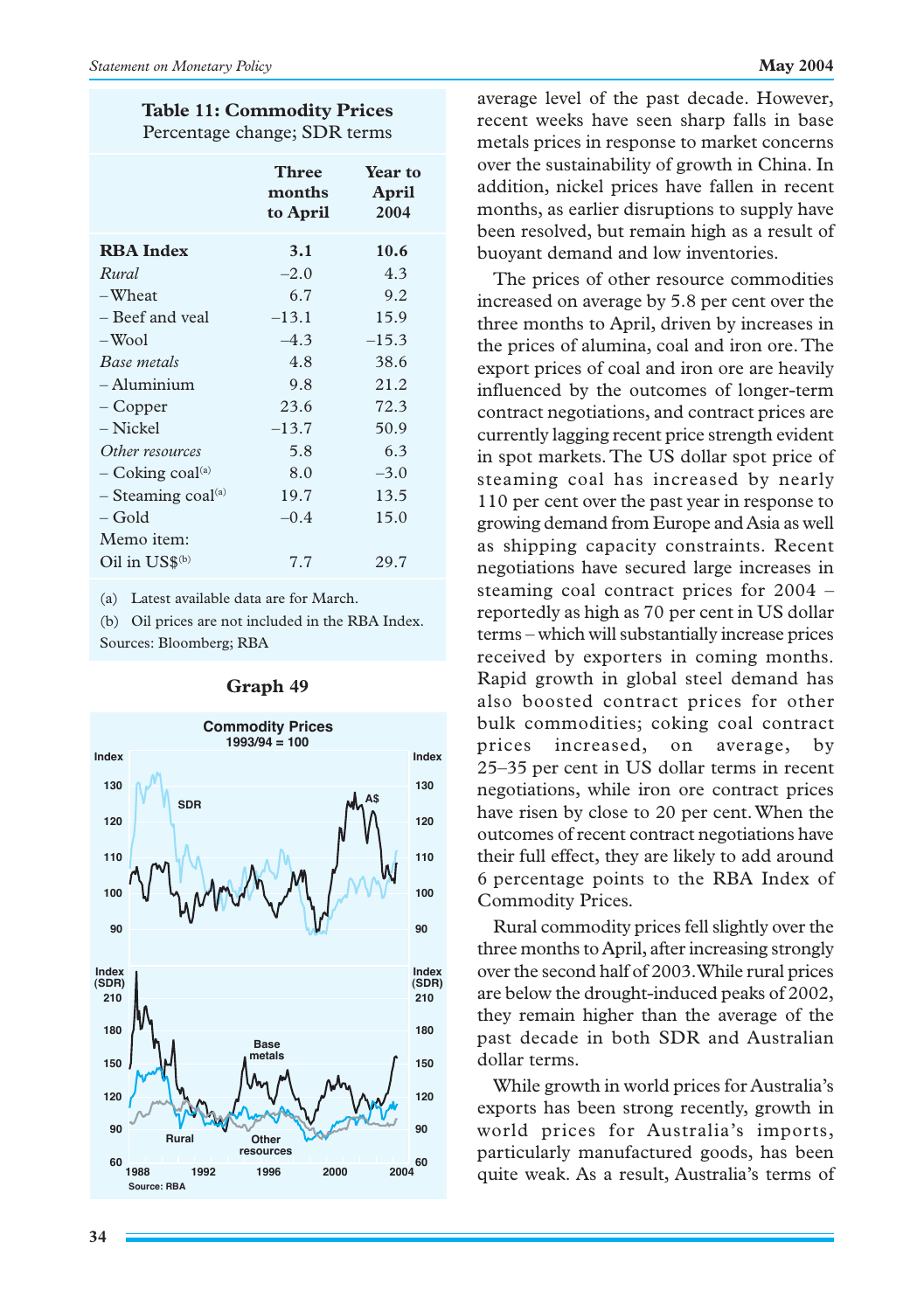trade has increased by 6.4 per cent over the past year, to its highest level in over 27 years (Graph 50). With considerable upward momentum in commodity prices, particularly for bulk commodities, the terms of trade is likely to have increased further in the first half of 2004.

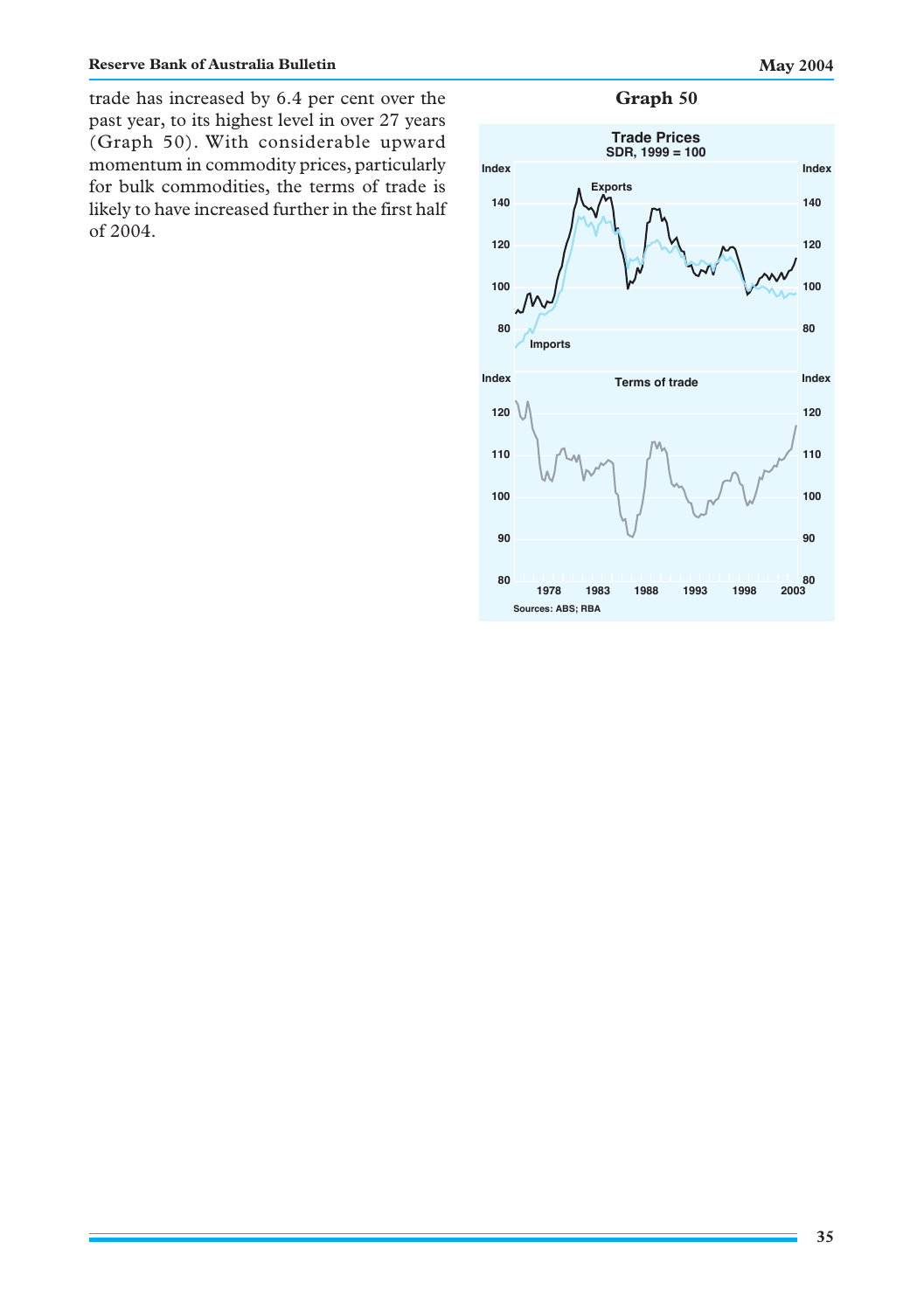# **Domestic Financial Markets**

# **Interest rates and equity prices**

# *Money and bond yields*

While the cash rate has been held steady at 5.25 per cent so far in 2004, financial markets on balance continue to expect some further tightening in the months ahead. These expectations receded for a time during the March quarter in response to signs of some cooling in the housing market, strength in the exchange rate and reduced likelihood of a tightening by the US Fed after a couple of weak US employment numbers. By mid March the short-term yield curve had become quite flat. However, since then, even though the housing market still looks to be softening, expectations of a domestic monetary tightening in the months ahead have reemerged (Graph 51). This has mainly been due to external factors – the growing signs of strength in the global economy and the bringing forward of expectations for a Fed tightening. Markets are currently pricing in a further tightening of 25 basis points in the second half of 2004. In line with this, yields on 90-day bank bills are trading at 5.6 per cent and those on 180-day bills are at 5.7 per cent.



#### **Graph 51**

The same influences that caused short yields first to fall and then rise again have also impacted further out along the yield curve, with somewhat more pronounced effects. Yields on 10-year bonds fell by around 40 basis points, to 5.3 per cent, by early March but are now around 5.9 per cent – a net rise of 25 basis points since the time of the last *Statement*. Yields on inflation-linked bonds have moved in a similar pattern and are now around 3.4 per cent (Graph 52).



#### **Graph 52**

The more pronounced movements in longer-term bond yields saw the spread between the yield on 10-year bonds and the cash rate rise in net terms over recent months to around 65 basis points. This is still below its average for the past decade.

The net rise in Australian long bond yields over recent months has been less than in corresponding US yields, so the spread between Australian and US yields has narrowed. In early May, it was around 135 basis points, around 20 basis points lower than earlier in the year (Graph 53).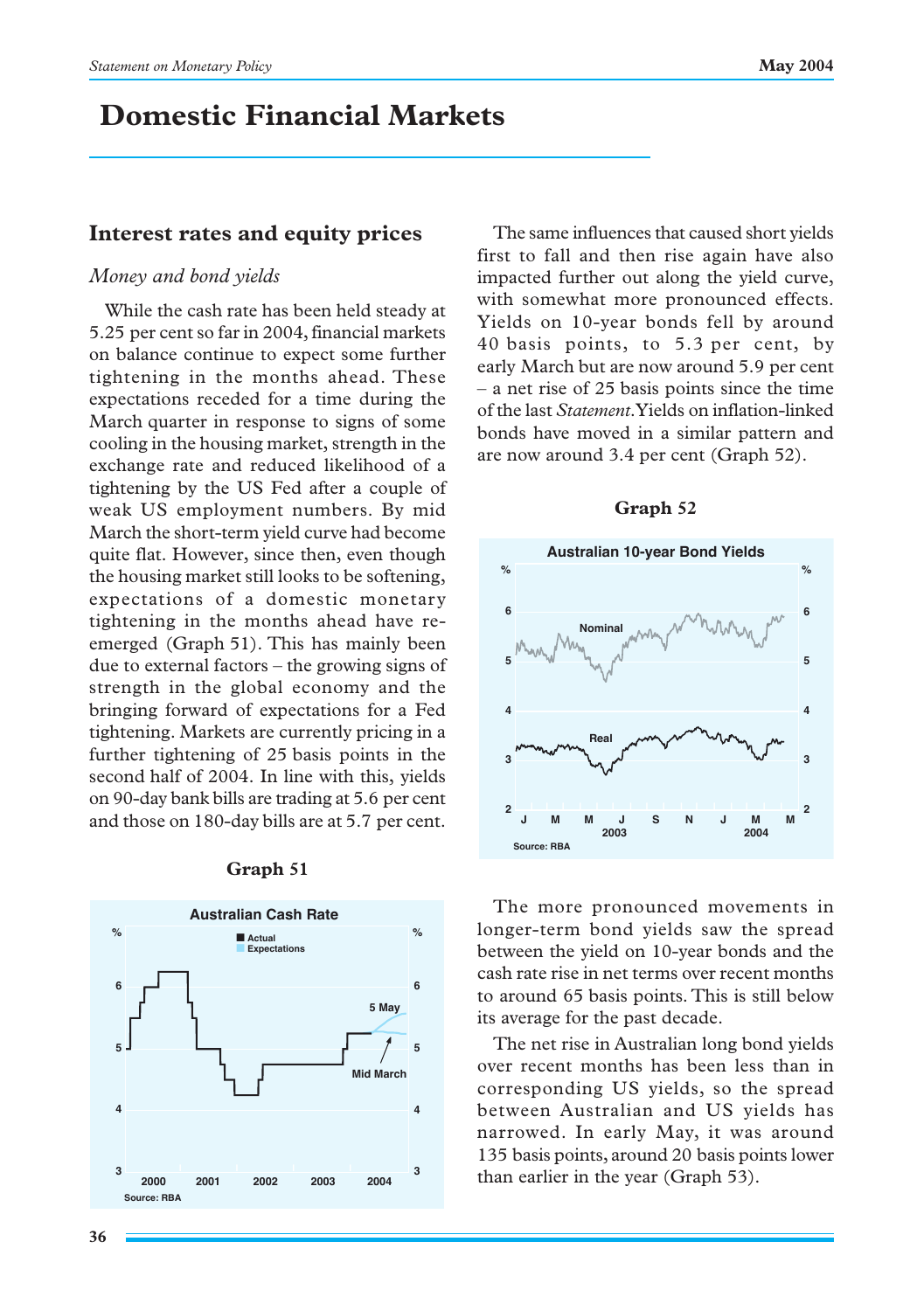

There has been little change in the market's perceptions of credit risk during the past three months. Premia on credit default swaps (CDS), which measure the cost of insurance against a company defaulting, have increased slightly but remain close to their historical lows (Graph 54). While spreads between yields on highly-rated corporate bonds and government bonds have remained above their historical averages, this continues to reflect strong demand for Commonwealth Government bonds rather than concerns about corporate credit quality. Market contacts have reported that it also reflects the relatively high level of swap rates – a common benchmark for pricemakers' funding costs – for reasons related more to the demand for funds than to credit concerns. Consistent with this, spreads between corporate bond yields and swap rates have moved much more in line with CDS than have spreads between corporate bonds and CGS.

# *Intermediaries' interest rates*

Intermediaries' variable indicator lending rates have been unchanged since December 2003, consistent with there having been no change in the cash rate since then. Interest rates on fixed-rate loans to small business and for housing have fallen

## **Graph 54**



marginally since their respective peaks in late 2003, in line with the change in banks' cost of funding fixed-rate loans (Graph 55). The share of new housing loans taken out at fixed rates has fallen from a peak of around 15 per cent in November, to under 10 per cent in February, which is around the average for the past two years. The average 3-year fixed housing rate is currently around 7 per cent, just below the banks' predominant standard variable rate (Graph 56, Table 12).

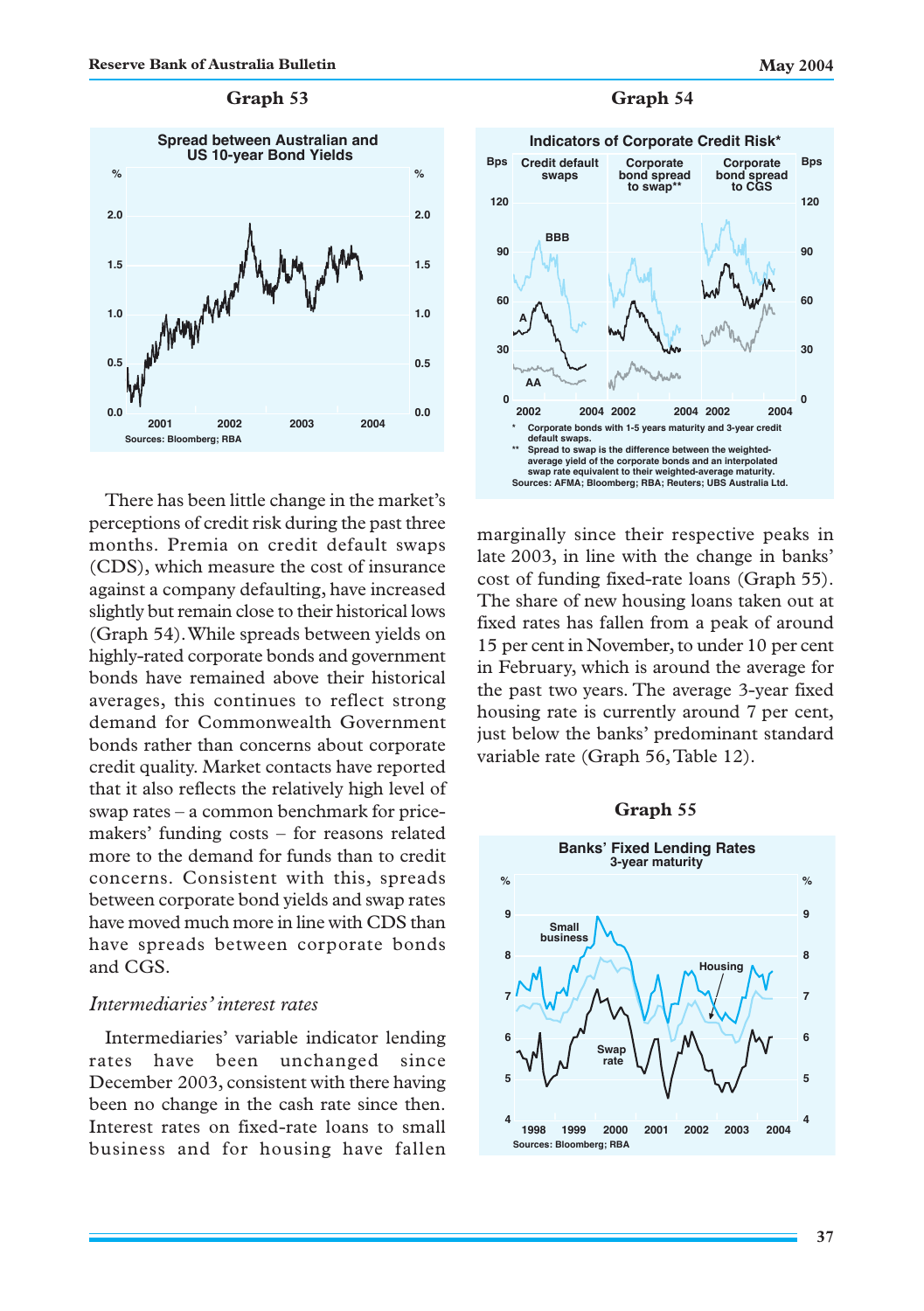

|  | Table 12: Indicator Lending Rates |  |
|--|-----------------------------------|--|
|  | Per cent                          |  |

|                        | <b>Current level</b><br>$(5$ May $)$ |
|------------------------|--------------------------------------|
| Variable rates         |                                      |
| <b>Household</b>       |                                      |
| Mortgages:             |                                      |
| – Standard variable    | 7.05                                 |
| - Basic housing        | 6.50                                 |
| $-$ Mortgage managers  | 6.70                                 |
| Personal lending:      |                                      |
| - Residential security | 7.20                                 |
| - Credit cards         | 16.45                                |
| <b>Small business</b>  |                                      |
| Residential security:  |                                      |
| – Overdraft            | 7.95                                 |
| -Term loan             | 7.25                                 |
| Other security:        |                                      |
| – Overdraft            | 8.85                                 |
| -Term loan             | 7.85                                 |
| <b>Large business</b>  |                                      |
| $-$ Overdraft          | 8.85                                 |
| Fixed rates (3 years)  |                                      |
| $-$ Housing            | 6.95                                 |
| $-$ Small business     | 7.65                                 |
| - Swap rate            | 6.05                                 |
| Source: RBA            |                                      |

# *Equity prices*

Australian share prices have risen by 4 per cent since the time of the last *Statement*. The ASX 200 is currently 3 per cent below its 2002 high, while the broader All Ordinaries index (which includes more companies and does not adjust the weights of companies for their 'free float') reached a new all-time high during March. The two indices have tracked each other closely during recent years, with the All Ordinaries rising only slightly faster than the ASX 200 since their lows in March 2003.

Since end January, Australian equities have risen by more than world equity prices and continued to be markedly less volatile (Graph 57).



Six out of the ten sector indices in the ASX 200 index have risen since end January (Table 13). The energy sector rose by 11 per cent, largely reflecting strong oil prices and refining margins and several exploration successes. In contrast, the materials sector fell slightly, in part due to some falls in commodity prices and concerns that demand from China may ease. The financials sector rose by 4 per cent on the back of strong profits results, particularly for insurance companies. The consumer discretionary sector has risen by 9 per cent since the previous *Statement*, with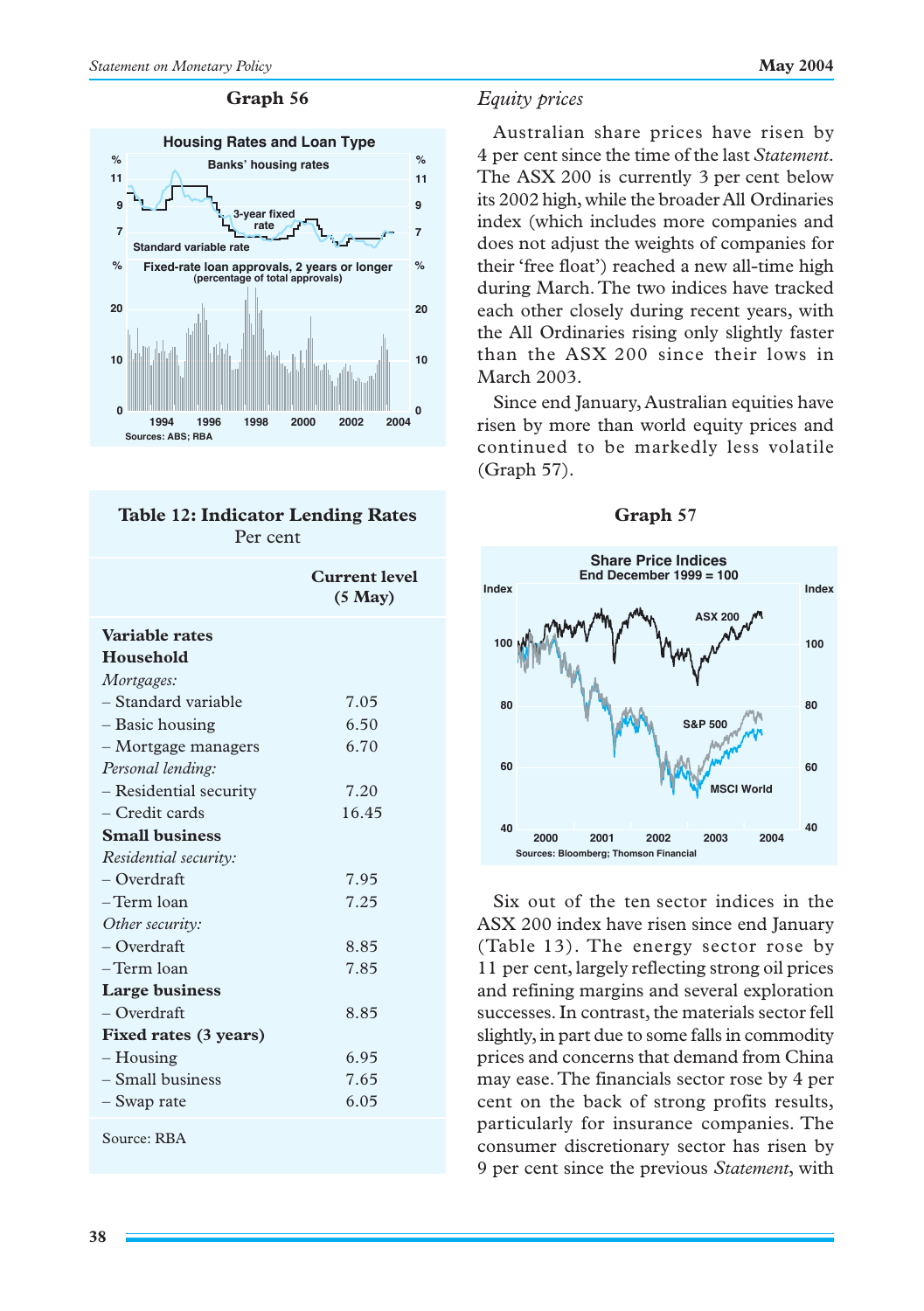| <b>GICS</b> Sector                    | <b>ASX 200</b> | <b>MSCI World</b> |
|---------------------------------------|----------------|-------------------|
| Consumer discretionary                | 8.8            | 2.5               |
| Consumer staples                      | 7.1            | 6.2               |
| Energy                                | 10.7           | 9.9               |
| Financials                            | 4.4            | 0.0               |
| Health care                           | 9.4            | 2.5               |
| Industrials                           | $-0.1$         | 0.4               |
| Information technology                | $-7.3$         | $-7.9$            |
| Materials                             | $-0.6$         | 0.3               |
| Telecommunication services            | $-4.2$         | $-0.5$            |
| <b>Utilities</b>                      | 1.6            | 3.0               |
| Composite                             | 3.6            | 0.9               |
| Sources: Bloomberg; Thomson Financial |                |                   |

# **Table 13: Australian and World Sectoral Performance**

Percentage change since 30 January 2004

more than half of the increase occurring after the announcement of News Corporation's proposed plan to move its corporate

headquarters to the US.

The Australian price/earnings (P/E) ratio has fallen slightly since the previous *Statement* to around 19, which is broadly in line with its long-run average. Australian dividend yields have continued to average just below 4 per cent (Graph 58).



# **Graph 58**

# **Financing activity**

# *Debt markets*

Australian non-government entities issued a record \$44 billion of bonds in the March quarter, with financial institutions and asset-backed vehicles both issuing large amounts, particularly in offshore markets (Table 14). Issuance by non-financial institutions was relatively subdued, at \$2.5 billion.

As usual, most offshore issuance was denominated in foreign currencies, with companies typically using swap markets to hedge the proceeds back to Australian dollars. Financial institutions continued to diversify their funding sources, borrowing predominantly in pounds sterling, euros and Canadian and US dollars, while asset-backed issuance was fairly evenly divided between US dollars and euros (Graph 59).

Non-residents' issuance of Australian-dollar denominated debt was also very strong, with \$14 billion of bonds issued during the March quarter (Graph 60). Unlike the surge in non-residents' Australian dollar issuance that occurred in early 2003, which was driven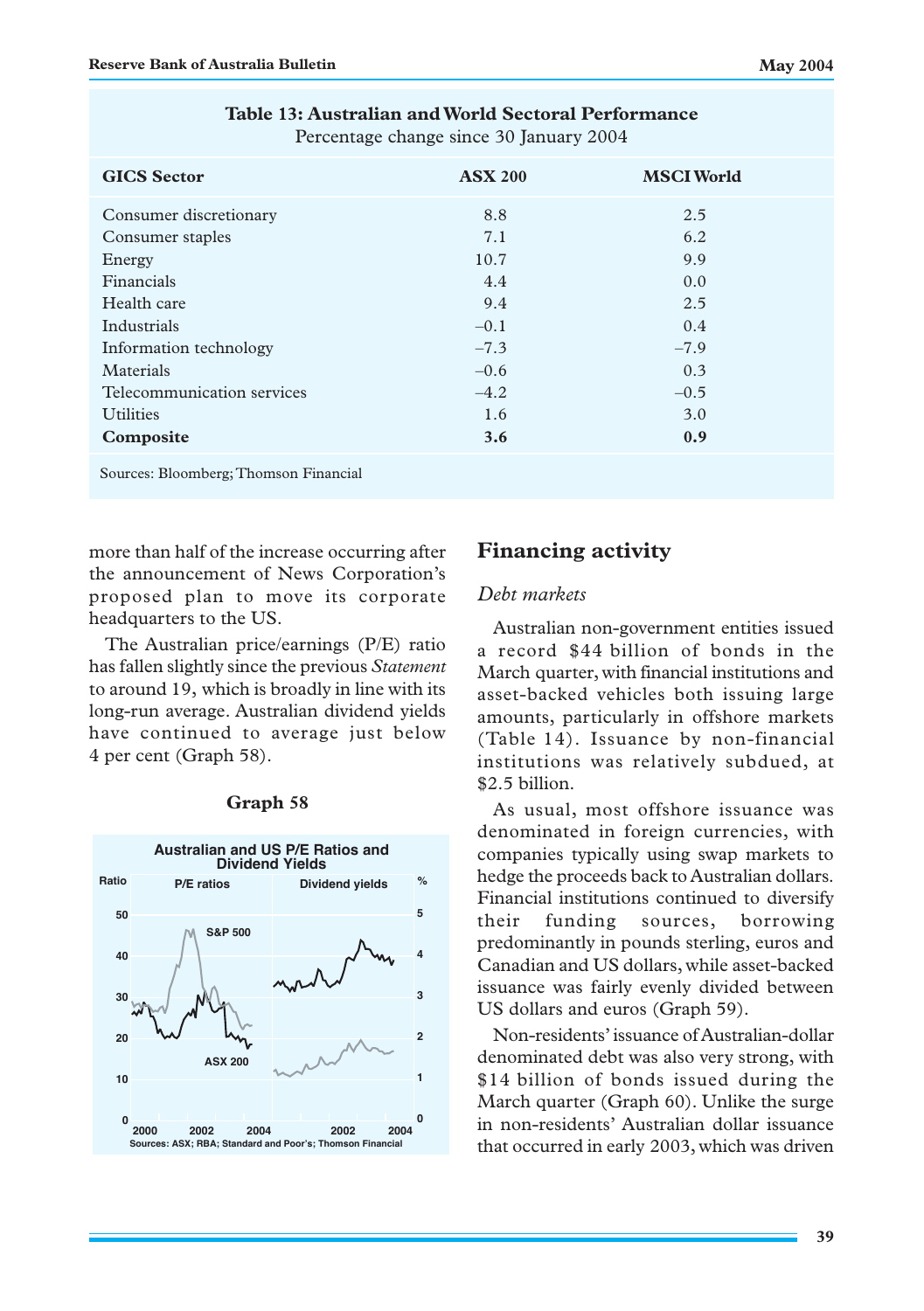| Table 14: Non-government Bond Issuance by Sector |  |
|--------------------------------------------------|--|
| \$ billion                                       |  |

| <b>Sector</b>                             | 2001 | 2002 | 2003  | 2004                    |       |
|-------------------------------------------|------|------|-------|-------------------------|-------|
|                                           |      |      |       | <b>March</b><br>quarter | April |
| <b>Bond issues by Australian entities</b> |      |      |       |                         |       |
| Onshore                                   |      |      |       |                         |       |
| Financial institutions                    | 6.0  | 7.4  | 9.8   | 2.5                     | 0.6   |
| Non-financial institutions                | 5.9  | 7.6  | 4.9   | 1.0                     | 0.1   |
| Asset-backed                              | 15.0 | 19.3 | 21.2  | 5.9                     | 1.0   |
| <b>Total</b>                              | 26.9 | 34.3 | 35.9  | 9.4                     | 1.7   |
| <i>Offshore</i>                           |      |      |       |                         |       |
| Financial institutions                    | 29.3 | 31.8 | 49.6  | 17.8                    | 7.2   |
| Non-financial institutions                | 6.8  | 7.5  | 14.5  | 1.5                     | 0.2   |
| Asset-backed                              | 14.3 | 16.5 | 24.0  | 15.1                    | 0.8   |
| <b>Total</b>                              | 50.4 | 55.9 | 88.0  | 34.4                    | 8.2   |
| <b>Total</b>                              | 77.3 | 90.2 | 123.9 | 43.8                    | 9.9   |
| A\$ bond issues by non-resident entities  |      |      |       |                         |       |
| Onshore                                   | 7.8  | 3.1  | 7.1   | 8.7                     | 1.2   |
| Offshore                                  | 4.3  | 17.3 | 24.4  | 5.5                     | 1.2   |
| <b>Total</b>                              | 12.1 | 20.4 | 31.5  | 14.1                    | 2.4   |
| Source: RBA                               |      |      |       |                         |       |



# **Graph 60**



by strong *Uridashi* issuance, the majority of the recent A\$ issuance was into the domestic market. Issuers were split fairly evenly between financial institutions and supranational/ government entities. Box B discusses some of the reasons for the recent strength in nonresidents' issuance into the Australian market.

Total issuance of bonds in the Australian market by all non-government borrowers (including non-residents) was almost \$20 billion in the first quarter of 2004, significantly up on the same period in earlier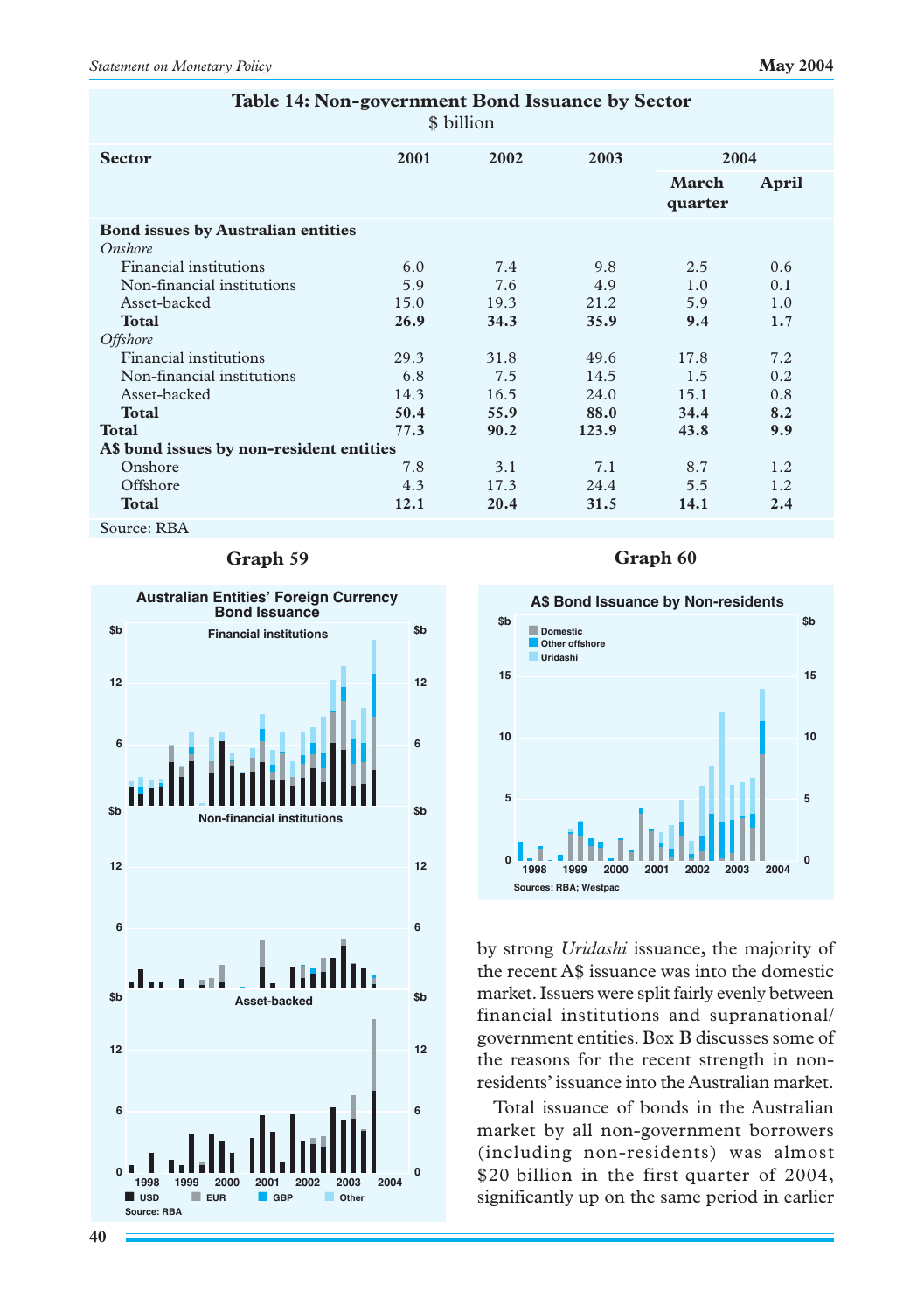

years (Graph 61). As a result of the record domestic issuance, outstandings of nongovernment debt are now almost triple the amount outstanding of either Commonwealth Government bonds or state government bonds, both of which were broadly unchanged in the March quarter at around \$50 billion (Graph 62).

# *Intermediated borrowing*

The growth rate of total credit remains strong, rising by 15 per cent over the year to March, a little below its growth rate of 151 /2 per cent at the beginning of the year. Household credit has continued to grow at the very high rates recorded over the second half of 2003, with only tentative signs of easing emerging. Business credit has slowed more noticeably, and has been the main contributor to the slight moderation in total credit growth.

Household credit continues to grow at a fast pace, increasing by 22 per cent over the year to March. The main driver of this growth has been borrowing for housing, with credit extended to both investors and owneroccupiers continuing to increase rapidly (Graph 63). However, there are early signs of a moderation in borrowing to fund the purchase of investor housing. Over the three months to March, credit extended to investors grew at an annualised pace of 26 per cent, compared with a rate of over 30 per cent

#### **Graph 62**



during the second half of last year. In contrast to the easing in investor credit, growth in borrowing for owner-occupied housing has remained firm, consistent with its initial pickup in the second half of last year having been less sharp than that for investor housing. Personal credit has also grown strongly, rising by 15 per cent over the year to March.

The recent falls in housing loan approvals point to the possibility of greater moderation in housing credit growth in the near term. However, as noted in the chapter on 'Domestic Economic Conditions', housing loan approvals remain at a high level, which suggests that further falls in approvals would

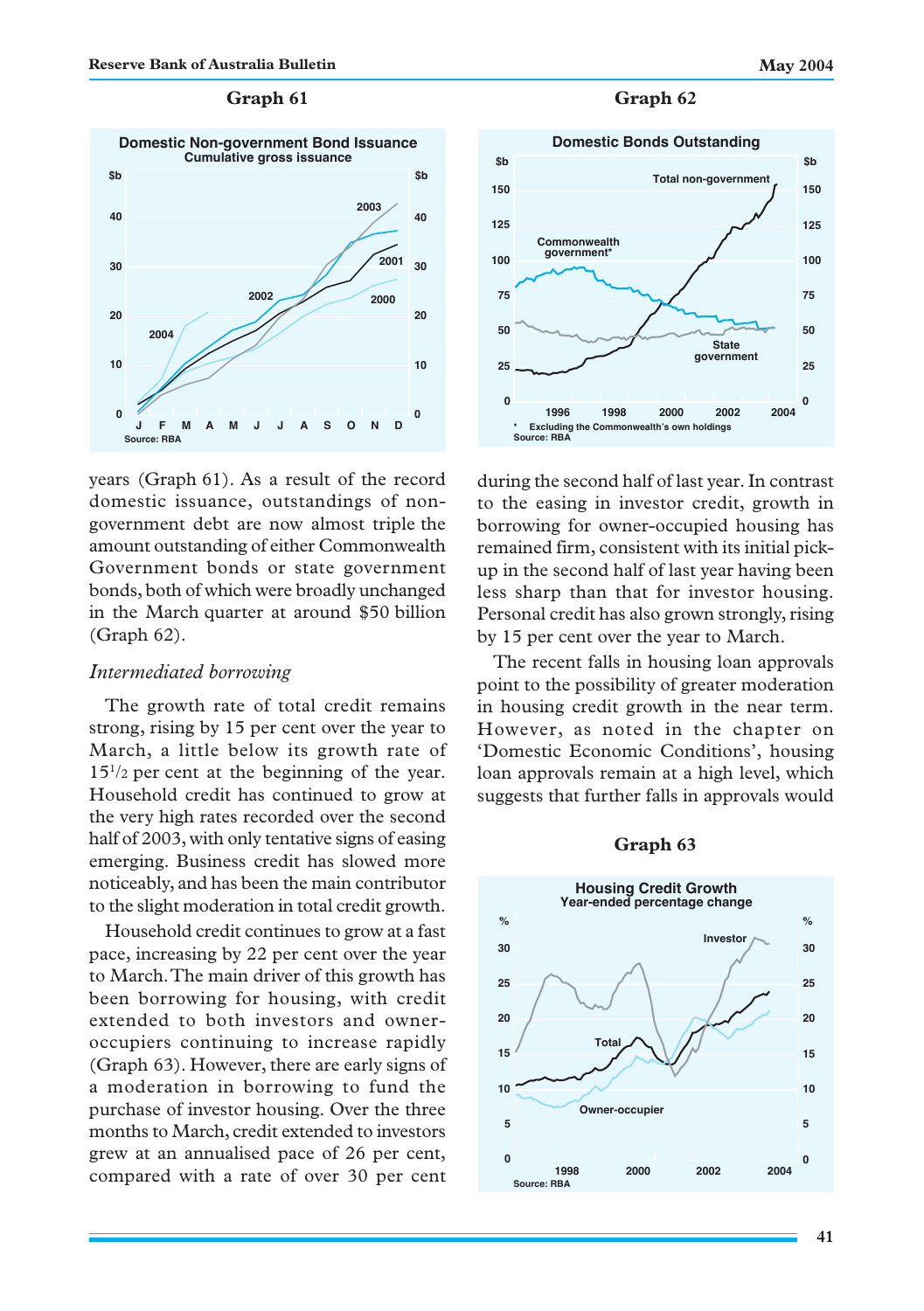be required for housing credit growth to fall to a sustainable pace.

Business credit has experienced a more marked turnaround in recent months than has housing credit, with falls recorded in the latest two months, reflecting a contraction in commercial loans and an easing in intermediation of businesses' debt securities. However, this follows two quarters of very strong growth in corporate borrowing and debt raisings, and the growth in business credit, of 6 per cent over the year to March, remains in line with the average of recent years.

On the liability side of intermediaries' balance sheets, the growth rate of the broader monetary aggregates has continued to rise. Broad money increased at an annual rate of 14 per cent over the six months to March, compared with 16 per cent growth in total credit (Graph 64). This narrowing in the difference between the rates of growth of broad money and total credit implies that, over this period, institutions relied relatively less on funding sources that are not included in broad money.

# *Equity raisings*

Net equity raisings totalled \$4.5 billion in the March quarter (Graph 65). While this was down from the particularly strong raisings of \$10 billion in the December quarter, the figure was in line with the quarterly average since the start of 2000.

**Graph 65**



#### **Graph 64**

**-5 0 5 10 -5 0 5 10 Australian Equity Raisings \$b Net \$b 2001 Source: ASX 2003 Quarterly 2000 2004 2002** ■ **Buybacks** ■ **IPOs** ■ **Other raisings**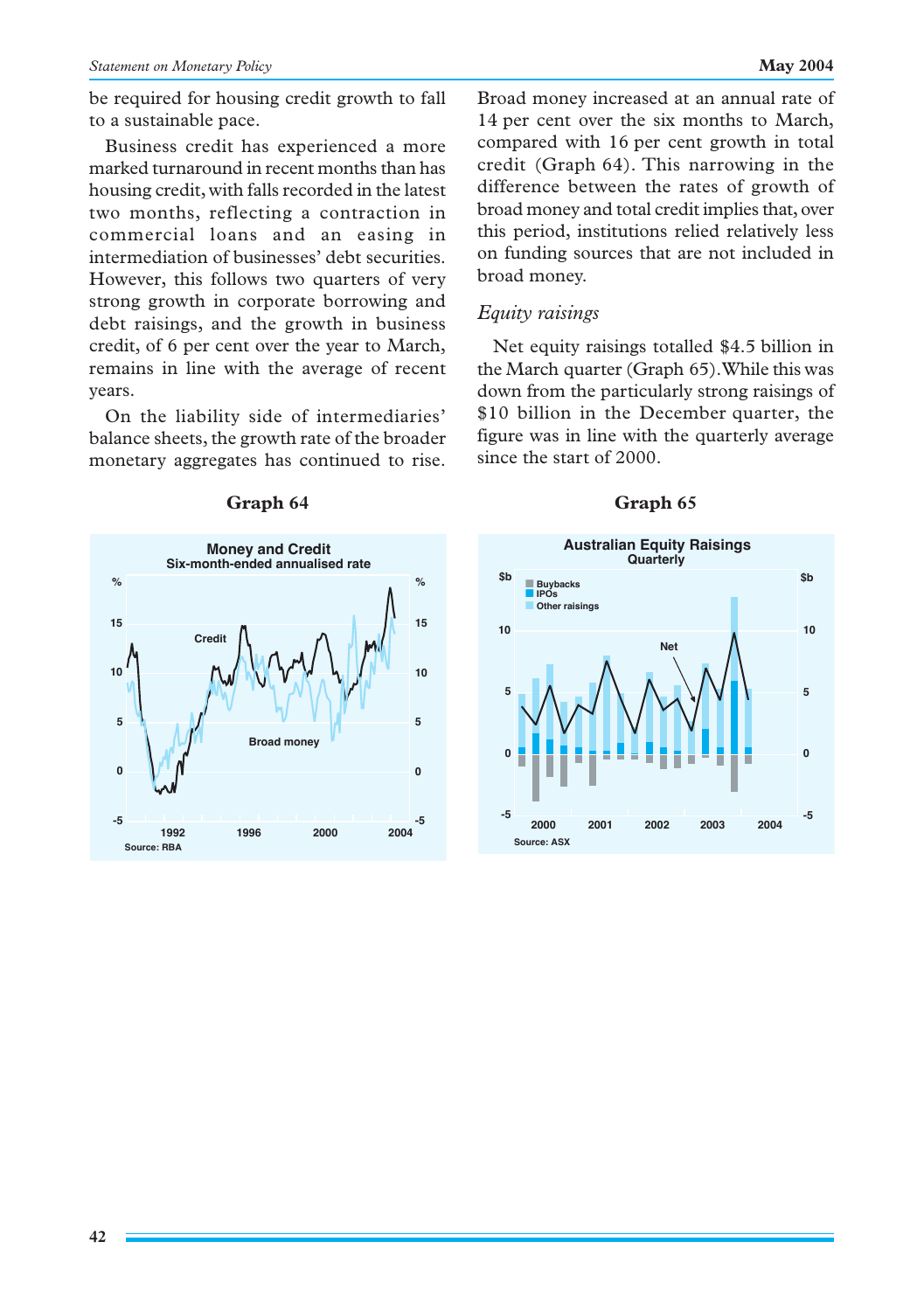# **Box B: Non-resident Issuance in the Australian Bond Market**

After a two-year hiatus, a broad range of non-resident issuers returned to the Australian bond market in mid 2003 and were particularly active in the first quarter of 2004 (Graph B1). While these entities' total Australian dollar raisings typically represent a small share of their overall raisings – around 5 per cent in the case of supranationals – they are an important source of credit diversification (without currency risk) for local investors.



#### **Graph B1**

The increase in issuance has been due to a fall in the relative cost of issuing debt in Australia. The two main components of this are corporate bond spreads and the cost of hedging the proceeds back to the home currency of the issuer. (The available evidence suggests non-residents swap the bulk of their Australian dollar issuance back into their home currencies.)

Credit spreads (relative to swap rates) in the Australian bond market have been quite low recently for both non-government and government non-resident borrowers, and are likely to have encouraged the surge in Australian dollar issuance (Graph B2). One

# **Graph B2**



factor contributing to the low spreads may be the strength of demand for such debt by investors who regard it as an alternative to CGS, which are in short supply. Demand is also coming from foreign investors, including central banks, seeking an Australian dollar exposure. The broadening of the RBA's eligibility criteria for market operations, to include a wider range of bonds issued by foreign governments, at the margin has also increased demand for these bonds.

Foreign borrowers issuing in Australia and seeking to swap back to their home currency usually receive favourable prices in the currency swap market because of greater demand by Australian borrowers to do the reverse – i.e. borrow in foreign currency and swap into Australian dollars. Record foreign currency bond issuance by Australian entities in 2004 has pushed up the cost of converting foreign currency to Australian dollars and made it cheap for foreigners to do the opposite (Graph B3).

While corporate spreads in major foreign markets have also declined in recent months, this has not been sufficient to offset the combined effect of the fall in Australian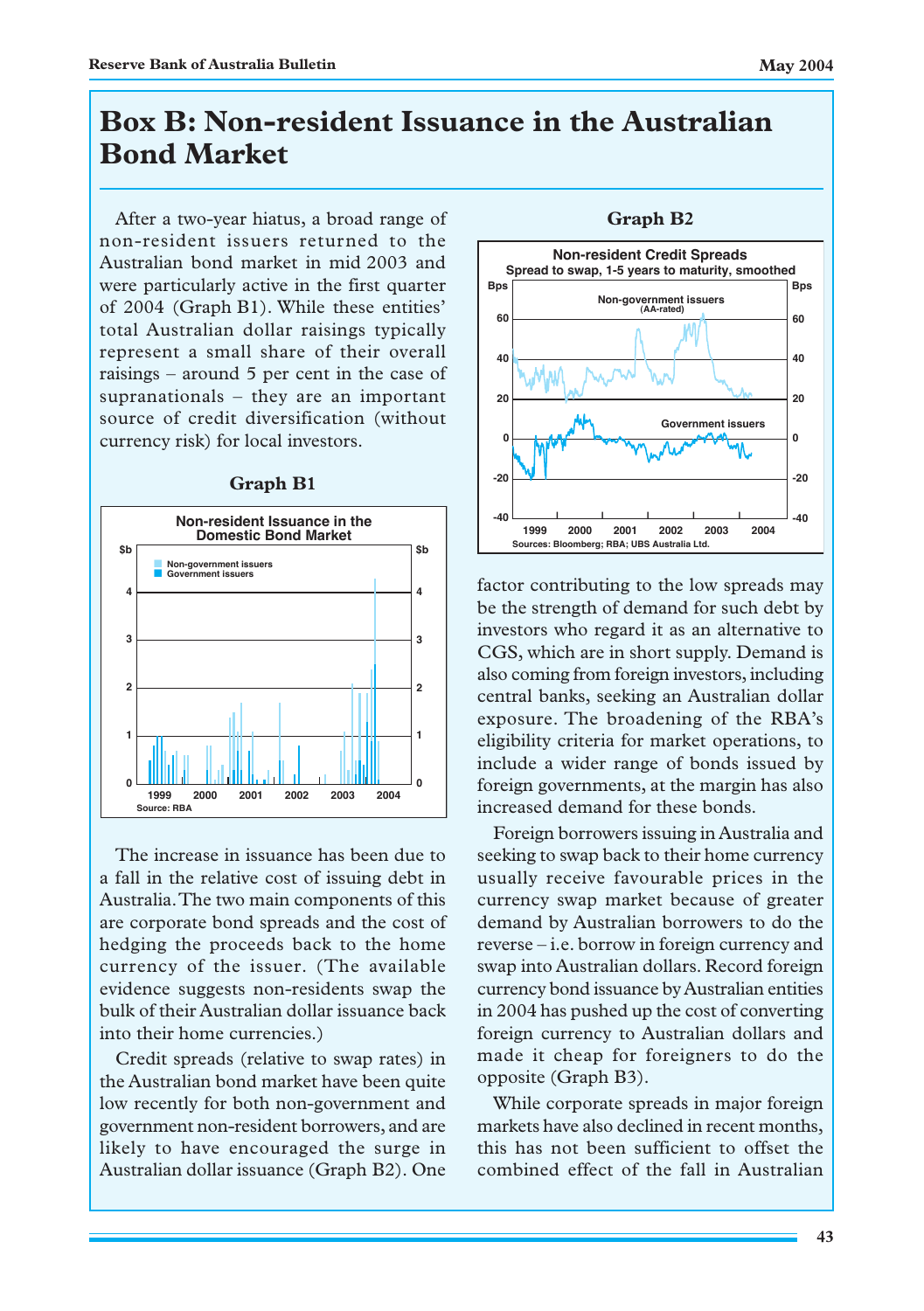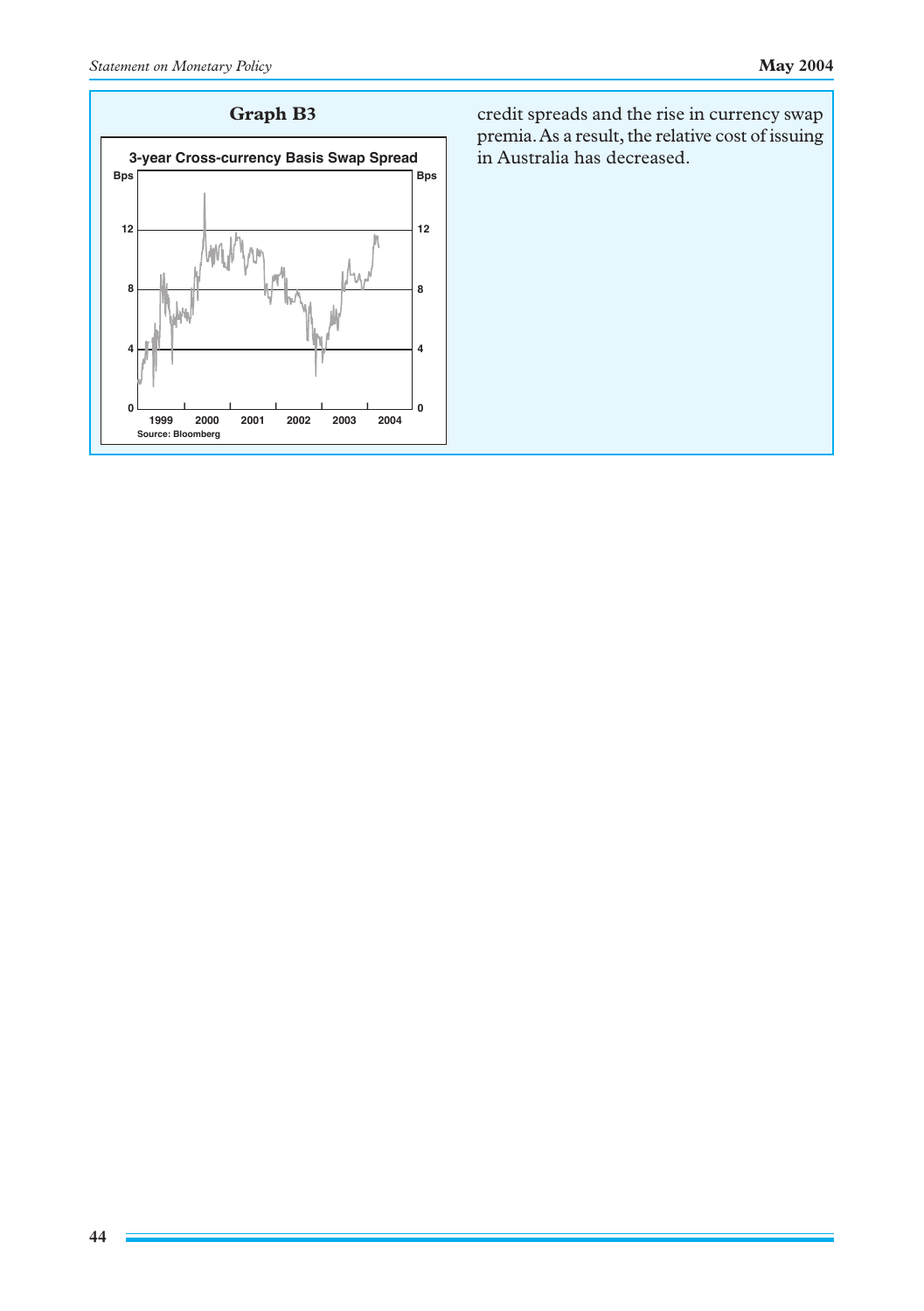# **Financial Conditions**

Total credit increased at a rate of around 15 per cent over the year to March, only a little less than the peak rate reached at the beginning of the year. As has been the case over the past five years, credit expansion in recent months has primarily been driven by household sector borrowing, especially for housing. Housing-related credit expanded by 24 per cent over the year to March and, though growth has remained at an unsustainably rapid pace in recent months, loan approvals data point to some easing in the near future. In contrast, the strong growth in business credit seen late last year has been reversed, with falls recorded in the latest two months.

Early signs of easing in housing credit growth are most clearly evident in investor finance, consistent with a decline in sentiment towards purchasing investment properties. Despite recent moderation, investor housing credit still grew at a very rapid pace, increasing by 31 per cent over the year and at an annualised rate of 26 per cent over the three months to March. Growth in lending to owner-occupiers has also remained very strong, and only a little lower than the recent growth rate of investor housing credit.

Although the recent decline in the value of housing loan approvals does point to some moderation in housing credit growth in the coming months, at this stage, the value of loan approvals remains at a high level that is still consistent with rapid ongoing growth in credit. The measures announced by the NSW and Victorian state governments in April and May, discussed in more detail in the 'Domestic Economic Conditions' chapter, are expected to start to have some effect on loan approvals and credit over the next few months. While these changes should support the participation of owner-occupiers in these states, they are expected to make property investment less attractive in NSW.

The debt-servicing ratio on household borrowing has now surpassed its late 1980s peak, and is set to rise further over the first half of 2004, given current rates of household credit growth. At some point, increases in the debt-servicing ratio should eventually begin to constrain households' ability to increase their indebtedness. However, there are as yet no signs of such a constraint, with household credit still growing strongly. Consumer spending remains strong, with buoyant consumer sentiment and personal credit still growing at a firm pace. Credit remains readily available to prospective borrowers, despite reports that lenders had earlier tightened criteria on loans for the purchase of innercity apartments.

In the business sector, balance sheets remain in good shape, and firms appear to have ample access to finance from a variety of sources. Despite the falls in recent months, business credit is around 6 per cent higher over the year to March. Businesses have access to a high level of internal funding from retained earnings, and they have been able to raise funds through equity and non-intermediated debt issuance. Solid investor sentiment has been reflected in the strong performance of the share market since March last year, and in the fact that a number of large initial public offerings are expected to take place over the next few months. Sentiment about corporate credit quality also remains positive, with spreads on corporate bonds over swap rates at low levels by historical standards.

The strength in credit growth, especially for households, has reflected strong demand for borrowing, a relatively low cost of finance and high consumer confidence. Both the cash rate and other variable lending rates remain below their averages over the past decade (Graph 66). While variable lending rates have remained unchanged since the end of last year, fixed housing and fixed small business lending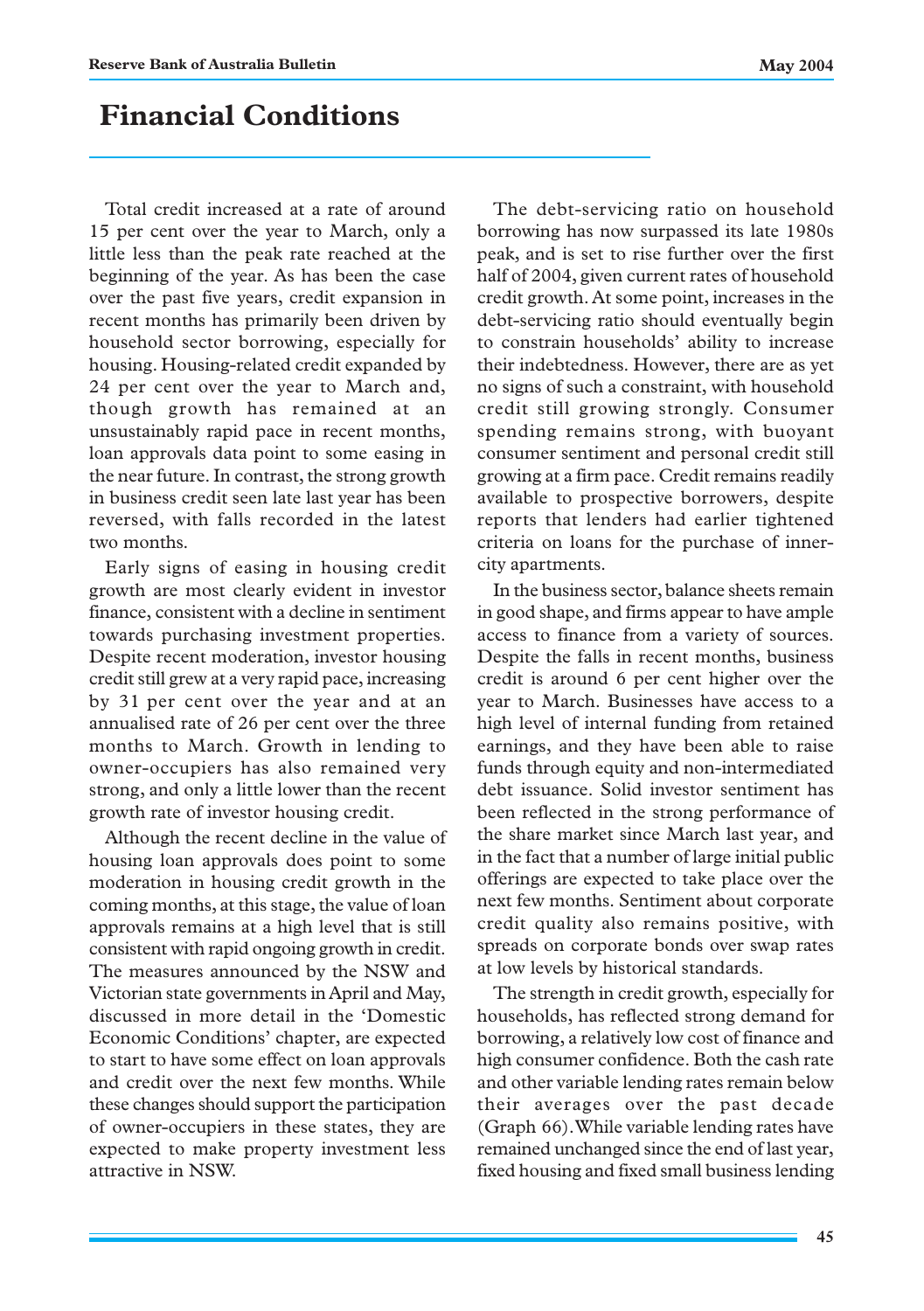

rates have both fallen from their peaks late last year, by around 20 and 15 basis points respectively.

Despite large swings over the past month or so, the yield on 10-year bonds overall has risen slightly since the beginning of the year, largely mirroring events in US markets. This rise in Australian bond yields has resulted in a modest widening in their spread to the cash rate; that is, the yield curve has become a little steeper. Nonetheless, at around 65 basis points, the slope of the yield curve remains below its medium-term average (Graph 67). Normally, this would be read as an indicator



Graph 66 of tighter-than-average financial conditions, but in the current situation it is probably best interpreted as symptomatic of developments in offshore markets. Global bond yields remain relatively low, reflecting expectations that global interest rates are still likely to remain low for some time, notwithstanding upward revisions to those expectations in the past couple of months.

> The Australian dollar has depreciated from its mid-February peak, by around  $6^{1/2}$  per cent on a trade-weighted basis, following a period of strong appreciation over the previous year and a half. As a result, the exchange rate is 10 per cent higher over the past year, and in real terms is around 11 per cent above its post-float average (Graph 68). The appreciation of the exchange rate occurred over a period when the general international environment became more favourable for Australian exporters in a number of respects. Australia's terms of trade, a measure of the relative price of Australia's exports to the price of imported items, rose to its highest level in 27 years in the December quarter, and the recent strength in many international commodity prices, particularly in the resources sector, suggests that the terms of trade has risen further over the first few months of 2004.

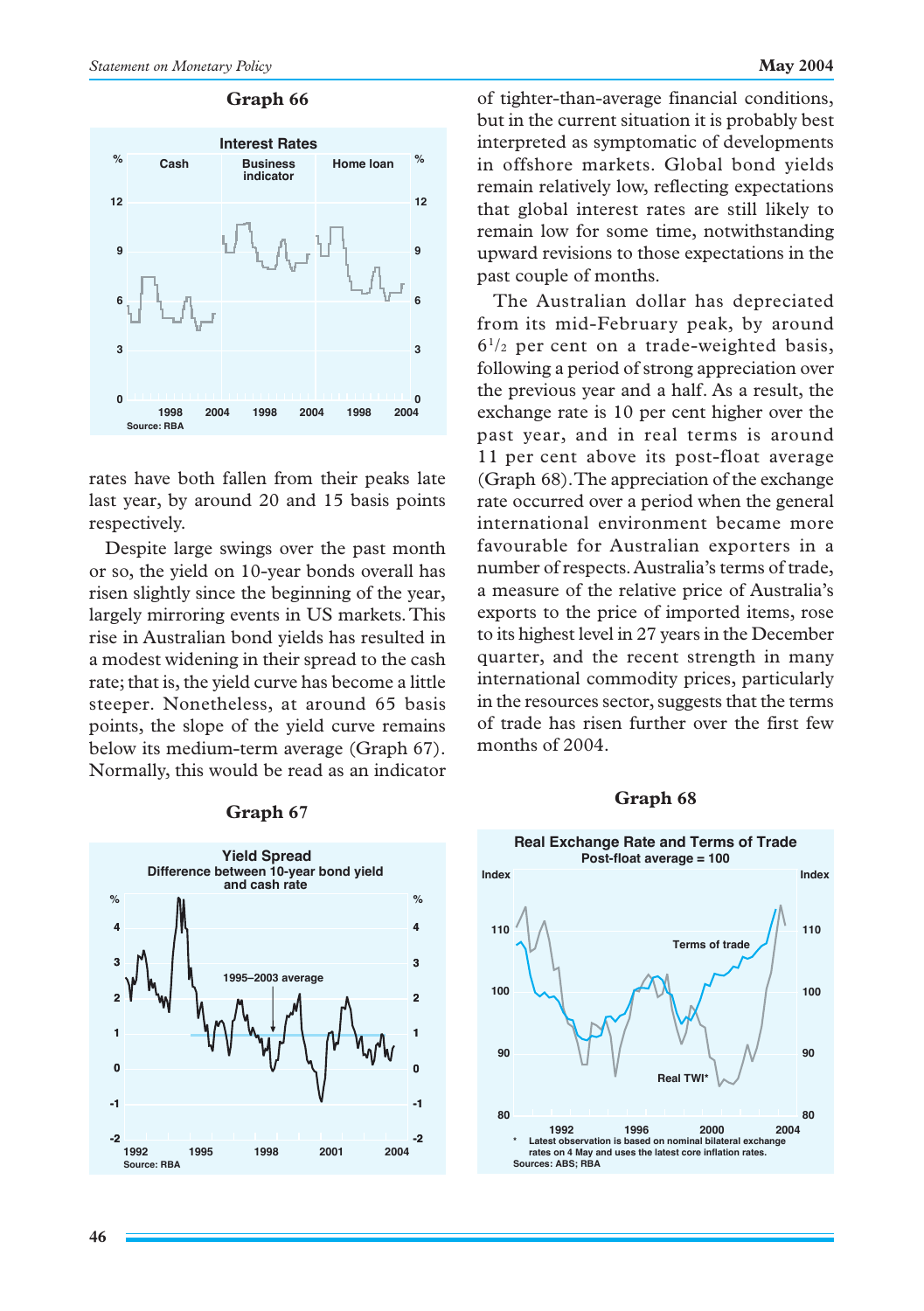# **Inflation Trends and Prospects**

# **Recent developments in inflation**

The Consumer Price Index rose by 0.9 per cent in the March quarter to be 2.0 per cent higher over the year (Table 15). In year-ended terms, inflation has fallen significantly from 2.4 per cent recorded in December and just over 3 per cent a year or so ago (Graph 69). The effect of the exchange rate appreciation continues to be evident in falling traded goods prices, while domestic price pressures were again strong. The Bank's assessment, based on a range of different measures, is that underlying inflation over the past year has been at, or slightly above, 2 per cent.

Prices of tradables (excluding volatile items) fell by  $\frac{1}{2}$  per cent for the third successive quarter, to be 1.3 per cent lower over the year (Graph 70). In both quarterly and annual terms, there were sizeable falls in prices of a wide range of items, particularly for motor vehicles, audio, visual & **-1 0 1 2 3 4 -1 0 1 2 3 4 Consumer Price Index\* Percentage change 2004 % % Year-ended Quarterly 1992 1998 1995 2001 \* RBA estimates, excluding interest charges prior to September quarter 1998 and adjusted for the tax changes of 1999/2000 Sources: ABS; RBA**

computing equipment, and overseas travel & accommodation.

Inflation of non-tradable items was 1.1 per cent in the March quarter and

| <b>Table 15: Measures of Consumer Prices</b><br>Percentage change |                                 |                       |                                 |                       |  |  |
|-------------------------------------------------------------------|---------------------------------|-----------------------|---------------------------------|-----------------------|--|--|
|                                                                   |                                 | Quarterly             | <b>Year-ended</b>               |                       |  |  |
|                                                                   | <b>December</b><br>quarter 2003 | March<br>quarter 2004 | <b>December</b><br>quarter 2003 | March<br>quarter 2004 |  |  |
| <b>CPI</b>                                                        | 0.5                             | 0.9                   | 2.4                             | 2.0                   |  |  |
| $-$ Tradables                                                     | 0.0                             | 0.6                   | 0.0                             | $-0.5$                |  |  |
| -Tradables (ex petrol and food)                                   | $-0.5$                          | $-0.5$                | $-0.8$                          | $-1.3$                |  |  |
| $-$ Non-tradables                                                 | 0.9                             | 1.1                   | 4.4                             | 4.1                   |  |  |
| Underlying measures                                               |                                 |                       |                                 |                       |  |  |
| Weighted median <sup>(a)</sup>                                    | $0.4^{\circ}$                   | 0.7                   | 2.5                             | 2.3                   |  |  |
| Trimmed mean <sup>(a)</sup>                                       | 0.4                             | 0.6                   | 2.3                             | 2.1                   |  |  |
| CPI excluding volatile items<br>Market goods and services         | 0.3                             | 0.5                   | 2.4                             | 2.1                   |  |  |
| excluding volatile items                                          | 0.4                             | 0.0                   | 1.8                             | 1.3                   |  |  |

(a) For more information on these measures see 'Box D: Underlying Inflation' in the May 2002 *Statement on Monetary Policy*.

Sources: ABS; RBA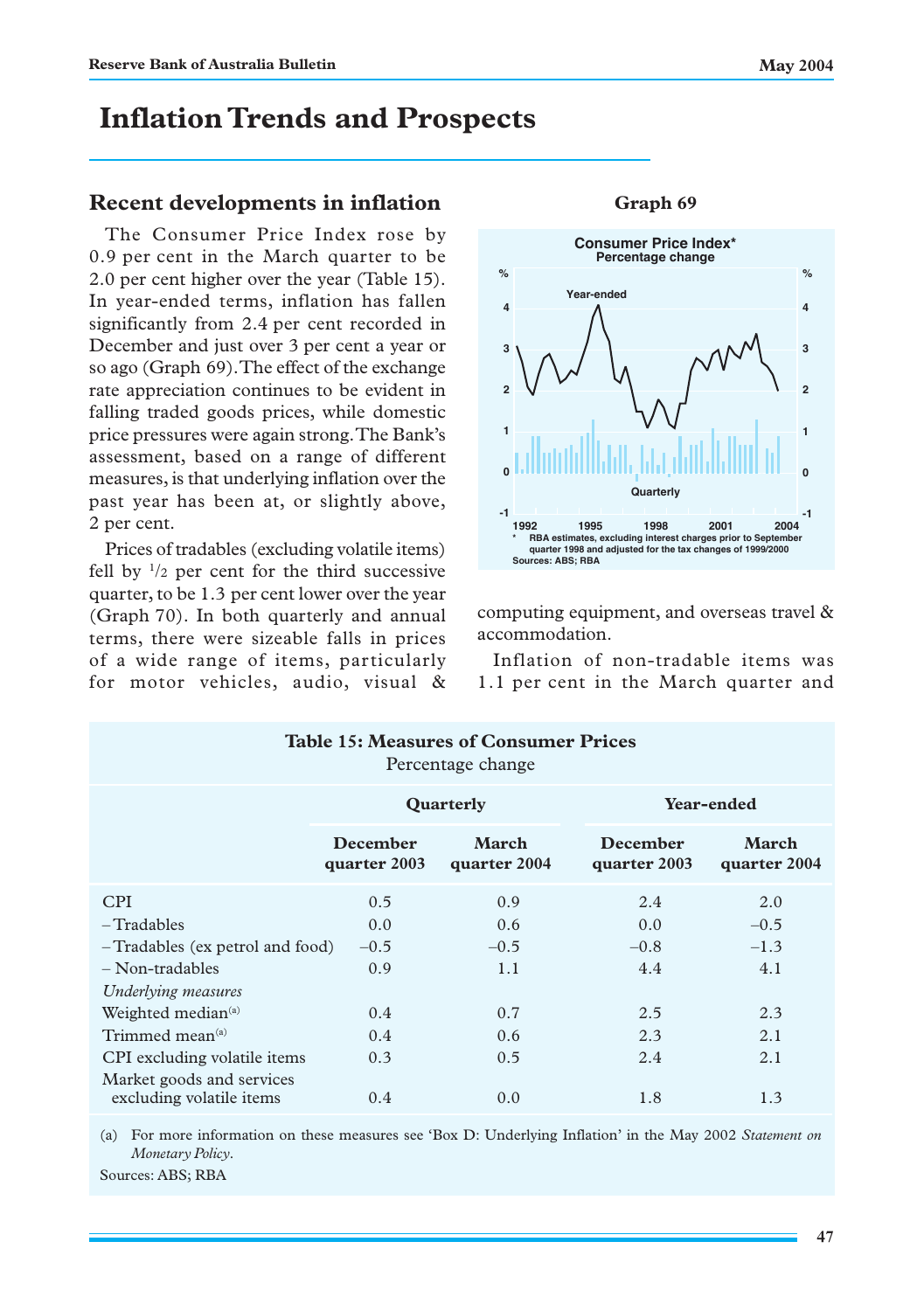

remained above 4 per cent in year-ended terms. Firm price pressures were apparent across a range of non-tradable items. House purchase costs rose by 1.1 per cent in the quarter, and were up by around 6 per cent over the year. Liaison suggests that increases here are being driven in part by labour shortages and higher materials costs. In addition, prices of health and education continued to rise strongly, rising by around 7 per cent in year-ended terms.

Volatile items, such as fruit and vegetables, also contributed significantly to inflation: excluding such items, the CPI rose by only 0.5 per cent in the quarter. There was also a reasonably large contribution to inflation from items with prices that are publicly administered. Market prices, which exclude both administered and volatile items, were flat in the quarter and up by only 1.3 per cent in the year. In contrast, the other measures of underlying inflation were somewhat higher, at just over 2 per cent.

# *Producer Prices*

Indicators of producer price inflation by stage of production confirmed the sharp contrast between domestic and external sources of inflationary pressure. Domestically sourced inflation was a little stronger in the March quarter, with domestic inflation at the final stage of production rising to 4.1 per cent in year-ended terms. In contrast, imported producer prices continued to fall; at all stages of production they were 3 to 5 per cent lower in the quarter, and fell by around 15 per cent over the year (Table 16).

At the final stage of production, construction costs continued to contribute significantly to price inflation, rising by

| Percentage change   |                                                                                                                 |         |         |  |  |  |  |  |
|---------------------|-----------------------------------------------------------------------------------------------------------------|---------|---------|--|--|--|--|--|
|                     | <b>Year to March</b><br><b>Year to December</b><br><b>March</b> quarter<br>2004<br>quarter 2004<br>quarter 2003 |         |         |  |  |  |  |  |
| Preliminary         | $-0.1$                                                                                                          | $-2.7$  | $-1.5$  |  |  |  |  |  |
| – Domestic          | 0.5                                                                                                             | $-0.5$  | 0.4     |  |  |  |  |  |
| – Imported          | $-4.4$                                                                                                          | $-15.8$ | $-12.5$ |  |  |  |  |  |
| - Excluding oil     | 0.0                                                                                                             | $-1.1$  | $-0.6$  |  |  |  |  |  |
| <b>Intermediate</b> | $-0.2$                                                                                                          | $-2.3$  | $-1.1$  |  |  |  |  |  |
| – Domestic          | 0.5                                                                                                             | 0.0     | 0.9     |  |  |  |  |  |
| - Imported          | $-4.8$                                                                                                          | $-15.7$ | $-12.6$ |  |  |  |  |  |
| - Excluding oil     | $-0.2$                                                                                                          | $-1.3$  | $-0.6$  |  |  |  |  |  |
| Final               | 0.6                                                                                                             | 0.9     | 1.0     |  |  |  |  |  |
| – Domestic          | 1.4                                                                                                             | 4.1     | 4.2     |  |  |  |  |  |
| – Imported          | $-3.7$                                                                                                          | $-13.6$ | $-12.6$ |  |  |  |  |  |
| - Excluding oil     | 0.5                                                                                                             | 1.1     | 1.0     |  |  |  |  |  |
| Source: ABS         |                                                                                                                 |         |         |  |  |  |  |  |

# **Table 16: Stage of Production Producer Prices**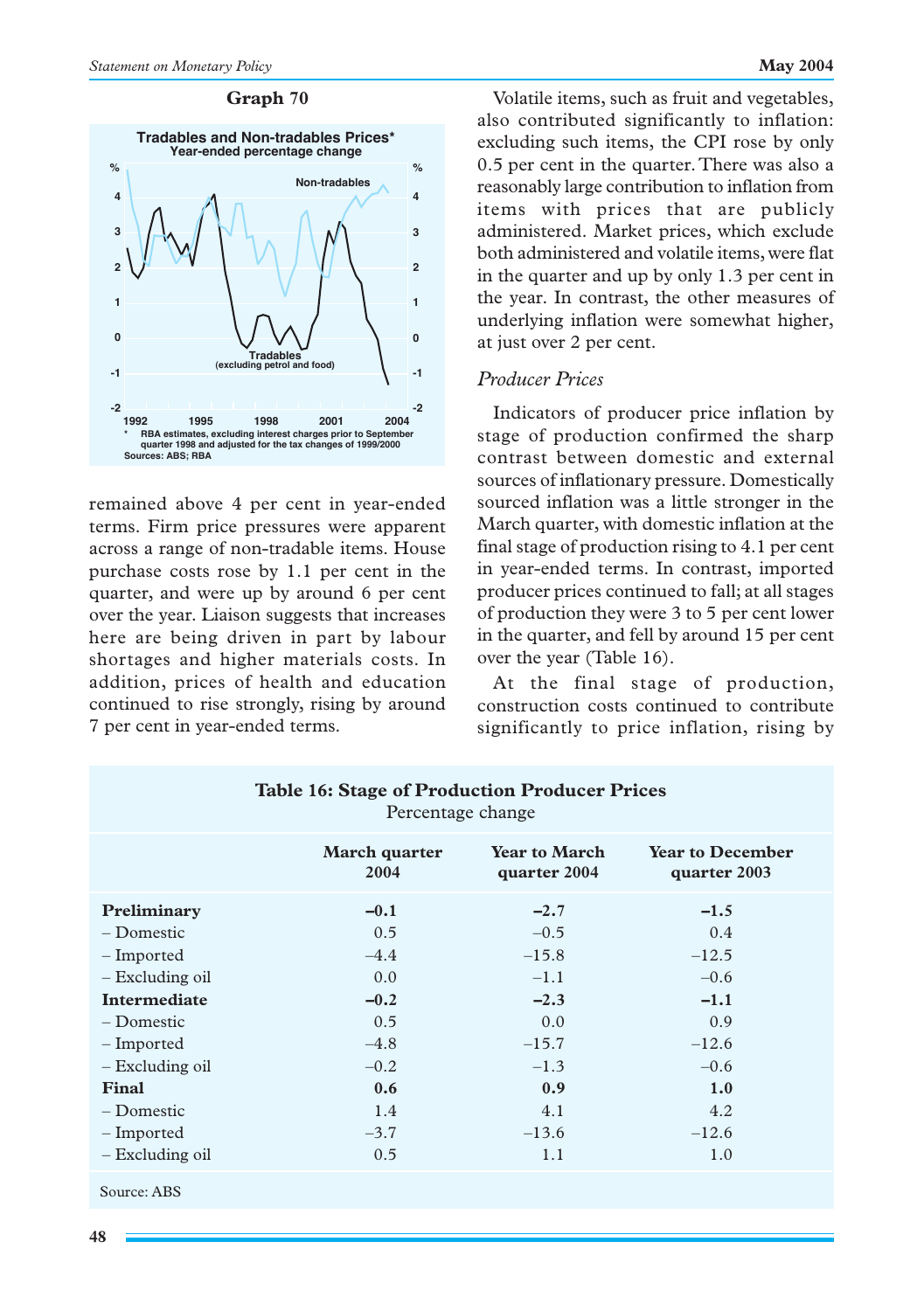

2.4 per cent in the quarter and by 8.2 per cent over the year. The Davis Langdon Tender Price Index – which prices a fixed basket of labour and material inputs typically used in commercial and apartment construction – confirms this trend, though there are emerging signs that costs may have peaked in some regions, particularly Melbourne (Graph 71).

# **Labour costs**

Most labour cost indicators suggest that wages growth edged higher in the second half of 2003. This is consistent with signs that labour-market conditions remained relatively firm. In the December quarter, the wage cost index (WCI) for total pay increased by



1.0 per cent, to be 3.7 per cent higher than a year earlier (Graph 72). Similarly, unit labour costs (based on compensation per hour worked) picked up a little in the December quarter, rising by 1.4 per cent to be 2.3 per cent higher than a year ago. This annual growth rate is close to the average of the past few years.

The pick-up in the WCI data in the second half of 2003 partly reflected the spreading out of increases in wage pressures to a broader range of industries, after having been concentrated in public-sector and related industries earlier in the year (Table 17). Growth in wage costs increased in manufacturing, retail trade and property &

| Table 17: Wage Cost Index by Industry<br>Six-month annualised percentage change |                         |              |                 |  |  |
|---------------------------------------------------------------------------------|-------------------------|--------------|-----------------|--|--|
| <b>Industry</b>                                                                 | <b>Employment share</b> | <b>June</b>  | <b>December</b> |  |  |
|                                                                                 | Per cent                | quarter 2003 | quarter 2003    |  |  |
| Retail trade                                                                    | 15.8                    | 1.8          | 4.5             |  |  |
| Property & business services                                                    | 12.1                    | 2.3          | 5.1             |  |  |
| Manufacturing                                                                   | 11.7                    | 2.5          | 4.7             |  |  |
| Health & community services                                                     | 10.6                    | 4.5          | 6.1             |  |  |
| Construction                                                                    | 8.4                     | 3.5          | 3.6             |  |  |
| Education                                                                       | 7.6                     | 4.7          | 2.3             |  |  |
| Accommodation, cafes & restaurants                                              | 5.1                     | 1.6          | 3.6             |  |  |
| Other                                                                           | 28.7                    | 2.8          | 4.5             |  |  |
| <b>Total</b>                                                                    | 100.0                   | 3.1          | 4.4             |  |  |

Graph 71 **Graph 72** 

Source: ABS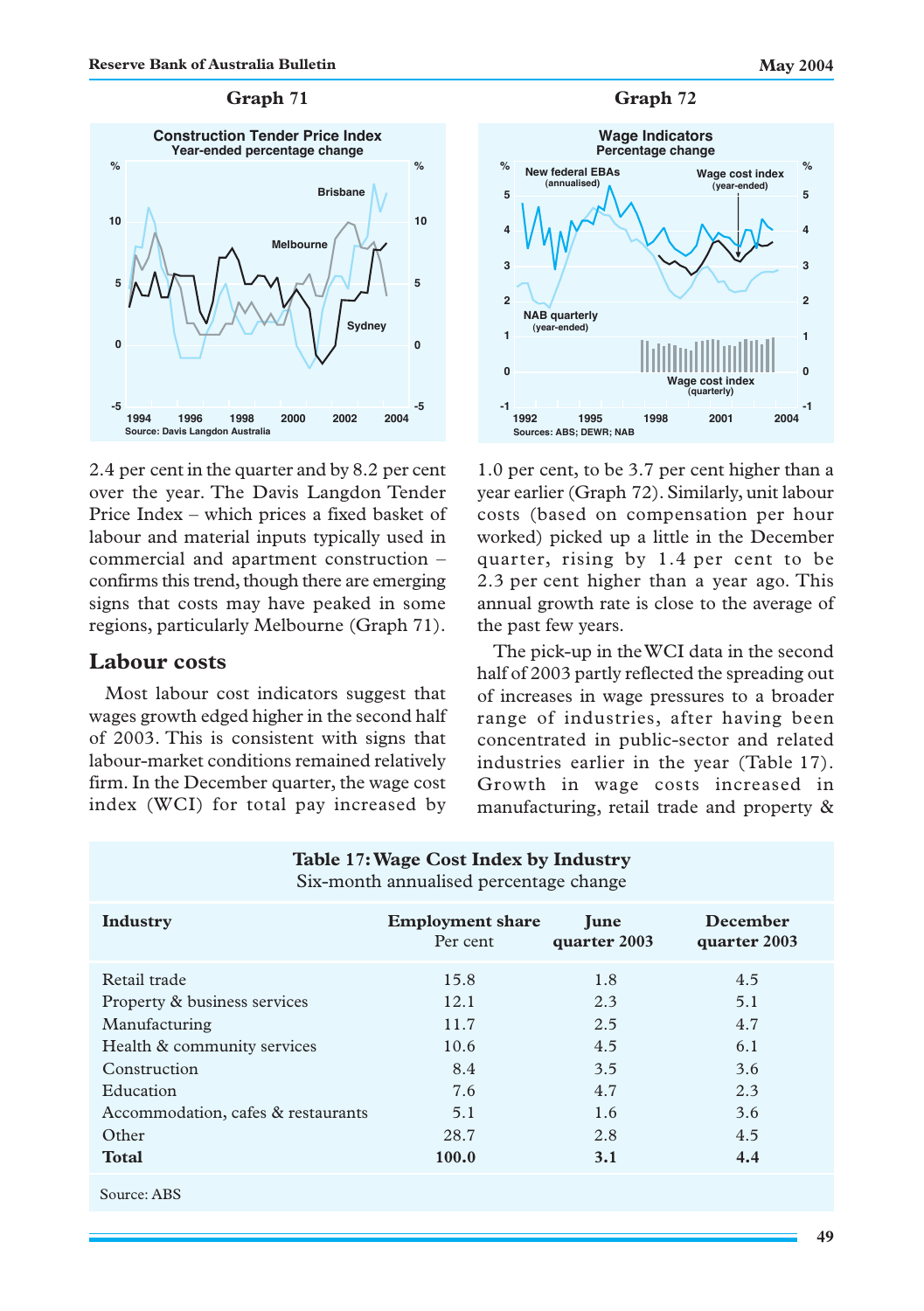business services. Labour cost pressures also remain firm in the construction sector; a recent survey by the Master Builders Association suggests that labour shortages remain most acute in trades exposed to the latter stages of the building process, contributing to ongoing pressure on rates for subcontractors.

Data from the Department of Employment and Workplace Relations (DEWR) indicate an average annualised rate of wages growth of 4.0 per cent incorporated into new enterprise bargaining agreements (EBAs) certified in the December quarter. This remains at the higher end of outcomes over the past few years, though slightly below the most recent peak of 4.4 per cent in June 2003. Wage increases for the stock of existing agreements averaged 3.9 per cent in the December quarter, slightly higher than the average rate since mid 2002. The Mercer Quarterly Salary Review indicated that annual growth in the base salaries of executives increased marginally to 4.7 per cent in the March quarter, after picking up over the second half of last year. In its Safety Net Review decision, the Australian Industrial Relations Commission granted a \$19 increase in award rates of pay. As a result, the federal minimum wage increased by 4.2 per cent to \$467.40 per week.

# **Inflation expectations**

The various measures of inflation expectations have diverged a little of late, though the differences are not great, and most observers continue to regard the inflation outlook as benign (Table 18). Among financial market economists surveyed by the Bank, the median inflation expectation has risen slightly in the near term. This is partly due to higherthan-expected quarterly inflation in March, but it also seems to indicate some upward revision to expectations for the June quarter. Longer-term expectations are only slightly higher than they were in February. In contrast, union officials revised their inflation forecasts down slightly, though they remain higher than those of financial market economists at longer horizons.

Business surveys continue to suggest that the near-term outlook for inflation is subdued. The quarterly NAB business survey reported that inflationary pressures are expected to decline marginally in coming months, and the ACCI-Westpac survey of manufacturing firms points to a more pronounced reduction in inflationary pressures. Manufacturers surveyed by the AIG indicate that falls in their selling prices are in prospect in coming quarters.

Among consumers, measures of inflation expectations were a little higher. According to the Melbourne Institute survey, the median expectation for consumer price inflation over the coming year rebounded to 4.6 per cent in April from last month's reading of 3.6 per cent (Graph 73). Looking through the monthly volatility, this series has shown no trend over the past few years.

By contrast, the longer-term inflation expectations of financial market participants have risen slightly over the past three months. Expectations of inflation, as measured by the

|                                                  | <b>Table 18: Median Inflation Forecasts</b> | Per cent                |                   |                  |             |  |
|--------------------------------------------------|---------------------------------------------|-------------------------|-------------------|------------------|-------------|--|
| Year to June 2004                                |                                             |                         | Year to June 2005 |                  |             |  |
|                                                  | <b>November</b><br>2003                     | <b>February</b><br>2004 | May<br>2004       | February<br>2004 | May<br>2004 |  |
| Market economists $(a)$<br>Union officials $(b)$ | 2.2<br>3.0                                  | 2.1<br>2.6              | 2.5<br>2.4        | 2.4<br>3.0       | 2.5<br>2.9  |  |
| $(a)$ $\text{PPA}$ curvay                        |                                             |                         |                   |                  |             |  |

(a) RBA survey

(b) ACIRRT survey